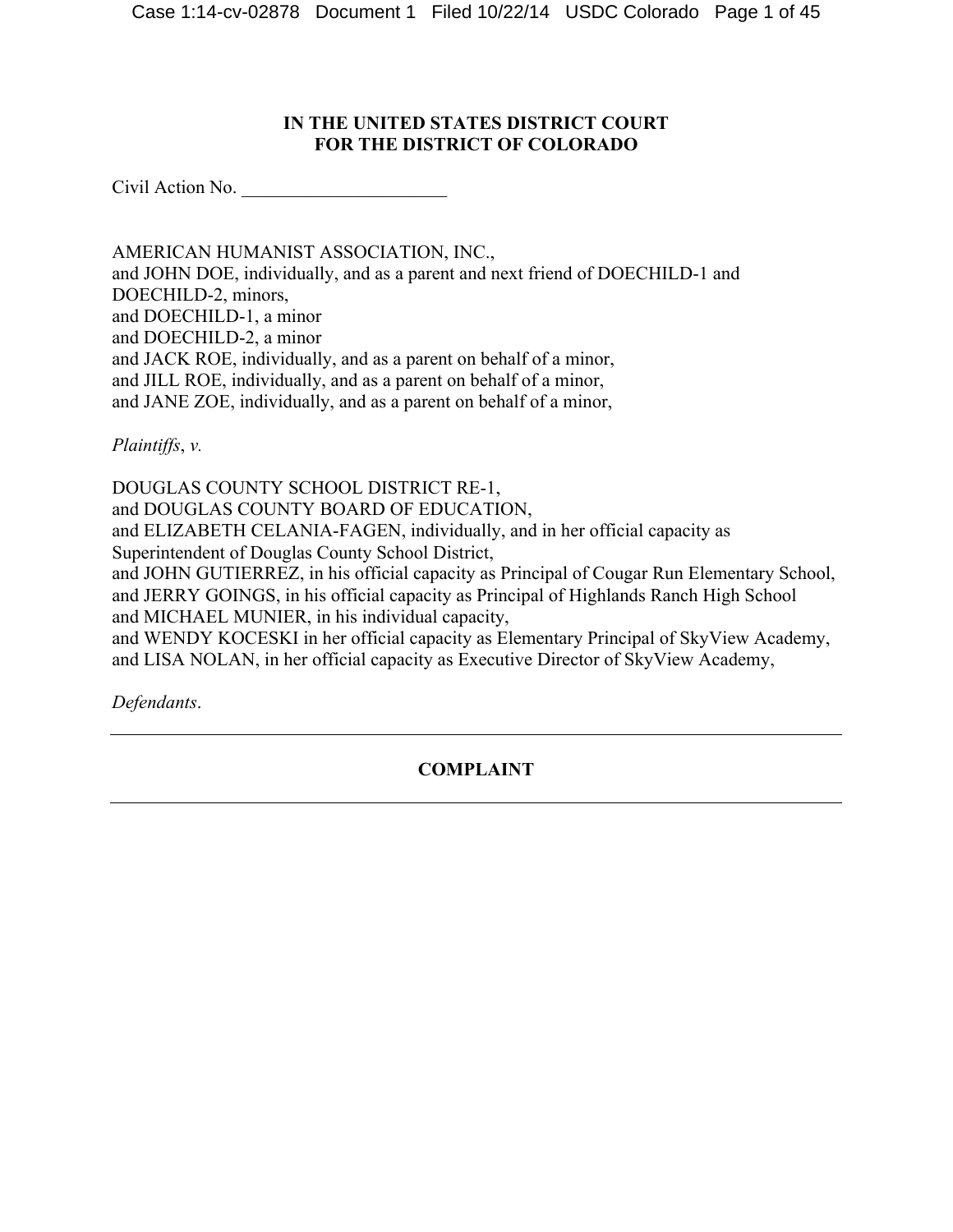Seeking to protect and vindicate their constitutional rights, Plaintiffs state as their complaint against the above-captioned Defendants the following:

## **NATURE OF THE CLAIMS**

1. This action challenges Defendants' policy, practice, and custom of advancing, endorsing, affiliating with, and sponsoring  $-$  both symbolically and tangibly  $-$  Christian organizations and their proselytizing and evangelical efforts. Defendants' affiliation with and sponsorship, promotion and endorsement of said Christian organizations and their religious efforts, violates the Establishment Clause of the First Amendment to the United States Constitution, as applied to Colorado by the Fourteenth Amendment.

2. Plaintiffs seek injunctive and declaratory relief and damages under 42 U.S.C. § 1983 against Defendants to redress said Establishment Clause violations, together with recovery of attorney's fees and costs under 42 U.S.C. § 1988(b).

#### **JURISDICTION AND VENUE**

3. This case arises under the First Amendment to the United States Constitution and presents a federal question within this Court's jurisdiction pursuant to 28 U.S.C. §§ 1331 and 1343(a)(3). The Court has the authority to issue a declaratory judgment under 28 U.S.C. § 2201 and to provide injunctive relief and damages under 28 U.S.C. § 1343 and Fed. R. Civ. P. 65.

4. Venue is proper within this judicial district pursuant to 28 U.S.C. § 1391(b)(2) because the events giving rise to the Plaintiffs' claims occurred herein.

#### **PARTIES**

5. The first Plaintiff, the American Humanist Association ("AHA"), is a nonprofit 501(c)(3) organization incorporated in Illinois with a principal place of business at 1777 T Street N.W., Washington, D.C. AHA is a membership organization, with over 30,000 members, 181 chapters and 80 affiliates nationwide, and over 335,000 online supporters and followers. AHA promotes humanism and is dedicated to advancing and preserving separation of church and state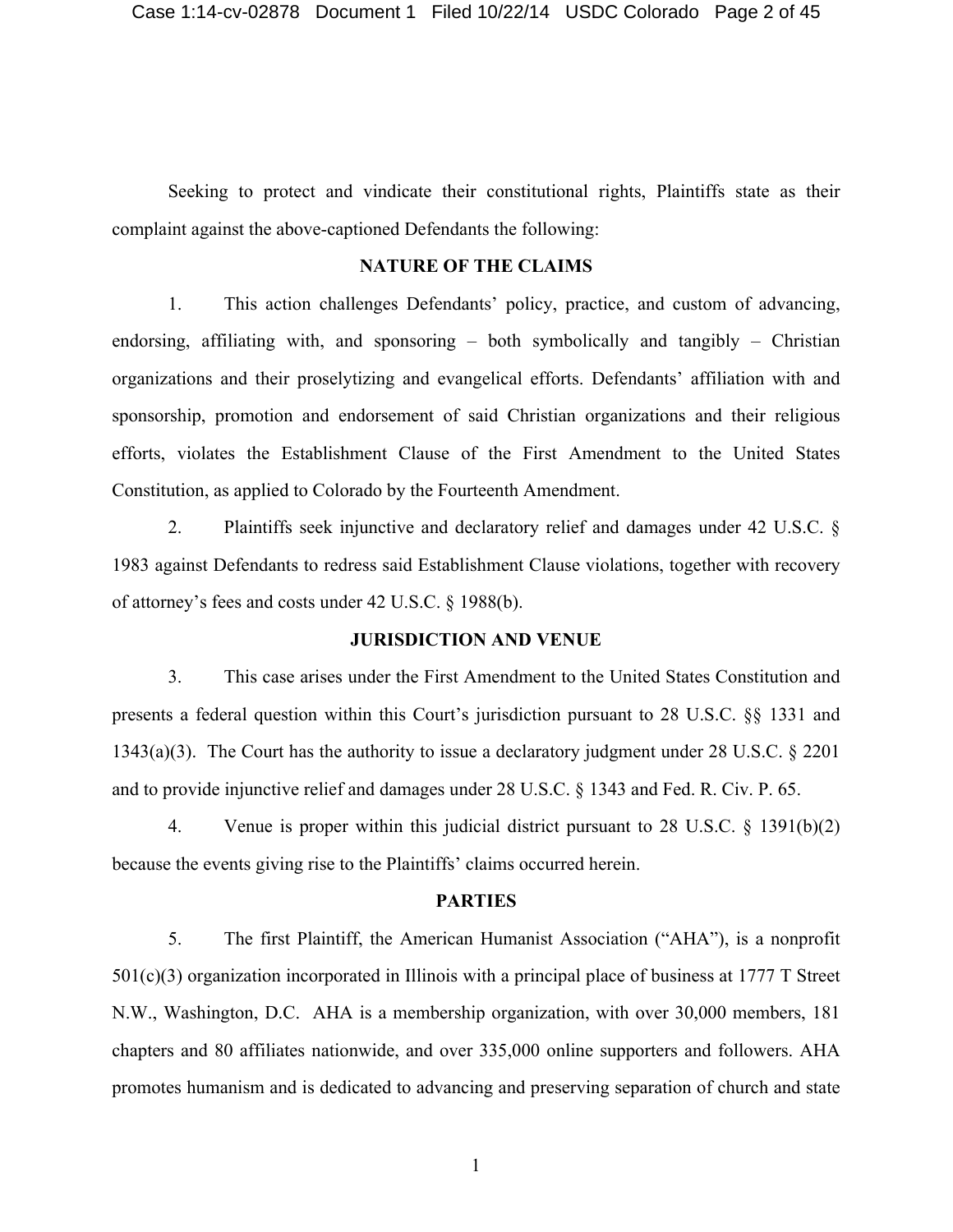and the constitutional rights of humanists, atheists and other freethinkers. AHA brings this action to assert the First Amendment rights of its members.

6. All individual Plaintiffs have a compelling need to remain anonymous throughout this litigation to be more specifically detailed in an appropriate Motion, which will be filed following the filing of the instant Complaint.

7. Plaintiffs John Doe, Jane Zoe, and Jill Roe, are members of the AHA.

8. Plaintiff John Doe is a citizen of the United States, of the State of Colorado, and is a resident with the Douglas County School District (hereafter "School District"). He owns property in the School District and pays taxes to support it. He is an atheist and is a member of the AHA. He is injured and aggrieved by the acts and practices complained of herein because his two children, Doechild-1 and Doechild-2, also Plaintiffs in this action, have been exposed to and influenced by Defendants' promotion and endorsement of religion. This Plaintiff is a parent of and has legal custody of the Doe children along with his wife.

9. Plaintiff Doechild-1 is a citizen of the United States, of the State of Colorado, and is a resident of the School District. She brings this action by and through her next friend John Doe. She is the daughter of John Doe and is enrolled as a student in one of the School District's public schools. Doechild-1 was in the fourth grade at SkyView Academy during the 2013-2014 school year and is currently in the fifth grade at SkyView Academy in the 2014-2015 school year. Doechild-1 considers herself an atheist. Doechild-1 has been subjected to her School District affiliating itself with, preferring and promoting religion. Such unconstitutional actions by the School District have caused Doechild-1 to suffer irreparable harm.

10. Plaintiff Doechild-2 is a citizen of the United States, of the State of Colorado, and is a resident of the School District. She brings this action by and through her next friend John Doe. She is the daughter of John Doe and is enrolled as a student in one of the School District's public schools at the time this action was initiated. Doechild-2 was in the first grade at SkyView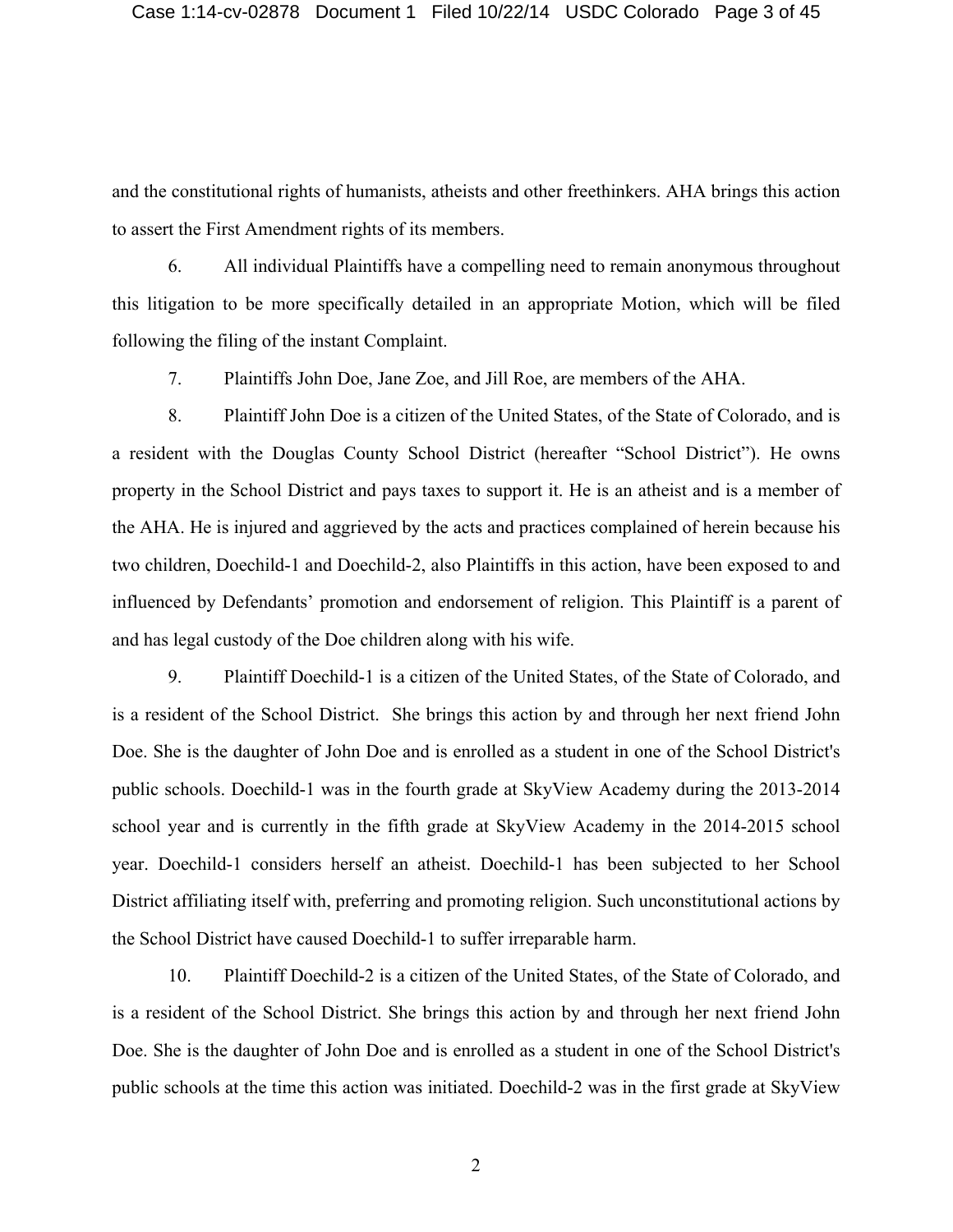Academy during the 2013-2014 school year and is currently in the second grade at SkyView Academy in the 2014-2015 school year. Doechild-2 has been subjected to her School District affiliating itself with, preferring and promoting religion. Such unconstitutional actions by the School District have caused Doechild-2 to suffer irreparable harm.

11. Plaintiff Jane Zoe is a citizen of the United States, of the State of Colorado, and is a resident of the School District. She owns property in the School District and pays taxes to support it. She is an atheist and is a member of the AHA. She is injured and aggrieved by the acts and practices complained of herein because her son has been exposed to and influenced by Defendants' promotion and endorsement of religion. Jane Zoe's son was in pre-kindergarten at Cougar Run Elementary School ("Cougar Run") during the 2013-2014 school year and is currently in kindergarten at Cougar Run for the 2014-2015 school year. Jane Zoe's son is an atheist.

12. Plaintiff Jack Roe is a citizen of the United States, of the State of Colorado, and is a resident of the School District. He owns property in the School District and pays taxes to support it. He is injured and aggrieved by the acts and practices complained of herein because his two children have been exposed to and influenced by Defendants' promotion and endorsement of religion. Both of Jack Roe's children are students enrolled in the School District. Jack Roe is married to Jill Roe, also a Plaintiff in this action. Jack and Jill Roe have legal custody of their two children.

13. Plaintiff Jill Roe is a citizen of the United States, of the State of Colorado, and is a resident with the School District. She owns property in the School District and pays taxes to support it. She is an atheist and is a member of the AHA. She is aggrieved by the acts and practices complained of herein because her two children have been exposed to and influenced by Defendants' promotion and endorsement of religion.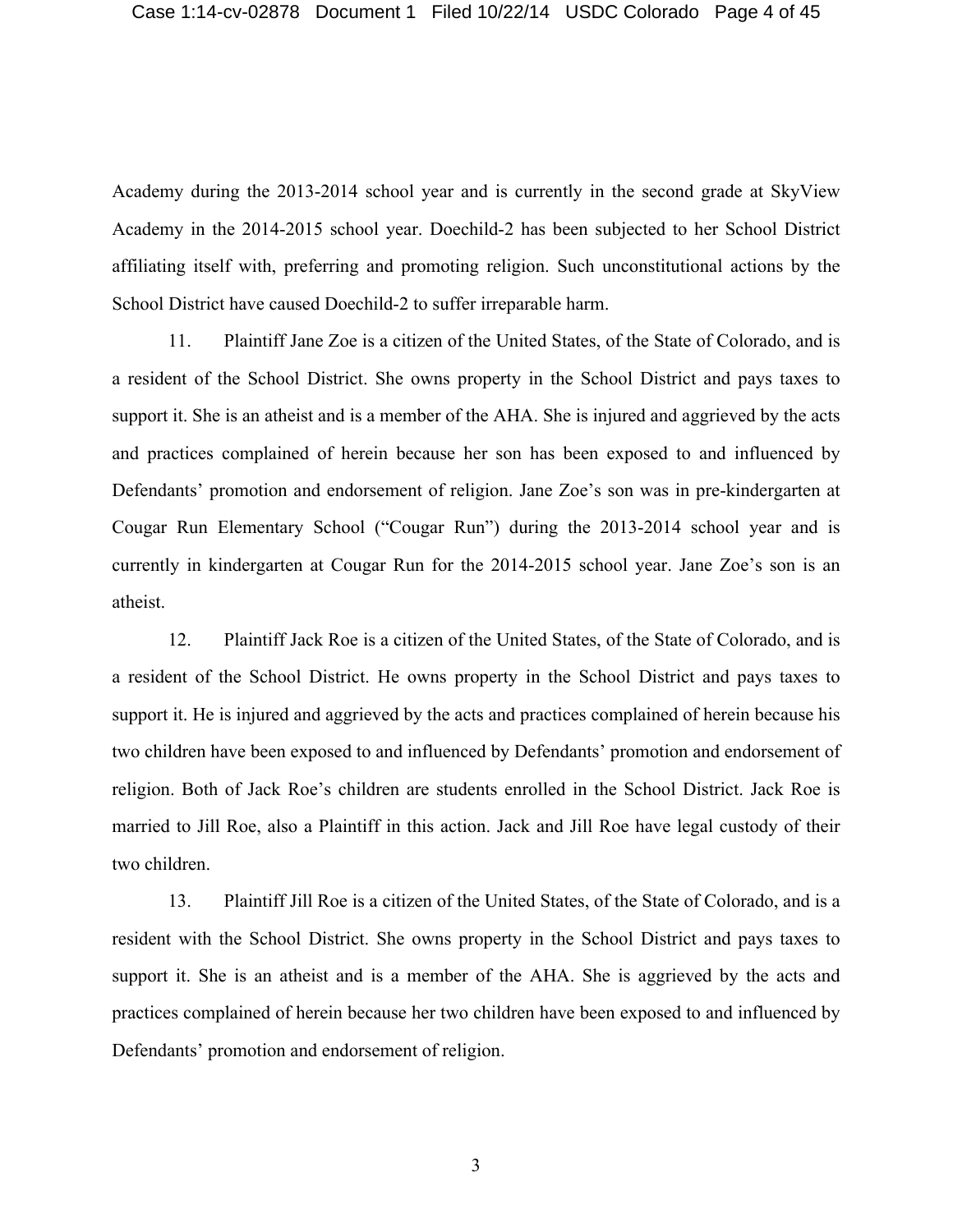14. Defendant Douglas County School District (the "School District") is the governing body of public schools in Douglas County, Colorado and exists pursuant to the laws of the State of Colorado.

15. Defendant Douglas County Board of Education is a seven-member elected body that governs and administers the public schools in the School District.

16. Defendant Elizabeth Celania-Fagen is the Superintendent and is responsible for the day-to-day operation of the School District's public schools, for carrying out the School District's policies and programs, and for insuring compliance with all pertinent legal requirements. Defendant Elizabeth Celania-Fagen is sued in her individual capacity and official capacity as Superintendent of the School District.

17. Defendant John Gutierrez is the Principal of Cougar Run Elementary School ("Cougar Run") and was the Principal of the school at the time of the events described herein. He is sued in his official capacity as principal.

18. Defendant Jerry Goings is the Principal of Highlands Ranch High School ("Highlands Ranch") and was the Principal of the school at the time of the events described herein. He is sued in his official capacity as principal.

19. Defendant Mike Munier was the Elementary Principal of SkyView Academy at the time of the events described herein. He is sued in his individual capacity. He is currently the principal of Platte River Academy, a charter school in the School District.

20. Defendant Wendy Koceski is the Elementary Principal of SkyView Academy. She is sued in her official capacity as principal.

21. Defendant and Lisa Nolan is the Executive Director of SkyView Academy and served as Executive Director at the time of the events described herein. She is sued in her official capacity as executive director.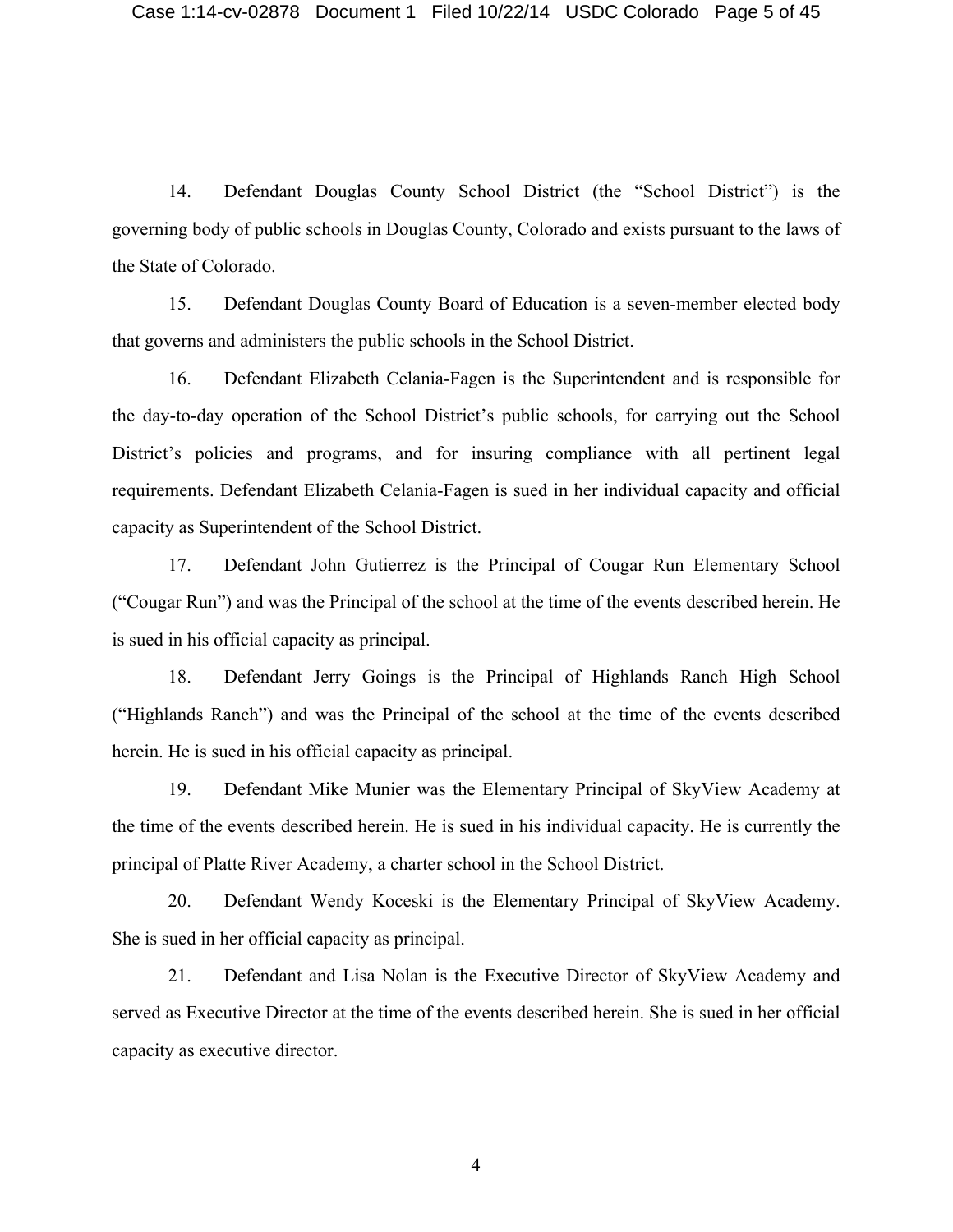### **FACTS**

22. The School District and its schools, including but not limited to SkyView Academy, Highlands Ranch, Cougar Run, and Chaparral High School, have an ongoing policy, practice and custom of promoting, advancing, endorsing, sponsoring, and affiliating the School District with, Christian organizations and their proselytizing activities.

23. Such practices have harmed, and continue to cause harm, to Plaintiffs.

### **Operation Christmas Child**

24. For several years, SkyView Academy has promoted, advanced, endorsed, sponsored, and affiliated the School District with an evangelical Christian organization known as "Samaritan's Purse" and its evangelical program known as "Operation Christmas Child."

25. Samaritan's Purse is an evangelical Christian organization. The organization's president is evangelist minister Franklin Graham, son of evangelist Billy Graham.

26. Samaritan's Purse website (http://www.samaritanspurse.org/) states that the organization is an "evangelical Christian organization providing spiritual and physical aid to hurting people around the world."

27. Attached herein as Exhibit 1 is a screenshot of the Samaritan's Purse website reflecting the above quoted text.

28. Samaritan's Purse describes itself as follows: "Samaritan's Purse is a relief and Christian evangelism organization led by Franklin Graham."

29. Attached herein as Exhibit 2 is a screenshot of the Samaritan's Purse website reflecting the above quoted text.

30. Samaritan's Purse's slogan is "Helping in Jesus' Name." (See Exhibit 1).

31. Samaritan's Purse describes its mission as follows: "After sharing the story of the Good Samaritan, Jesus said 'Go and do likewise.' That is the mission of Samaritan's Purse—to follow the example of Christ by helping those in need and proclaiming the hope of the Gospel."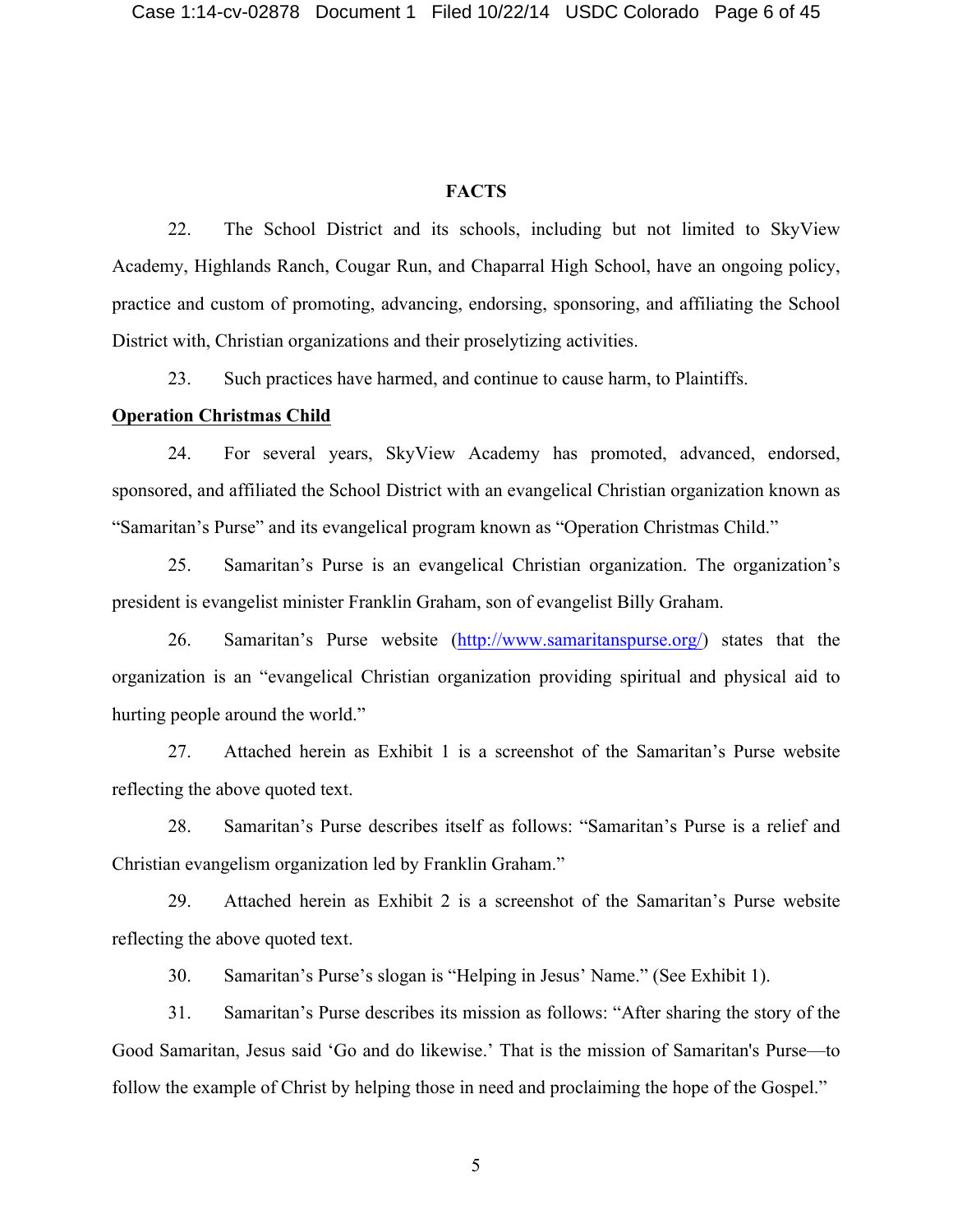32. Attached herein as Exhibit 3 is a screenshot of the Samaritan's Purse website reflecting the above quoted text.

33. The Samaritan's Purse website "About Us" page provides in part: "The organization serves the Church worldwide to promote the Gospel of the Lord Jesus Christ."

34. Attached herein as Exhibit 4 is a screenshot of the Samaritan's Purse website reflecting the above quoted text.

35. Samaritan's Purse bases its ministry on a statement of faith. Its Statement of Faith includes, but is not limited to, the following:

i. "We believe that all men everywhere are lost and face the judgment of God, that Jesus Christ is the only way of salvation, and that for the salvation of lost and sinful man, repentance of sin and faith in Jesus Christ results in regeneration by the Holy Spirit. **Luke 24:46- 47; John 14:6; Acts 4:12; Romans 3:23; 2 Corinthians 5:10-11; Ephesians 1:7 and 2:8-9; Titus 3:4-7**."

ii. "We believe that the ministry of evangelism and discipleship is a responsibility of all followers of Jesus Christ. **Matthew 28:18-20; Acts 1:8; Romans 10:9-15; 1 Peter 3:15**."

iii. "We believe God's plan for human sexuality is to be expressed only within the context of marriage, that God created man and woman as unique biological persons made to complete each other. God instituted monogamous marriage between male and female as the foundation of the family and the basic structure of human society. For this reason, we believe that marriage is exclusively the union of one genetic male and one genetic female. **Genesis 2:24; Matthew 19:5-6; Mark 10:6-9; Romans 1:26-27; 1 Corinthians 6:9**." (Exhibit Statement of Faith).

36. Attached herein as Exhibit 5 is a screenshot of the Samaritan's Purse website reflecting the above quoted text.

37. Samaritan's Purse runs a program known as Operation Christmas Child.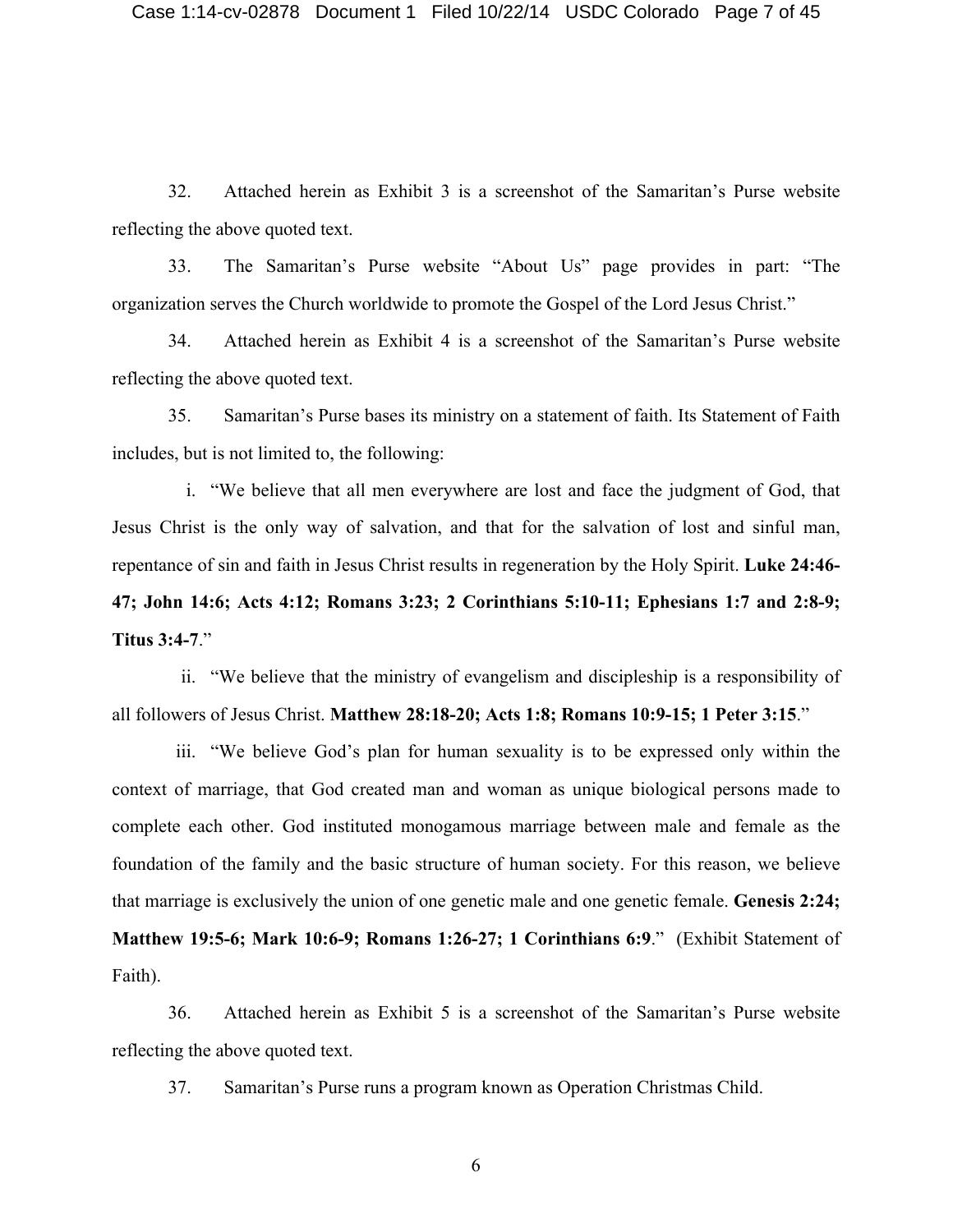38. Samaritan's Purse, through Operation Christmas Child, sends boxes filled with toys and other items to children overseas as a means to convert the children to Christianity.

39. Samaritan's Purse describes the mission of Operation Christmas Child as follows: "The mission of Operation Christmas Child is to demonstrate God's love in a tangible way to needy children around the world, and together with the local church worldwide, to share the Good News of Jesus Christ."

40. Attached herein as Exhibits 2 and 6 are screenshots of the Samaritan's Purse website reflecting the above quoted mission of Operation Christmas Child.

41. Operation Christmas Child was created around 1993. (See Exhibit 7).

42. Each November, Samaritan's Purse seeks volunteers across the country to prepare and collect shoeboxes.

43. Those who participate in Operation Christmas Child are asked to pack a shoebox with a variety of items such as toys, school supplies, personal items, and other small gifts.

44. These boxes are then distributed to children in developing countries through Samaritan's Purse volunteers.

45. Samaritan's Purse website "Frequently Asked Questions" page provides the following answer to the question, "What happens after my shoebox gift is delivered?": "Our local ministry partners distribute your shoeboxes to children in their communities. In many places, a discipleship program called The Greatest Journey is offered to children after they receive their shoebox gifts. Through the program, our local ministry partners are able to establish long-term, caring relationships with children and families by sharing the love of Jesus Christ." (See Exhibit 2).

46. Attached as Exhibit 8 is a document downloaded from the Samaritan's Purse website. This document provides instructions on "how to pack your shoebox." Step 4 provides in part: "include \$7 donation per box." Between Step 4 and Step 5 is the following statement: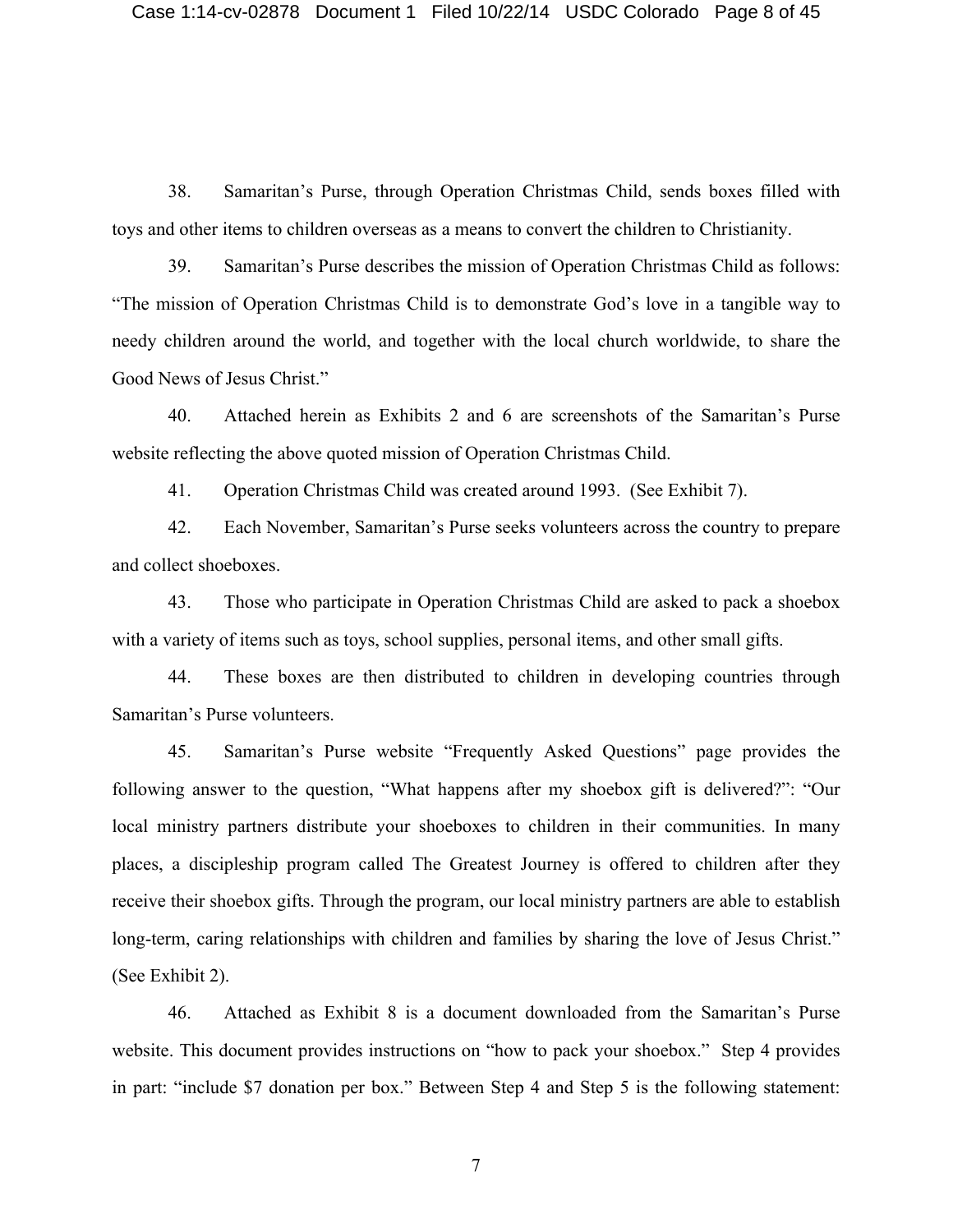"Remember to pray for the children who will receive your shoebox gifts." Step 5 is "Drop off" and provides: "Place a rubber band around each closed shoebox and bring it to the drop-off location nearest you during National Collection Week, the third week of November. For locations and hours of collection, visit our website and enter your ZIP code in our online locator. You can also send your shoebox gift to: Samaritan's Purse, 801 Bamboo Road, Boone, NC 28607"

47. Attached as Exhibit 9 are screenshots of Samaritan's Purse website setting forth several of the instructions on how to pack a shoebox.

48. Samaritan's Purse's offers free promotional materials for volunteers. See Exhibit 10 attached herein.

49. Among these materials is a PDF of "coloring pages" to place inside the shoebox. A line on the coloring page provides: "I love Jesus because" followed by a blank line to fill in.

50. Attached herein as Exhibit 11 is a true and accurate copy of the "coloring pages" referred to in the above paragraph, which were downloaded from the Samaritan's Purse Website.

51. Another free download from the Samaritan's Purse website is a "Certificate of Participation." Said "Certificate of Participation" provides: "(child's name) has brought Christmas joy to a needy child by sending a shoe box full of gifts and the Good News of Jesus Christ."

52. Attached herein as Exhibit 12 is a true and accurate copy of the Certificate of Participation referred to in the above paragraph, which was downloaded from the Samaritan's Purse Website.

53. Samaritan's Purse also offers free stickers, posters, and prayer bookmarks.

54. Samaritan's Purse provides sample packing party schedules and invitations. (See Exhibit 13, attached herein).

55. Shoeboxes are dropped off at Samaritan's Purse distribution centers.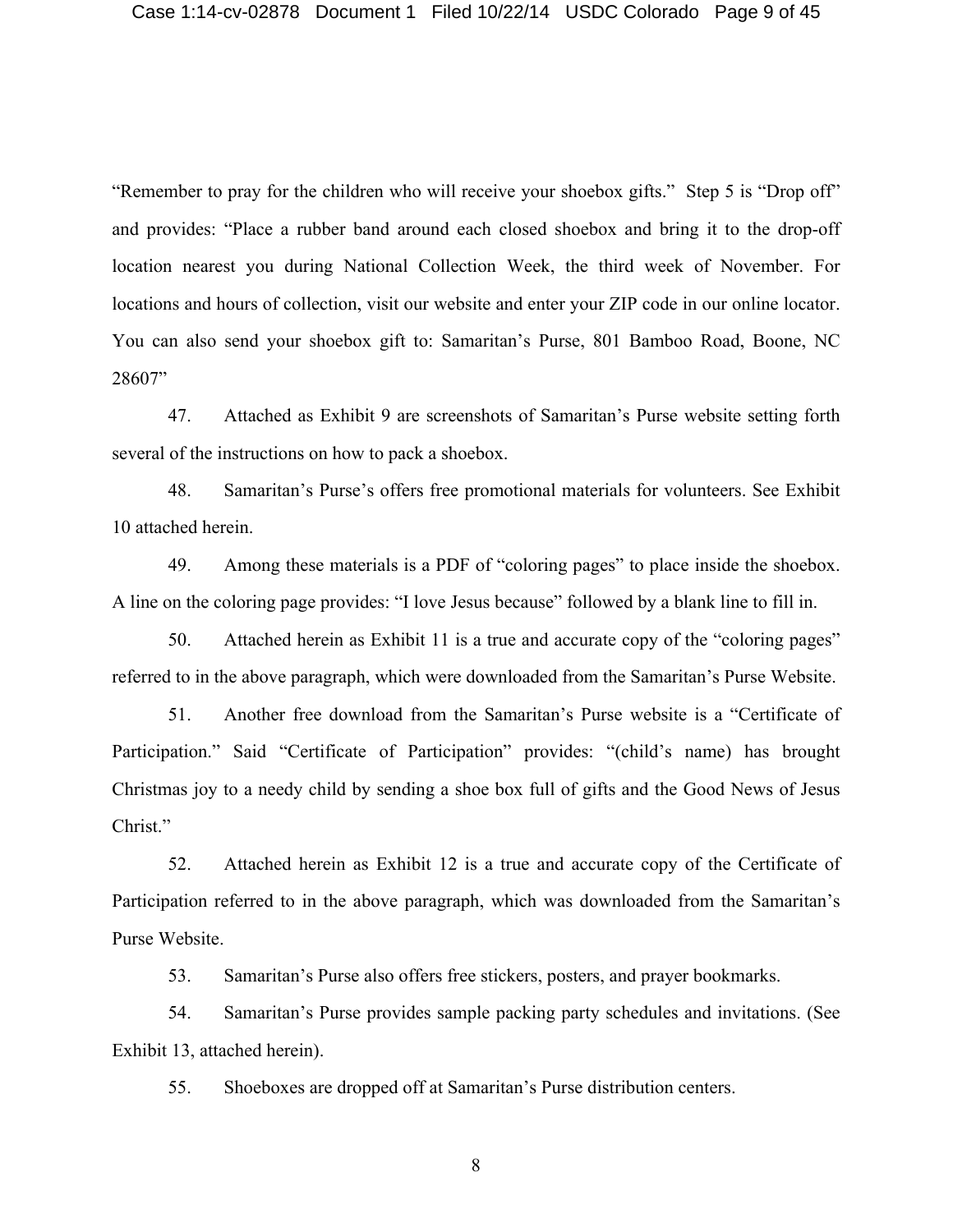56. Additional materials furnished by Samaritan's Purse have been placed in prepared boxes that have been dropped off at its distribution centers.

57. Such additional materials that have been placed in the boxes include, but are not limited to, Christian-themed coloring books, Christian tracts and leaflets, and books with Jesus Christ as the central theme.

58. The materials added to the boxes are designed to convert children to Christianity.

59. Volunteers have proselytized Christianity to the recipients of boxes.

60. Children who received an Operation Christmas Child box have been given an evangelizing Christian booklet entitled "The Greatest Gift of All."

61. Samaritan's Purse describes "The Greatest Gift of All" booklet as follows: "When children unwrap a shoe box gift, they receive more than coloring books, toys, and toothbrushes. They are also given 'The Greatest Gift,' a booklet in the local language filled with scriptures, colorful pictures, and a simple presentation of the Gospel. Help us bring the true meaning of Christmas to hurting boys and girls who need it most. For just \$20, you can provide booklets for 50 children."

62. Attached herein as Exhibit 14 are screenshots of the Samaritan's Purse website reflecting the above-quoted text.

63. Attached herein as Exhibit 15 are excerpts from "The Greatest Gift of All" booklet.

64. The "Greatest Gift of All" is also entitled "The Most Important Story Ever Told."

65. A Samaritan's Purse representative wrote the following message: "Greetings from Samaritan's Purse and Operation Christmas Child. You are correct in your assumption that 'The Most Important Story Ever Told' and 'The Greatest Gift Of All' are basically one in the same. Samaritan's Purse has adopted this version for distribution with each shoebox gift as a tool for evangelism. Should you need additional assistance, please let us know. It is because of caring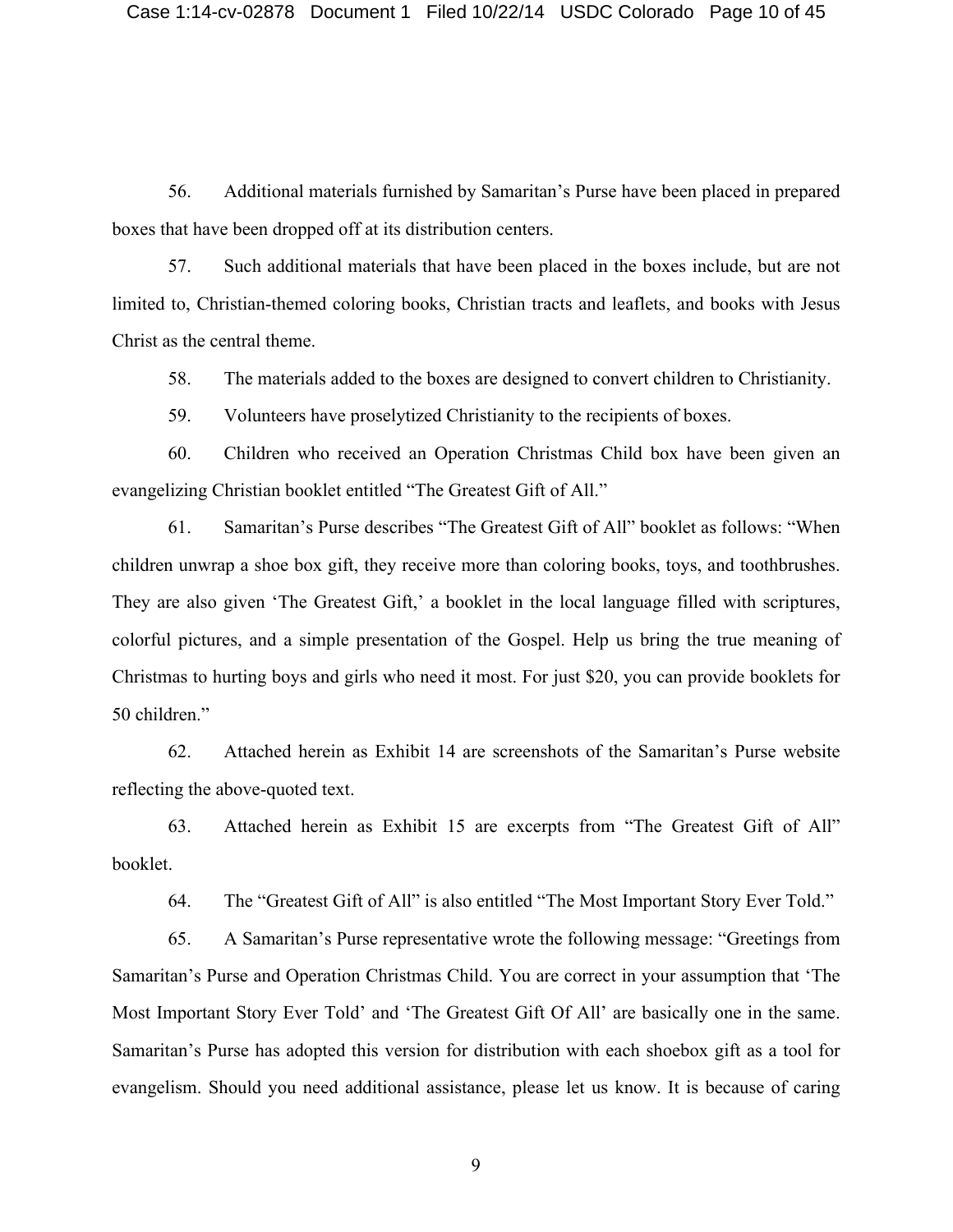people like you that this project is so successful. Have a blessed day! Sincerely, Jessica Tabler Operation Christmas Child Samaritan's Purse P.O. Box 3000 Boone, NC 28607 (828)262-1980 ext. 1493 jtabler@samaritan.org www.samaritan.org"

66. Attached herein as Exhibits 16 and 17 are screenshots of webpages that reflect the above quoted text.

67. The letter from Jessica Tabler shown in Exhibit 17 and quoted above is published on a website known as "Operation Christmas Child Alert UK." The letter was sent to a person working for "Operation Christmas Child Alert UK."

68. A copy of "The Most Important Story Ever Told" is attached herein as Exhibit 18.

69. Attached herein as Exhibit 19 are screenshots from the Samaritan's Purse website depicting a girl reading an Operation Christmas Child booklet.

70. The booklet shown in Exhibit 19 depicts Jesus Christ nailed to the cross.

71. Attached herein as Exhibit 20 are screenshots of Samaritan's Purse website depicting children in Mongolia receiving Operation Christmas Child booklets and other religious materials. The website indicates that the photos were posted on October 26, 2011.

72. Attached herein as Exhibit 21 is a screenshot of the Samaritan's Purse website depicting of children in Liberia holding the "Greatest Gift of All" booklet.

73. Attached herein as Exhibit 22 are screenshots of Samaritan's Purse website depicting children with religious materials distributed through the Operation Christmas Child program.

74. Samaritan's Purse volunteers have distributed Bibles to children while distributing boxes.

75. In the Samaritan's Purse 2003 "Ministry Report," a copy of which is attached herein as Exhibit 23, Victor Kulbich, a Samaritan's Purse ministry partner, was reported stating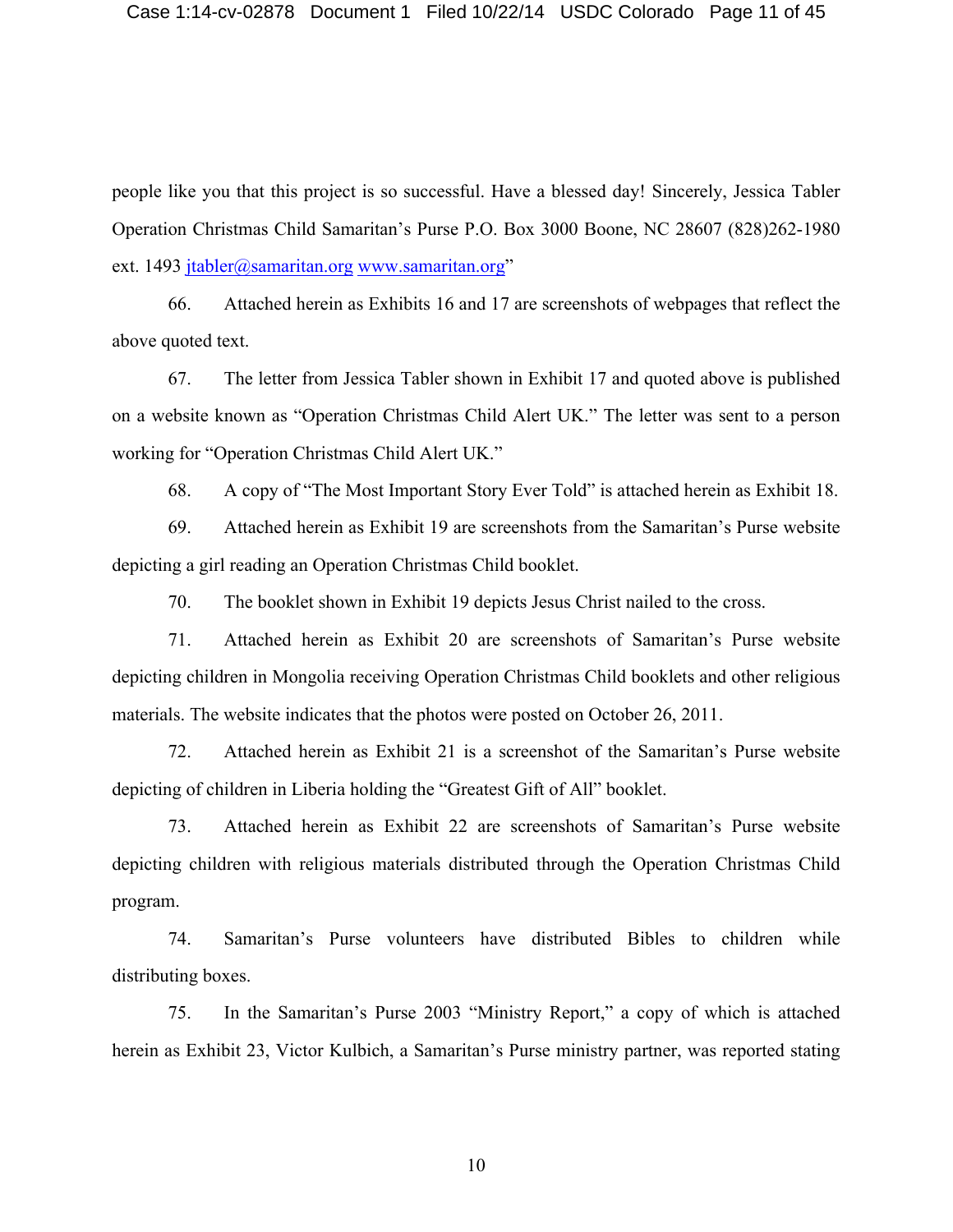as follows: "We shared the Gospel with them and distributed Bibles" and "Each time we do a distribution, it begins with a testimony that Jesus loves you and died for you."

76. The Samaritan's Purse website states: "Wherever appropriate, children are offered a copy of The Greatest Gift of All booklet in their own language by local churches and ministry partners." It further states: "Soon after an OCC distribution event, the local churches and ministry partners may offer The Greatest Journey (TGJ) to the children participating in OCC in many of their communities." (See Exhibit 6 attached herein).

77. Samaritan's Purse volunteers have taught Bible lessons to children while distributing boxes.

78. The 2003 "Ministry Report" attached herein as Exhibit 23 states in part: "Samaritan's Purse shipped the shoe box gifts to some 95 countries, where local churches and ministries distributed them to young victims of war, poverty, disease, and natural disaster. Children were also offered 'The Greatest Gift of All' storybooks, which share the Good News of Jesus Christ in 54 languages."

79. Attached herein as Exhibit 24 is a copy of an article published by the Guardian dated December 17, 2002.

80. In the Guardian article attached as Exhibit 24, Franklin Graham was reported stating in a Samaritan's Purse Newsletter with respect to Operation Christmas Child: "It is about introducing children and their families to God's greatest gift - His Son, Jesus Christ. As long as evangelism is the focus, God will continue to bless it."

81. The Newsletter referred to above stated the boxes are distributed along with evangelical literature and that the boxes "have led to salvation for tens of thousands of children and their families." (See Exhibit 24). The Newsletter cited an example in Zambia, providing that "one shoebox prepared the way for nearly two dozen people to come to faith in Jesus Christ."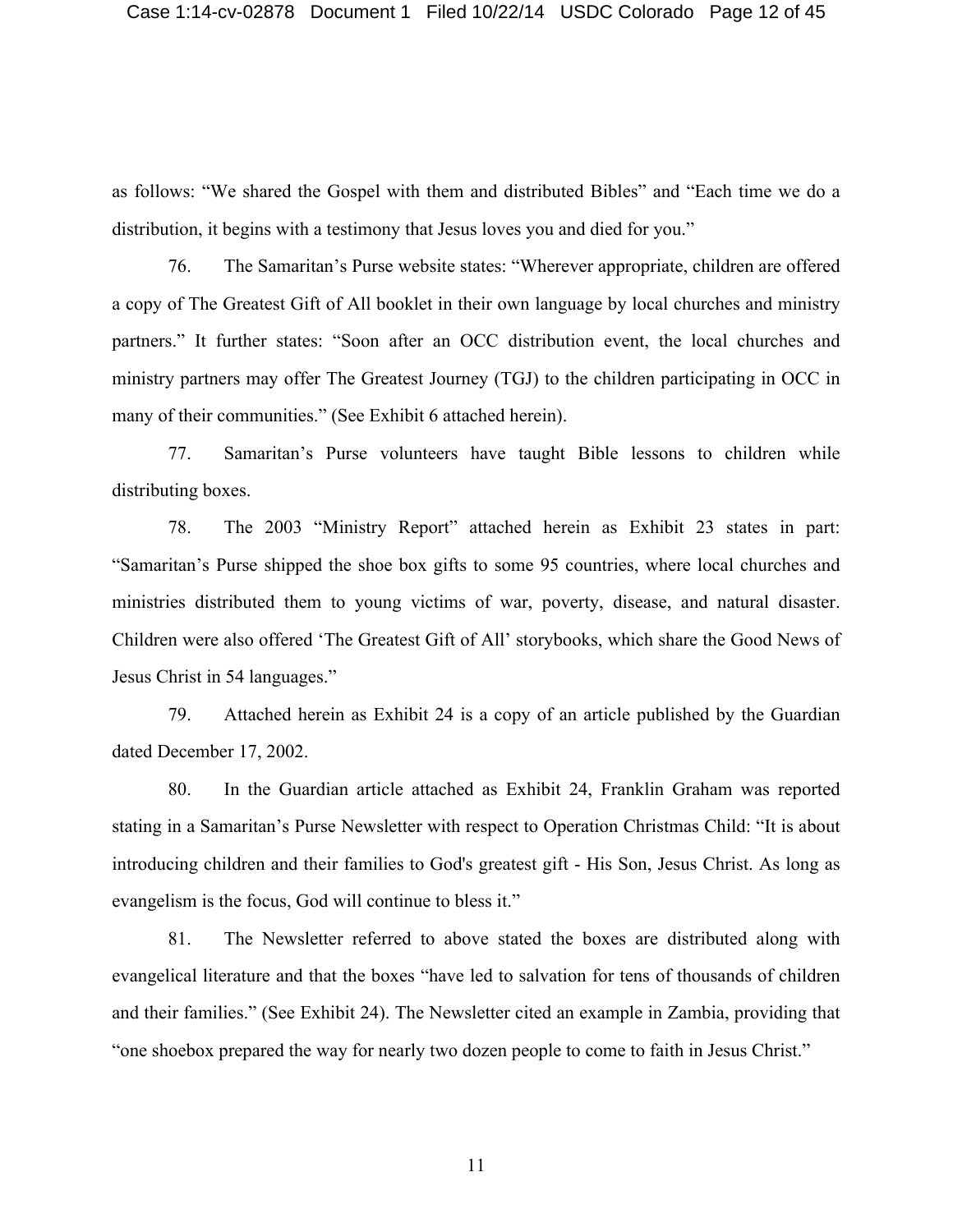82. Recipients of Operation Christmas Child boxes have been asked to sign a religious "pledge card."

83. Attached herein as Exhibit 25 are copies of pledge cards that have been distributed to recipients of Operation Christmas Child boxes.

84. The Samaritan's Purse website contains numerous testimonials of individuals from developing countries who have been converted to Christianity due to the activities of the group, and Operation Christmas Child in particular."

85. Attached herein as Exhibit 26 are screenshots of the Samaritan's Purse website describing "Testimonials" from Operation Christmas Child.

86. The Samaritan's Purse website has a "Testimonial" for Ecuador, which states in part: "A 14-year-old boy shared he lives only with his mom because his dad abandoned them when he was 4. His life was very sad because of the many arguments he had with his mom. One day, a friend invited him to a children's event where he received a shoebox gift from Operation Christmas Child. That day, he learned that God is always with him. He prayed and confessed his sins, and accepted Christ as savior. The next week he started the discipleship program where he got to know Jesus and His love. His mother wasn't a Christian. He decided to change his attitude so she would know Jesus too." (See Exhibit 26).

87. The Samaritan's Purse website has a "Testimonial" for Belize, which states in part: "Five years ago, Pastor Sosa organized a small distribution for some children in a remote community in the Stann Creek Valley. Most of the children were immigrants whose parents worked on the citrus plantations in grueling conditions. After the distribution, the children kept coming back to the area where the shoebox gifts were given out. Pastor Sosa began to organize Sunday schools for the children in the yard of one of the parents. A church congregation grew out of the outreach." (See Exhibit 26).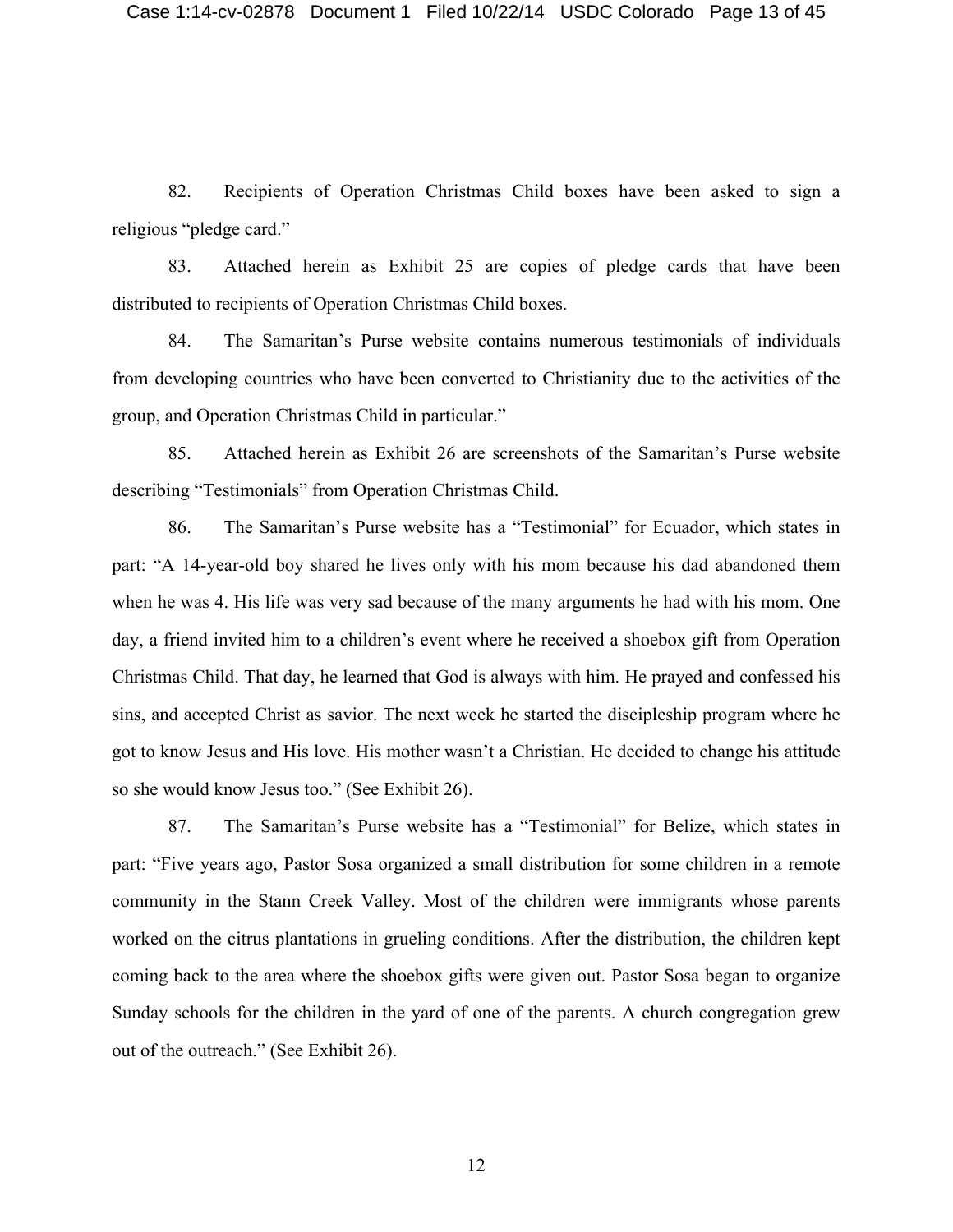88. In the Samaritan's Purse 2003 "Ministry Report," attached herein as Exhibit 23, Franklin Graham was reported as stating as follows: "In more than 110 countries around the globe, Samaritan's Purse met the physical and spiritual needs of multitudes of hurting people— Christians and Muslims, Buddhists and Hindus, atheists and animists. Working through local believers and ministries, we saw thousands of people commit their lives to Jesus Christ and thousands more renewed and strengthened in their faith."

89. According to Samaritan's Purse, the shoebox gifts are used to support pastors and churches overseas who are committed to sharing the Gospel with children in their communities.

90. Attached herein as Exhibit 27 are screenshots of the Samaritan's Purse website regarding "Partners in the Gospel."

91. A page on the Samaritan's Purse website entitled "Partners in the Gospel" and dated November 11, 2013, states as follows: "Through gift-filled shoeboxes, Operation Christmas Child helps link churches and people in the United States with churches overseas. As the gifts are delivered, boys and girls learn that God loves them so much that He sent another gift – His son, Jesus – as their Savior." (Exhibit 27). The article further states: "Over the past 20 years, churches have played an important part in reaching children like Marc and Rafael with the love of Christ. Over 103 million gift-filled boxes have been delivered to children in more than 140 countries, providing ministry partners overseas the opportunity to share the Gospel." (Exhibit 27).

92. For the past few years and since at least 2011, at least three schools in the School District, including SkyView Academy, Chaparral High School, and Flagstone Elementary, have participated in Operation Christmas Child.

93. Chaparral High School participated in Operation Christmas Child in 2010.

94. Chaparral High School participated in Operation Christmas Child in 2011.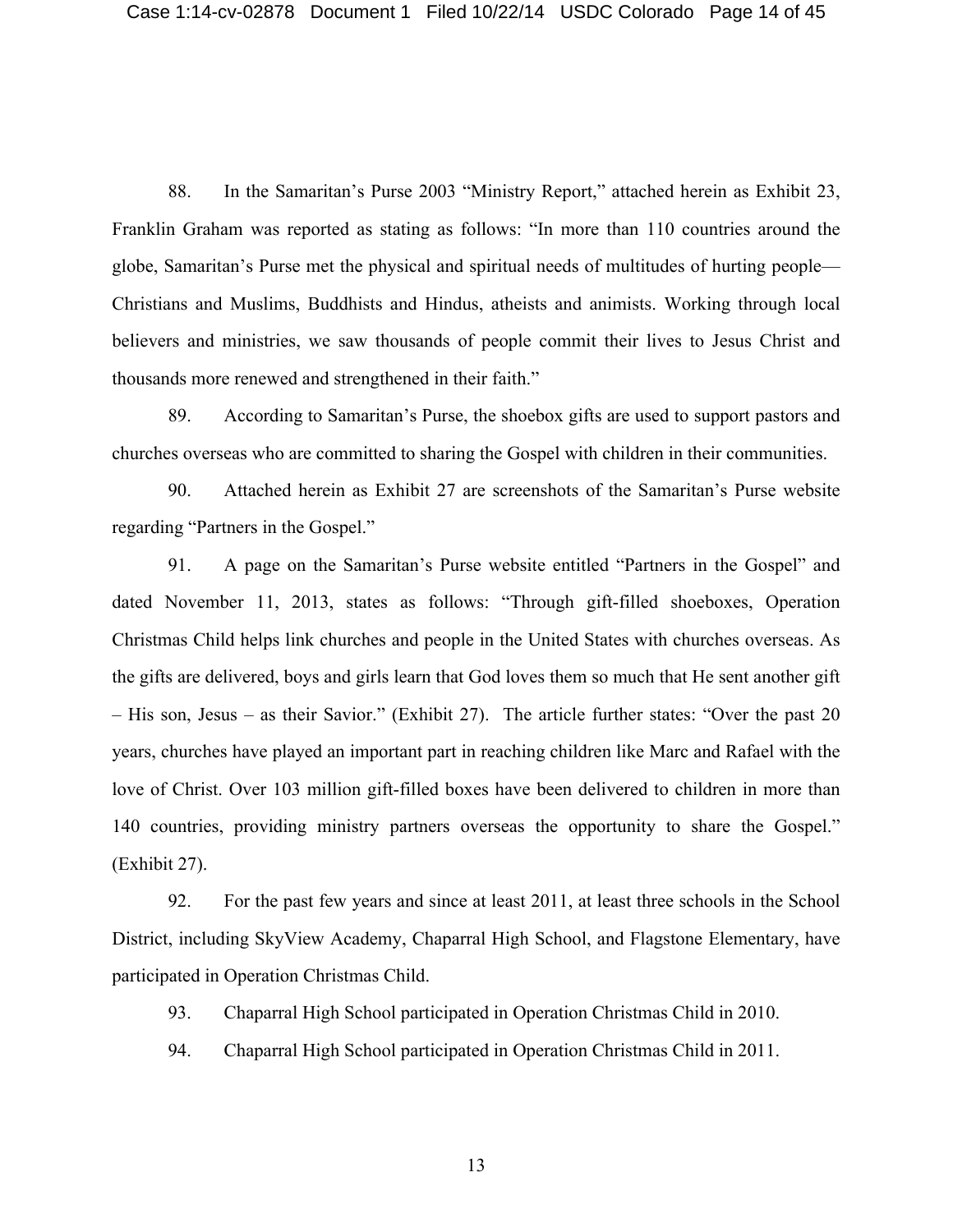95. On November 3, 2011, a school official, Craig Brown, at Chaparral High School ("CHS"), sent an email to the CHS list-serve  $(chs.list@dcsdk12.org)$  with the subject line: "Canned Food Drive Starts NEXT WEEK!!" The email was addressed to "CHS Staff." The email provided in part: "In addition to the Canned Food Drive, we are also collecting Operation Christmas Child boxes for both weeks. Please tell your classes that they will be worth 20 points each, up to 5 boxes. Items needed include: toothbrushes toothpaste chap-stick bars of soap markers/crayons pencils/pens (please recommend this one) packs of paper/coloring books wash cloths grooming items (combs, hair bands, ect) hard candy Christmas present toys for a girl/boy of any certain age group Please encourage your 3rd period to get involved with the canned food drive, our goal this year is 20,000 cans! If EVERY person at Chap brings in 10 cans we can earn 22,000 cans! Might be an easy way to present it to your classes[.]"

96. A true and accurate copy of the email quoted in the above paragraph is attached herein as Exhibit 28.

97. On November 7, 2011, Craig Brown sent an email to the CHS list-serve  $(chs. list@dcsdk12.org)$  with the subject line: "Canned Food Drive Reminders." The email provided as follows:

Please allow members of Student Government to come in to your room for the first few minutes of 3rd Period TODAY to drop off materials.

You will be getting 3 things:

*Put Cans Here Sign Parker Task Force Needs List Operation Christmas Child Box - for every box your class fills and returns you get an additional 40 cans added to your total.*

All staff members are welcome to wear jeans during the drive. There will be students coming around to collect (\$1 per day).

If a member of Student Government does not make it to your room today, please respond to this email with the classroom you are in during 3rd period and I'll make sure you get taken care of.

As always, thanks in advance for making this a successful event. C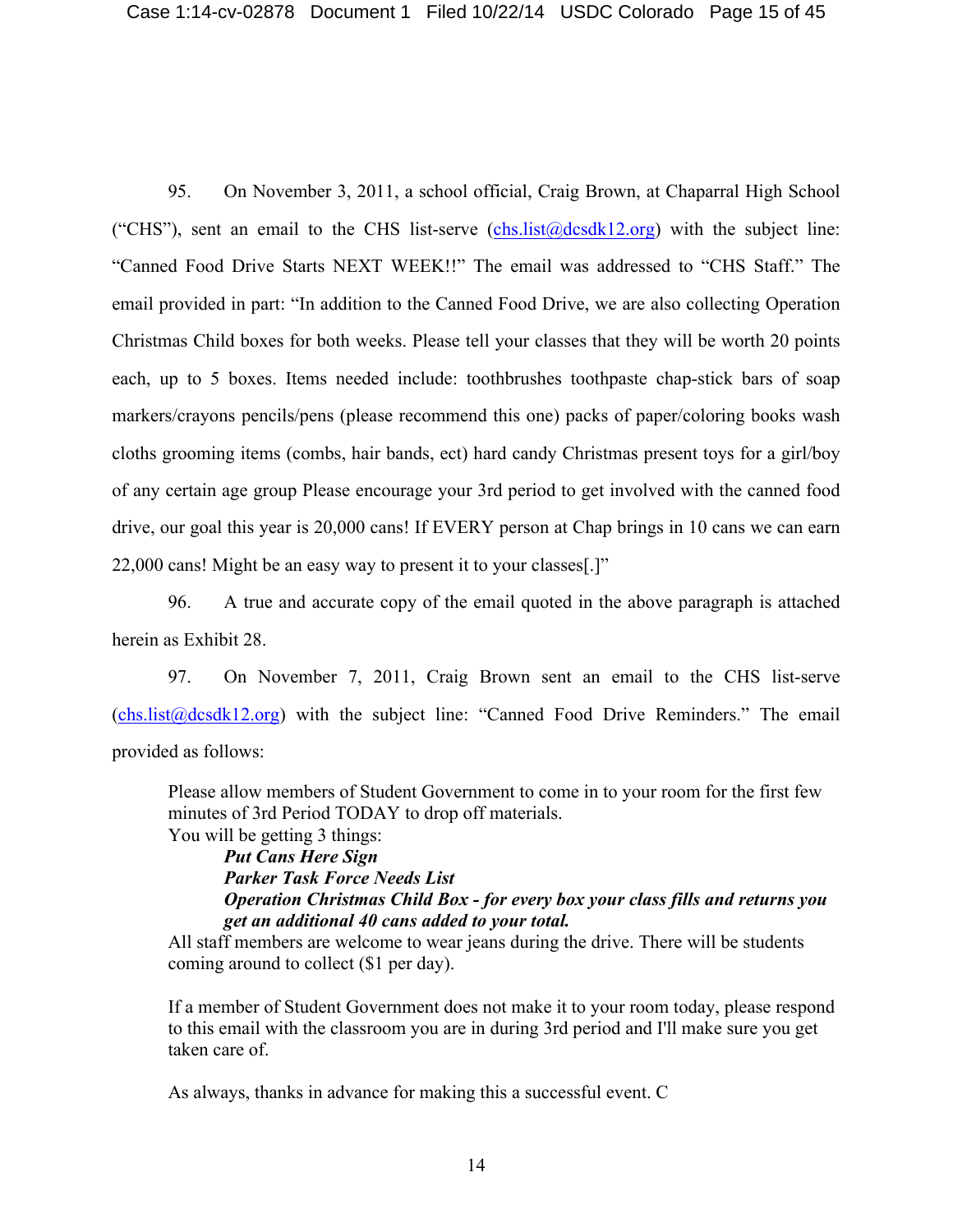-- Craig Bowman Social Studies Teacher Student Government Advisor Head Girls Track Coach Chaparral High School

98. A true and accurate copy of the email quoted in the above paragraph is attached herein as Exhibit 29. This email was furnished to Plaintiffs by Defendants.

99. On November 9, 2011, Craig Brown sent an email to the CHS list-serve (chs.list@dcsdk12.org) with the subject line: "OCC boxes with Canned Food Drive." The email states as follows: "A few of you have had questions regarding the red and green Operation Christmas Child boxes that were delivered to your classes on Monday. Let me see if I can clarify some of this for you. This addition to the canned food drive goes along with another project that is taking place in Student Government. This project is OPTIONAL....your class can participate if it wants, but you do get extra points if you complete a box. The idea behind the boxes is to send things to kids in impoverished parts of the world that are in need during the holidays. Your class would need to choose whether it wanted to sponsor a boy or a girl. Once you have done that, your class would need to fill it with items for that gender. Most of the items they are looking for are pretty basic (toothbrushes, soap, notepads, etc.). Your class can go above and beyond if you wish....as long as it fits in the box (when my wife does these, she usually finds travel games or things from the dollar bin at Target). When you have completed the box, you need to return it with \$7 in the envelope that was provided. If you don't think your class would be interested in participating, feel free to return the empty box with your regular canned food donations to a Student Government member during the 6th period pickup.....OR you can bring it home and do it with your family (this is one of my 5 year old's favorite things to do during the holidays!). Either way, please return the filled/unfilled box next week. -- Craig Bowman Social Studies Teacher Student Government Advisor Head Girls Track Coach Chaparral High School"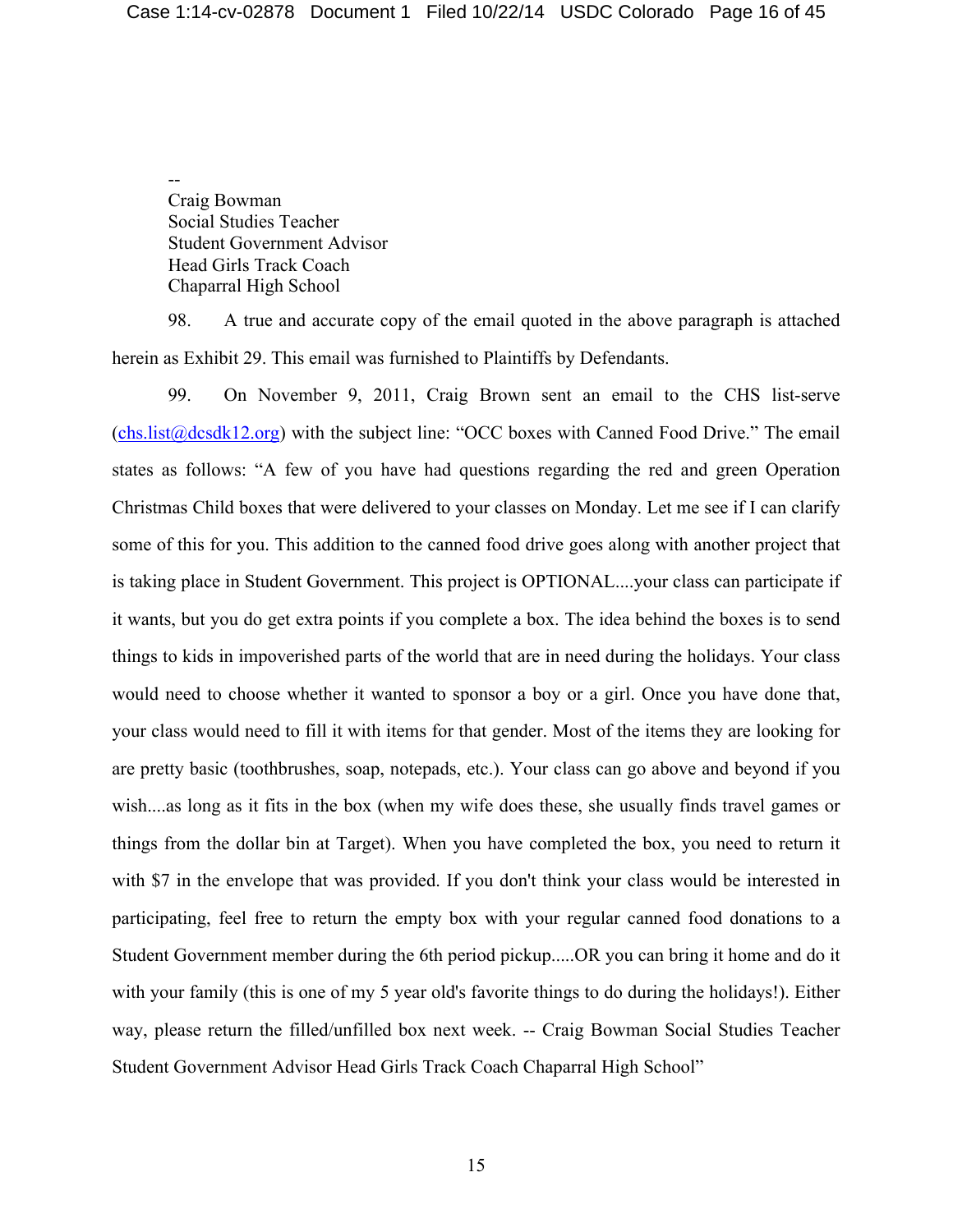100. A true and accurate copy of the email quoted above is attached herein as Exhibit

30.

101. On November 14, 2011, Craig Brown, sent an email to the CHS list-serve (chs.list@dcsdk12.org) with the subject line: "Canned Food Drive Day 6." The email provided as follows:

Staff,

Please look over the attached list. We currently have 2,399 goods......it has been a slow start, but we are getting there. Barnett's class is starting to pull away with 422 goods.

Here are a few reminders:

- *Ramen is cheap, but the Task Force has asked us to limit the amount we give them. While it may inflate your total, it defeats the purpose of the drive.*
- Wednesday is the highest can competition. The class with the most goods wins donuts.
- Friday is the largest dollar donation. The class that raises the most money wins donuts.
- Operation Christmas Child Boxes are due this week.

--

Craig Bowman Social Studies Teacher Student Government Advisor Head Girls Track Coach Chaparral High School

102. A true and accurate copy of the email quoted in the above paragraph is attached herein as Exhibit 31. This email was furnished to Plaintiffs by Defendants.

103. On November 21, 2011, Craig Brown sent an email to the CHS list-serve (chs.list@dcsdk12.org) with the subject line: "Canned Food - Final Count." The email provided as follows:

Thank you all for your participation in the canned food drive this year. We raised a total of 13,667 goods, just under \$1,000 and 80 Operation Christmas Child Boxes. Though our overall number was lower than previous years, it is more than offset by the generous donations in cash and boxes.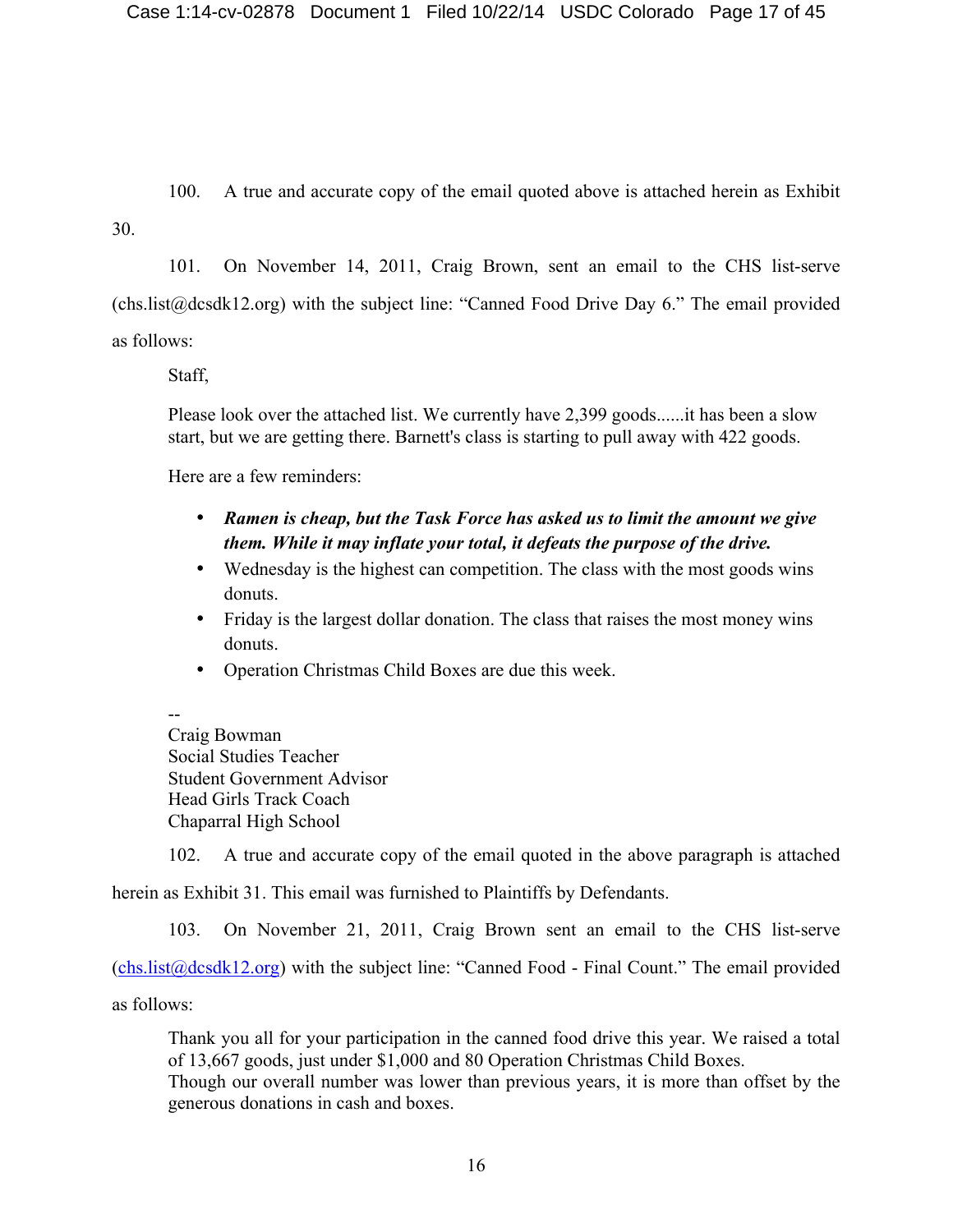Congrats to Ed Anderson's class for winning both of the single day totals and the overall total, as well as Carlye Holliday's class for bringing in the most money, and all of the other department winners. A member of Student Government will come speak with you about your prizes!

Please take a look at the attached spreadsheet to see how your class did. Thanks for making the canned food drive a continued success!

--

Craig Bowman Social Studies Teacher Student Government Advisor Head Girls Track Coach Chaparral High School

104. A true and accurate copy of the email quoted in the above paragraph is attached herein as Exhibit 32. This email was furnished to Plaintiffs by Defendants.

105. Included in Exhibit 32 is a spreadsheet that was attached to the email referenced in the above paragraph. The spreadsheet in Exhibit 32 is entitled "Canned Food Drive 2011" and was furnished to Plaintiffs by Defendants. One column of the spreadsheet is labeled "OCC Boxes X20."

106. On November 9, 2012, a school official at CHS, Terri Griffin, sent an email to the CHS list-serve (chs.list@dcsdk12.org) with the subject line "daily bulletin." Attached to the email was a copy of CHS's "Daily Bulletin" dated November 9, 2012. A true and accurate copy of this email and attachment of the "Daily Bulletin" are attached herein as Exhibit 33. The CHS Daily Bulletin shown in Exhibit 33 states in part: "The canned food drive is officially underway. We are at 2164 cans and \$280.66. Continue to bring in cans and money for the Parker Task Force. Let's reach our goal of 15,000 cans! Also remember to bring in goodies to stuff our Operation Christmas Child Boxes for children around the world. Bring some happiness into the life of an impoverished child."

107. CHS issued a Daily Bulletin dated November 13, 2012. This November 13 CHS Daily Bulletin provided in part: "The canned food drive is officially underway. We are at 2164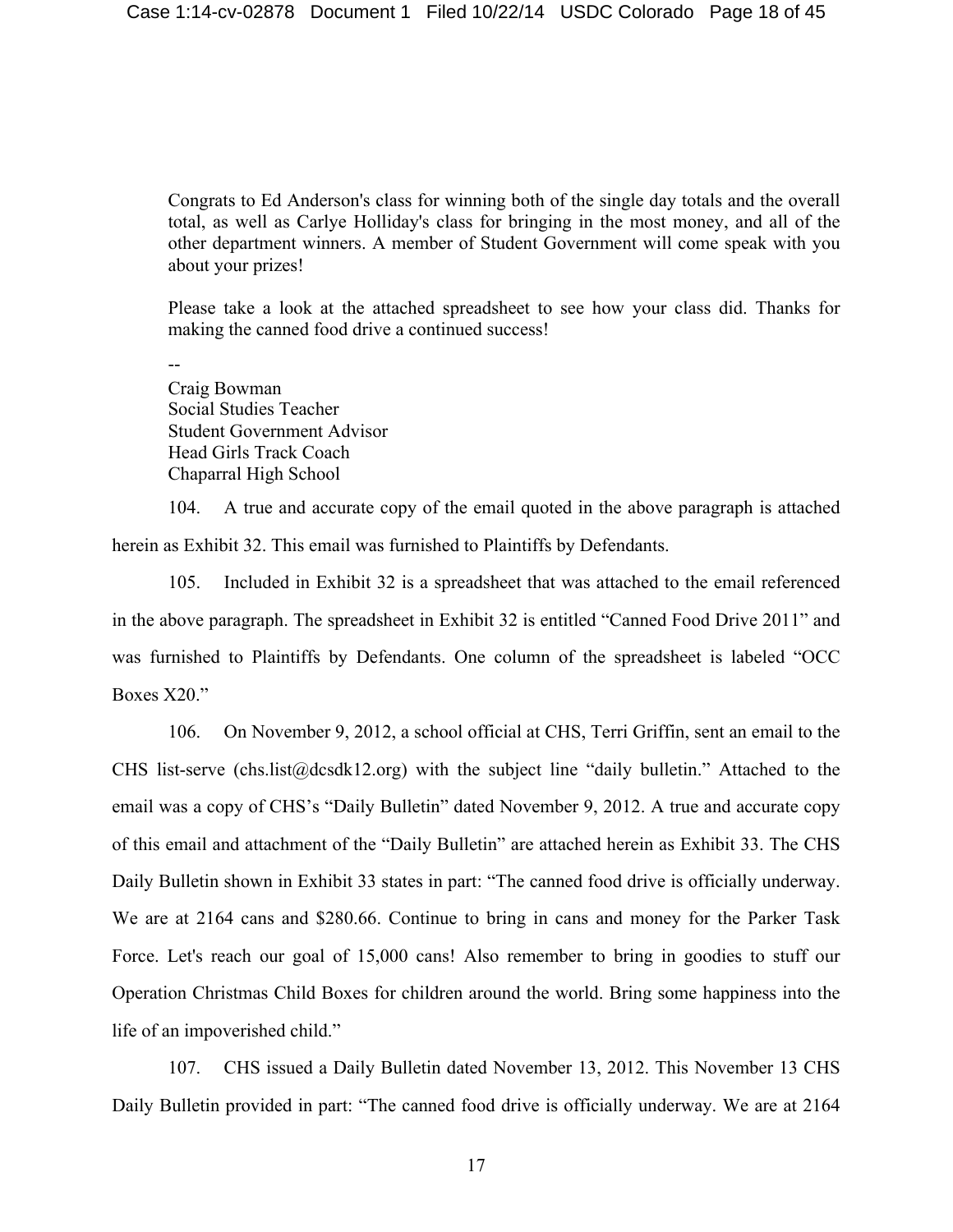cans and \$280.66. Continue to bring in cans and money for the Parker Task Force. Let's reach our goal of 15,000 cans! Also remember to bring in goodies to stuff our Operation Christmas Child Boxes for children around the world. Bring some happiness into the life of an impoverished child." A true and accurate copy of this Daily Bulletin is attached herein as Exhibit 34.

108. CHS issued another Daily Bulletin dated November 19, 2012. The November 19, 2012 CHS Daily Bulletin provided in part: "Good work Chaparral! We brought in a total of 9,321 cans along with \$800. We crushed Legend as they only brought in 3,000 cans! We brought in three times the amount they did! Thanks for supporting the Parker Task Force and for bringing in Operation Christmas Child Boxes." A true and accurate copy of this Daily Bulletin is attached herein as Exhibit 35.

109. On November 26, 2012, a school official at CHS, Lisa Nolte, sent an email to the CHS list-serve with the subject line: "teacher"s night out 11/30"

110. A true and accurate copy of the email referred to in the above paragraph is attached herein as Exhibit 36.

111. The email shown in Exhibit 36 states as follows: "One final reminder......Teacher's Night Out will be this Friday, November 30th from 4-8pm. Please take time for yourself and relax with a nice dinner and/or shopping while your children are in good hands! Please let me know if you are interested by this Wednesday so we can have enough snacks. Feel free to bring whatever your children need for the evening, including their dinner. Again, if you have any school supplies that you would like to bring for Operation Christmas Child, we would appreciate any donation. --Lisa Nolte Biology/AP Biology Teacher Chaparral High School 303-387-3500"

112. In November 2012, the National Honor Society at Mountain Vista High School ("MVHS") participated in Operation Christmas Child.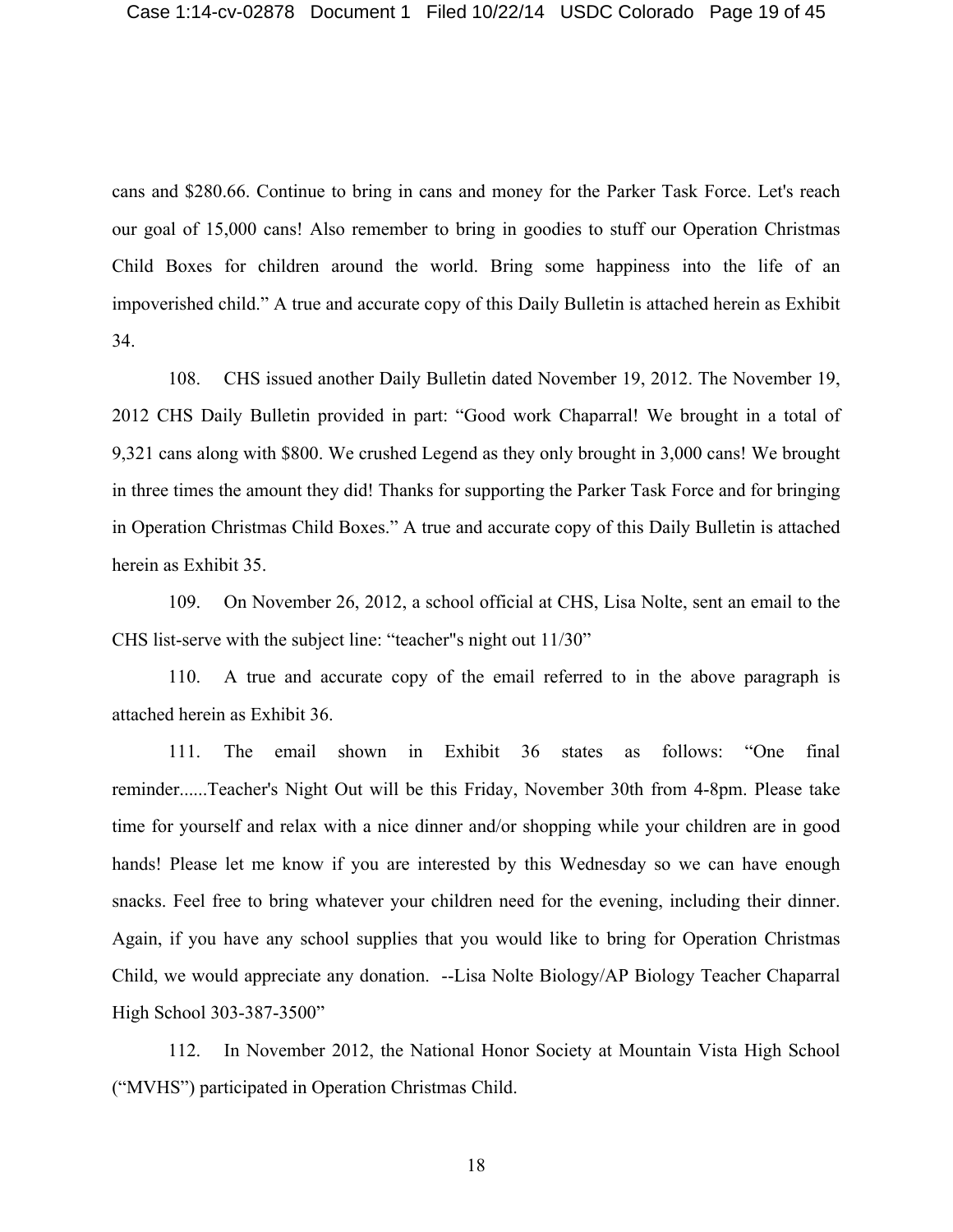113. On November 5, 2012, a school official at MVHS sent an email to the MVHS listserve with the subject line: "holiday and NHS agenda." A true and accurate copy of this email is attached herein as Exhibit 37.

114. The email shown in Exhibit 37 stated as follows: "Everyone, NHS will be selling Jewelry for Beads for Life again this year. We will be selling at lunch the last week of November and the first week of December. We also have adopted 3 families for the holiday season and we will be sponsoring and packing 180 boxes for Operation Christmas Child. We are also sponsoring 50 Thanksgiving dinners at The Denver Rescue Mission. If you would like to help in any way - please let me know or simply make a donation to NHS's Charity fund or buy some wonderful Jewelry from Beads for Life. Thanks and happy holidays from the National Honor Society! -- Heidi M. Schuster M.Ed Social Science Dept. NHS Advisor Leadership Co Advisor Mountain Vista High School"

115. Flagstone Elementary participated in Operation Christmas Child in 2011.

116. Flagstone Elementary school's official Newsletter dated January 5, 2012, included a sectioned with the title: "Operation Christmas Child Gift Shoe Boxes." Beneath that title is the following text: "Our shoe boxes were delivered to a rural area of Mexico. Needy children there were glad to receive the toys, books, clothes, and hygiene supplies that were included. Thank you for helping by filling the shoe boxes with these items."

117. A true and accurate copy of the Newsletter referred to in the above paragraph, which was furnished to Plaintiffs by Defendants, is attached herein as Exhibit 38.

118. SkyView Academy participated in Operation Christmas Child in 2012 and in 2013.

119. Since at least 2012, school officials at SkyView Academy have encouraged students and parents to assemble shoeboxes for Operation Christmas Child.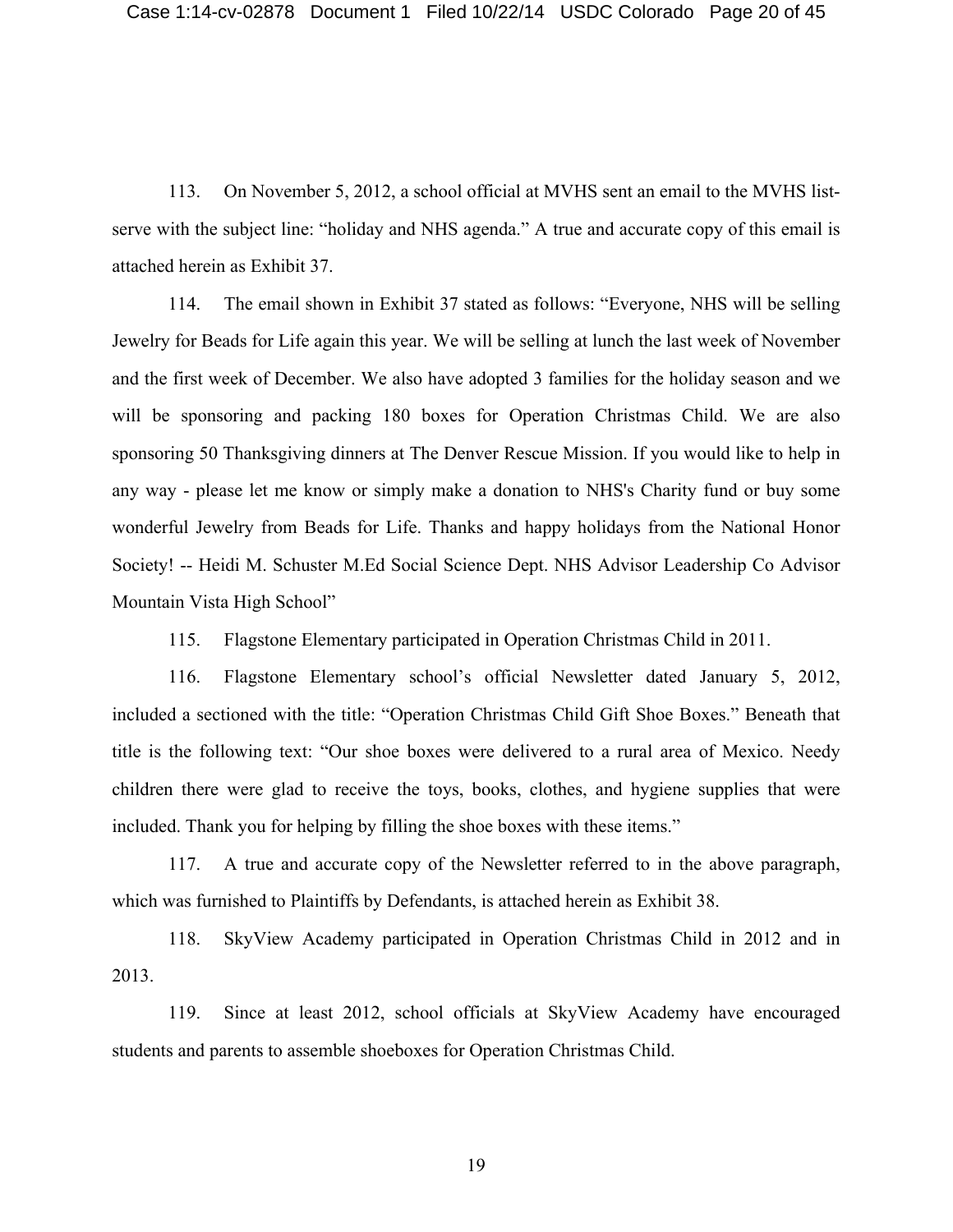120. SkyView Academy school officials have asked parents to donate money to Samaritan's Purse for Operation Christmas Child.

121. SkyView Academy has organized for the shoebox collection.

122. In 2012 and 2013, School District officials at SkyView Academy provided awardbased incentives for students to participate in Operation Christmas Child.

123. On or about November 5, 2012, the following message was posted on the SkyView Academy school Newsletter, available on the School District's website, in the "Principal's Corner" section regarding "Operation Christmas Child": "SVA collection week will be November 5-9. Please bring your shoe boxes to your homeroom teacher for collection. The elementary class that brings in the most boxes will win a **pizza party** and the secondary class that brings in the most boxes will win a night of **no homework!** If you are in need of boxes, or extra box tags, please see Peggy at the reception desk. Thank you in advance for your support of this project!"

124. Attached herein as Exhibit 39 is a screenshot of the School District's website reflecting the above-quoted text.

125. On or about October 25, 2013, SkyView Academy posted the following message on the School District website: "*Operation Christmas Child* – Operation Christmas Child is underway at SVA to prepare hundreds of shoe boxes full of gifts for little ones around the world. This is often a BIG but FUN undertaking. Teachers and students are still looking for student volunteers to help out. Contact Jennifer Logan at: jlogan@skyviewacademy.k12.co.us."

126. Attached herein as Exhibit 40 is a screenshot of the School District's website reflecting the above-quoted text.

127. In November 2013, SkyView Academy's website displayed the following message: "Operation Christmas Child is Coming: All shoeboxes will be collected during November  $18<sup>th</sup> - 22<sup>nd</sup>$ ! Click here for more information."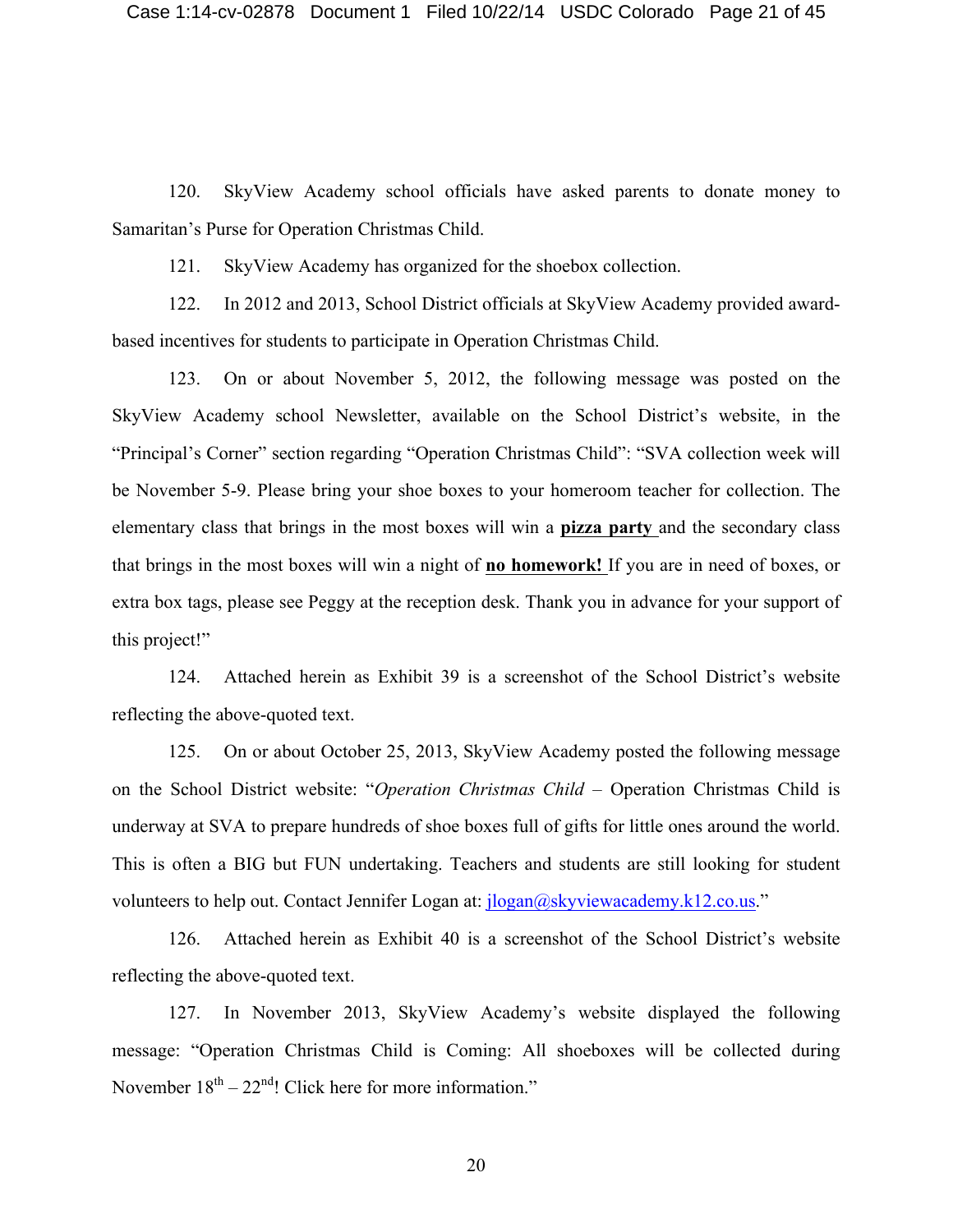128. Attached herein as Exhibit 41 is a screenshot of the School District's website reflecting the above-quoted text.

129. In November 2013, the following message appeared on the School District's website for SkyView Academy on a page separate from the one quoted above: "Operation Christmas Child Participate in the giving of shoeboxes filled with joy, to kids in third world countries! OUR COLLECTION WEEK IS NOV. 18th-22th!" This text was displayed next to the Operation Christmas Child logo and the school's logo. Attached herein as Exhibit 42 is a screenshot of the School District's website reflecting the above-quoted text.

130. Below the quoted text in the above paragraph is the following text: "Asstudents [sic] of SkyView Academy, Our Mission isto [sic]...Partner with Samaritan's Purse andcollect [sic] as many filled shoeboxes as we can to send to kids in third worldcounties [sic] for Christmas. For many of these kids, this is their first Christmaspresent [sic] ever received. These boxes not only bring them gifts, but things theyneed [sic] on a daily basis, such as toothpaste and soap, which they normally couldnot [sic] afford. \*Lastyear [sic], our team succeeded in collecting almost **500** shoeboxes! I believe, with YOURsupport [sic], this year we will be able to reach a goal of **800** shoeboxes! Think we can do it? Ithink [sic] we can! By packinga [sic] shoebox, you are not just sending a Christmas present to these kids in need,but [sic] you are also providing them with an even bigger gift – the gift of **JOY** and **HOPE.**" Immediately below this text, SkyView Academy then provided instructions on "How to Pack a Shoebox Gift." (See Exhibit 42).

131. SkyView Academy's website provided the following instructions on How to Pack a Shoebox Gift: "**1.** Usean [sic] empty shoe box (standard size, please) or a small plastic container. You canwrap [sic] the box in wrapping paper (lid separately). It is preferred to wrap yourshoebox [sic]. **2.** Determine whetheryour [sic] gift will be for a boy or a girl, and the child's age category: 2-4, 5-9, or 10-14. Cut out the appropriate boy/girl label (attached in the brochure).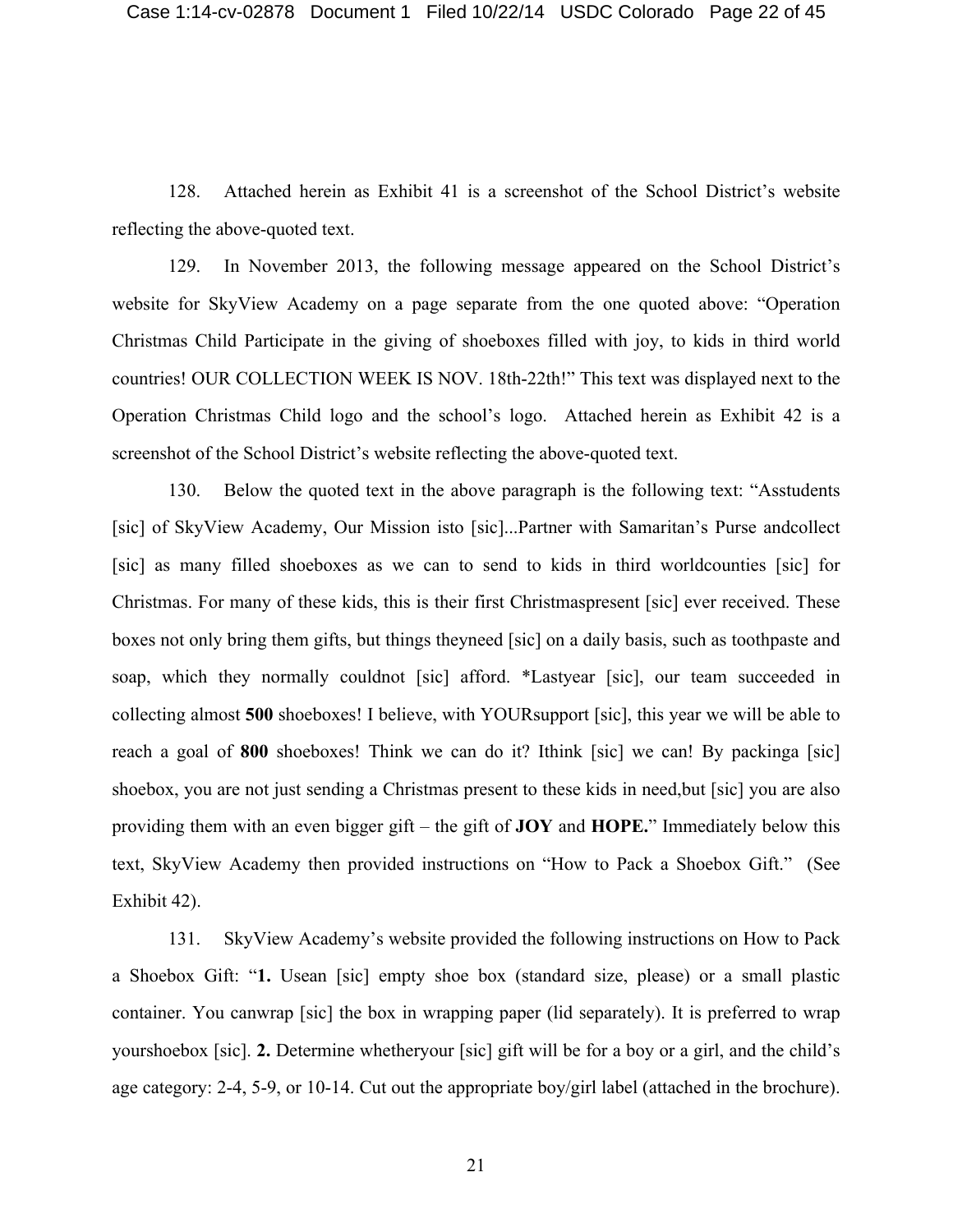Mark the correct age category on the label, and tape the label to the top ofyour [sic] box. **3.** Fill the box with a variety of gifts that will bring delight to a child. **4. Please donate \$7** [highlighted in yellow] or more for each shoebox you prepare tohelp [sic] cover shipping and other project costs. An envelope is in the attachedbrochure [sic], please place money in the envelope, and place the envelope in your shoebox. Thank you! (These boxes are sent all over the world, and it is expensive to ship them there!) **5.** Place a rubber band around each shoebox and **drop off to your homeroom teacher. (middle and high school, Please drop them off at the secondaryoffice** [sic]**, in your grade level's spot!)** [highlighted in yellow]" (See Exhibit 42).

132. Below the instructions quoted above, SkyView Academy's website then provided suggestions on "What to pack in your box." It also included a section on "Do Not Include." (See Exhibit 42).

133. Below the "Do Not Include" instructions on the school website page was the following text: "**So, if helping children in need already wasn't a goodenough** [sic] **reason to pack these shoeboxes...**[highlighted in yellow] – The elementary school home room that collects themost [sic] boxes will get a pizza or ice cream party! – The middle school grade  $(6^{th}, 7^{th}, 8^{th})$ that collects the most boxes gets an extra dress of choice day! – The High school grade  $9<sup>th</sup>$ ,  $10<sup>th</sup>$ ,  $11<sup>th</sup>$ ) that collects the most boxes will get a pizza party! \*Therewill [sic] be 3 different prizes – so an elementary school homeroom will win, a middleschool [sic] class will win, and a high school class will win!" (See Exhibit 42).

134. At the bottom of the school's webpage with the information about Operation Christmas Child quoted above was a link to the Samaritan's Purse website and the following text: "Ifyou [sic] have any questions, go to: http://www.samaritanspurse.org/what-wedo/operation-christmas-child/" (See Exhibit 42).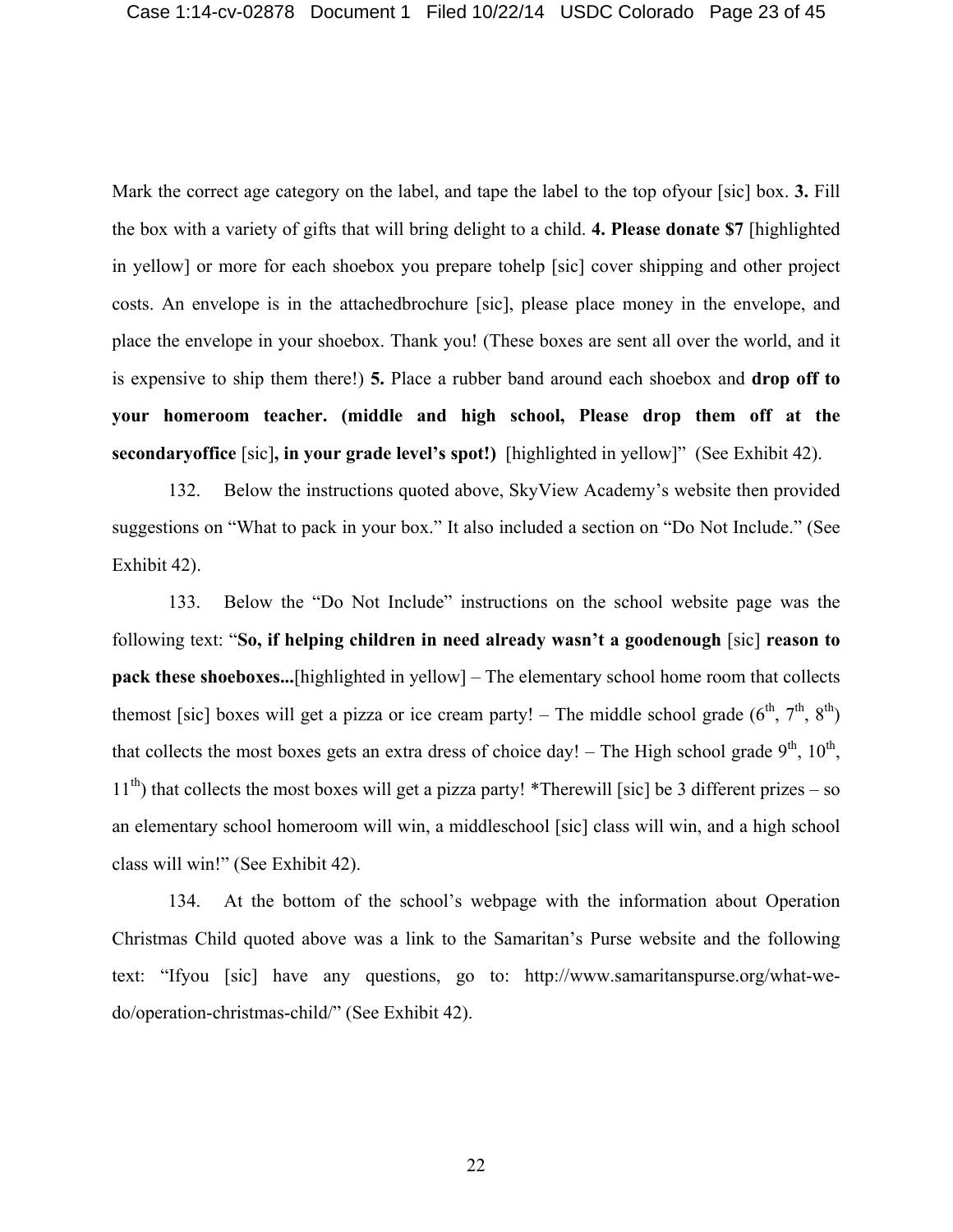135. The message and information regarding Operation Christmas Child on the School District's website, which is described above and shown in Exhibit 42, was also featured in a flyer distributed to students and parents.

136. A true and accurate photograph of the flyer referred to in the above paragraph is attached herein as Exhibit 43.

137. The flyer shown in Exhibit 43 includes photographs of children holding Operation Christmas Child boxes.

138. The November 2013 flyer shown in Exhibit 43 provided: "Last year, our team succeeded in collecting almost 500 shoeboxes! I believe, with YOUR support, this year we will able to reach a goal of 800 shoeboxes! Think we can do it? I think we can! By packing a shoebox, you are not just sending a Christmas present to these kids in need, but you also are providing them an even bigger gift- the gift of JOY and HOPE[.]"

139. The flyer provided instructions on how to pack "a shoebox gift" followed by "gift ideas."

140. The flyer also stated as follows: "Please donate \$7 or more for each shoebox you prepare to help cover shipping and other project costs." It informed students to drop the box off with their homeroom teacher unless they were in middle school or high school in which case they were instructed to "drop them off at the secondary office, in your grade level's spot!" (*Id.*).

141. The flyer described above was sent home to Plaintiff John Doe and his children in November 2013.

142. Plaintiff John Doe's children, Doechild-1 and Doechild-2, received boxes from SkyView Academy for Operation Christmas Child.

143. The school encouraged the Doe children to participate in Operation Christmas Child by offering class-prizes to the class with the most boxes.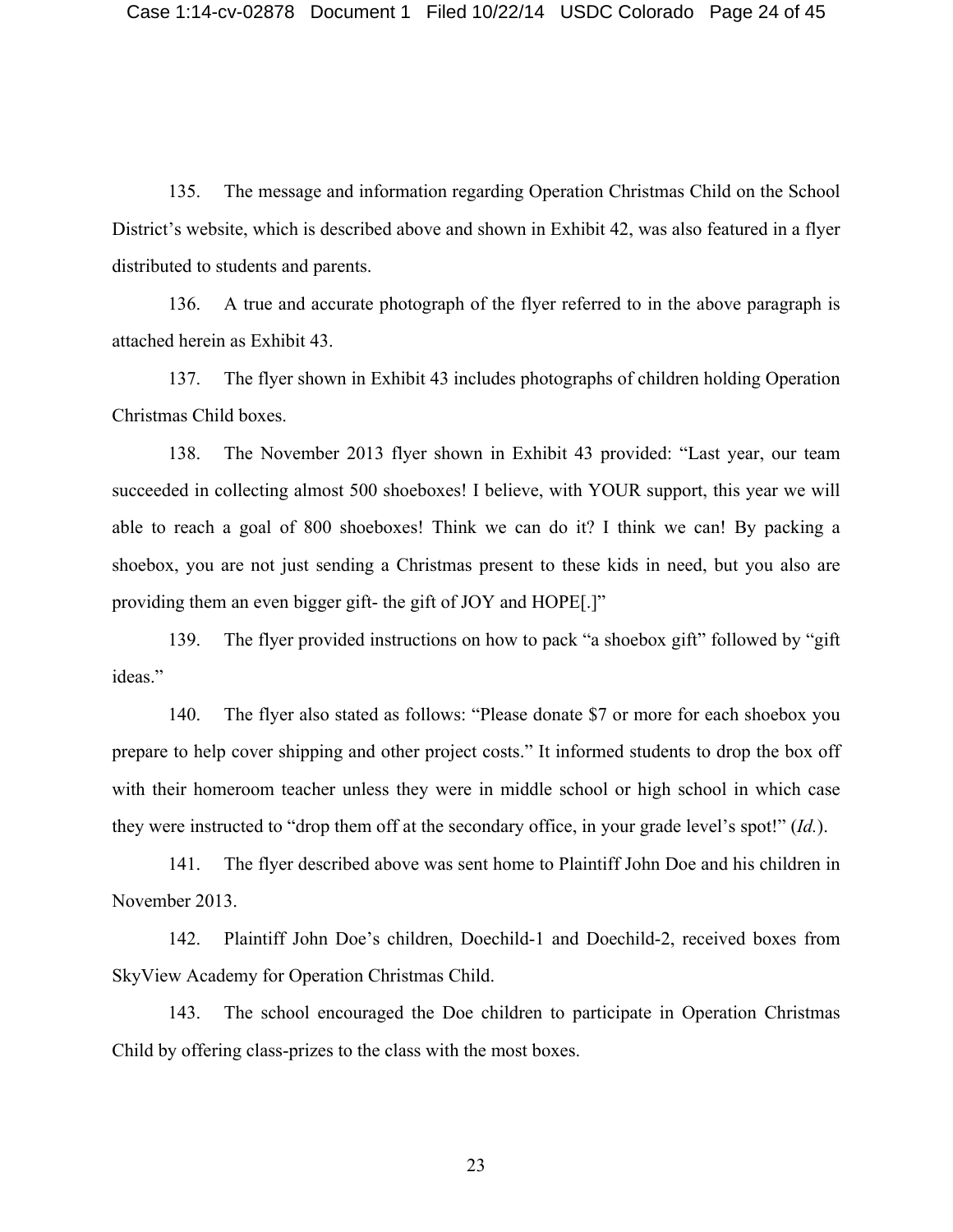144. Doechild-1 and Doechild-2 felt coerced into preparing a box for the school's Operation Christmas Child drive.

145. A true and accurate photograph of the box the Doe children prepared is attached herein as Exhibit 44.

146. After Plaintiff John Doe learned of Operation Christmas Child's evangelical mission and purpose, he contacted Plaintiff AHA for representation.

147. On November 13, 2013, AHA's attorneys sent a letter to the School District officials notifying them of the constitutional violation with respect to Operation Christmas Child.

148. Attached herein as Exhibit 45 is a true and accurate copy of the letter the AHA sent to the School District officials regarding Operation Christmas Child.

149. The AHA letter shown in Exhibit 45 was attached to an email addressed to the school officials, also shown in Exhibit 45, which provided in part: "Please see the attached letter demanding that you immediately terminate the Operation Christmas Child program at SkyView Academy. The school's affiliation with, sponsorship and promotion of this program violates the First Amendment. Please notify me in writing (email preferred) that you have received this message and the attached letter and promptly inform me of the steps you will take to correct this serious constitutional violation."

150. AHA did not receive a response to the letter as requested in the email and letter.

151. The media reported that SkyView Academy temporarily halted its participation in Operation Christmas Child.

152. Attached herein as Exhibit 46 is an article describing SkyView Academy's actions in temporarily halting participation in Operation Christmas Child.

153. A person sent an email to SkyView Academy with the subject line: "Disheartened by AHA Bullying and SkyView's Willingness to Cower." On or about November 20, 2013, Mike Munier, former Elementary Principal at SkyView Academy, responded to this email,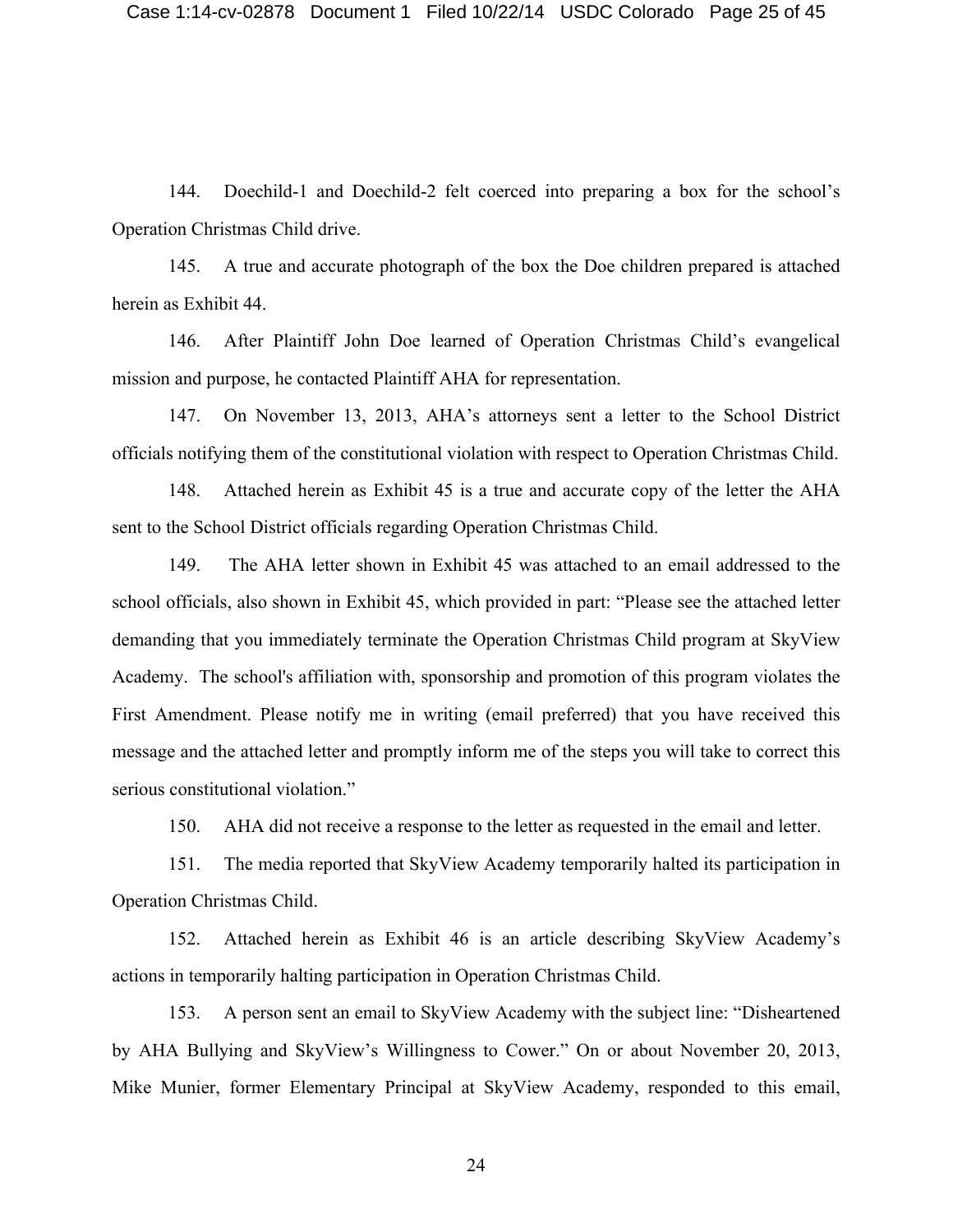stating in part, as follows: "Mark, You are grossly misinformed as to the process we went through to make our decision. The best attorneys in the land, that defend our religious rights (Alliance Defending Freedom), even said we had an indefensible case due to a mistake on our part."

154. Attached herein as Exhibit 47 is a true and accurate copy of the email described above.

155. After the email shown in Exhibit 47 was made public, Alliance Defense Fund senior legal counsel Jeremy Tedesco was reported stating in an article stating as follows: "Alliance Defending Freedom looks forward to working with the school to ensure the return of Operation Christmas Child next year, if that is the course it decides to take." (See Exhibit 46).

156. On October 6, 2014, Defendant School District furnished documents to Plaintiffs pursuant to Colorado's public records statute.

157. On November 19, 2013, Lisa Nolan at SkyView Academy sent the following email: "Hello to all -The school is getting very concerned about a rally that is being planned by parents to protest our decision regarding OCC. The FB activity is wide reaching, and we know for sure that Fox, and 7 News have been alerted. We could really use some assistance and guidance on how to handle a situation like this. We welcome help and advice. Our SRO, Deputy Dan Palermo has received questions from the Sheriff about safety and security due to the rally. We will have 500 cars trying to pick up kids and exit the school between 3:15 and 3:45 p.m. and will need assistance keeping the road clear. Below is an excerpt from the FB page:

### Hi Franceen,

There is a rally at Skyview Charter school on Wednesday starting between 3:30pm to protest the schools decision to not allow a student led collection of Operation Christmas Child shoeboxes.

The students are in communication with the ACLJ, The American Center for Law and Justice to possibly represent them. The students are the ones organizing the rally. The rally will start at3:30pm but the media won't be there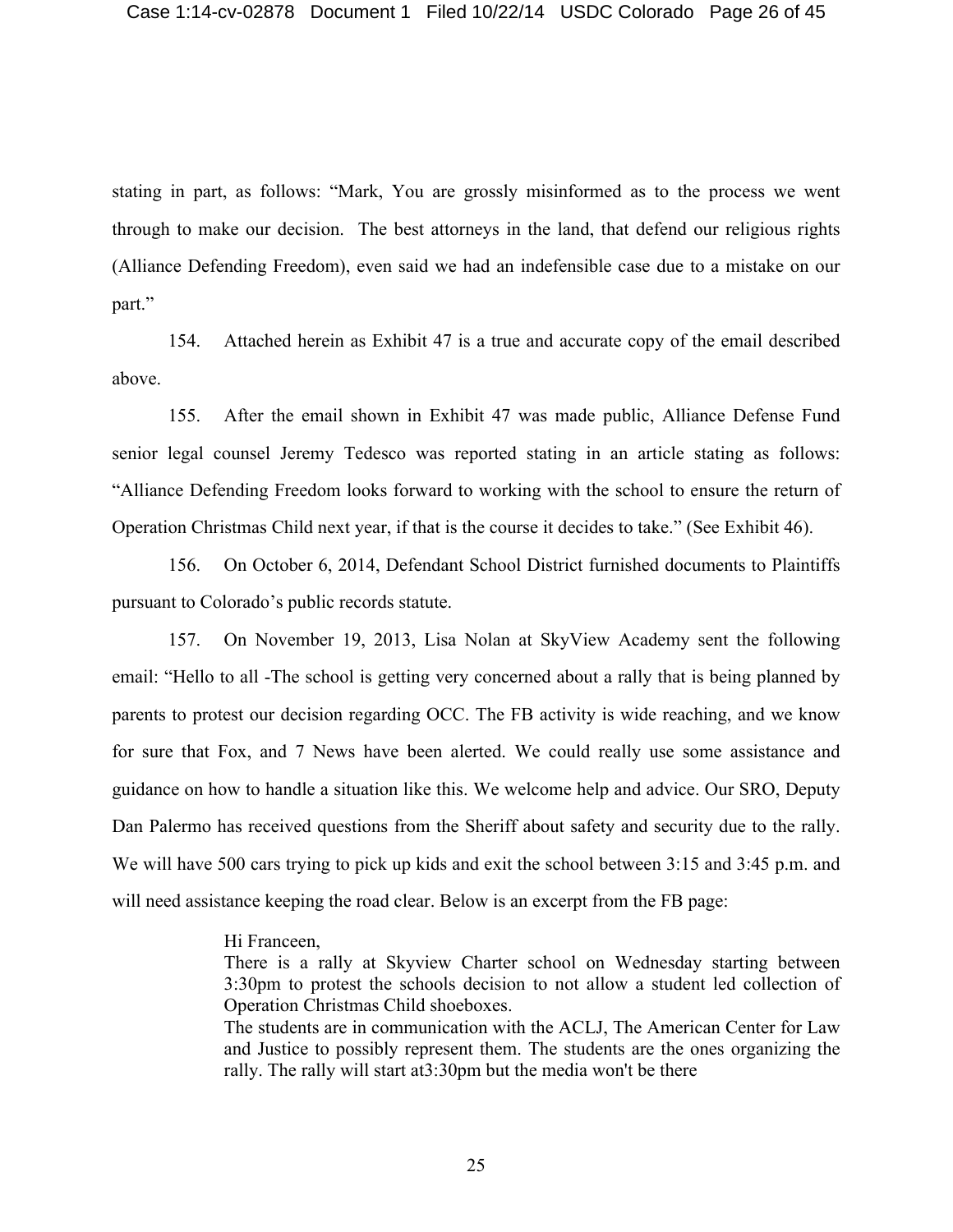until 3:45 and likely set up by 4pm. Some of us will be coming from other schools so we probably won't be there until 4pm. The parent helping the students organize this said that is perfect.

Therefore, they are asking everyone from the surrounding area to park in the Walmart or Verizon parking lot and come take a stand with them in the school parking lot to show the rest of the country that we are tired of our kids being forced to practice atheism in our schools and that we have equal rights as well.

The students and parents at Skyview hosting this rally are hoping that a large representation from the surrounding youth groups, civic groups, churches, schools and denominations will be there to show a united front. Please help spread the word to everyone and ask them to show up.

With the media coming, it would be great to really make a statement. It the rally is big enough, it may make national news. This isn't just about Skyview. It is about all our religious liberties. We've been asked to make signs that stay with the religious liberties message, equal rights, and stop the bullying etc...

Please spread the word to your church Pastor, Priest, or Ward leader, to the youth group leaders, neighbors, friends, family, and PLEASE show up. Thanks, Heather"

158. A true and accurate copy of the above-quoted email exchange is attached herein

as Exhibit 48. This email was furnished to Plaintiffs by Defendants.

159. On May 14, 2014, a faculty member at CHS sent an email with two attachments.

Both attachments were labeled "Certificate of Recognition." The certificate for the school year 2013-2014 gives recognition to students who participated in, among other things, Operation Christmas Child." A true and accurate copy of this email and the attachments is attached herein as Exhibit 49.

## **Christian Mission Trip**

160. In March 2014, Cougar Run and Highlands Ranch partnered with the Fellowship of Christian Athletes ("FCA") and "Adventures in Missions™: Christian Mission Trips" (hereafter "Adventures in Missions") to support the Highlands Ranch FCA Mission Trip to Guatemala (hereafter "Christian Mission Trip").

161. The primary purpose of the mission trip was to proselytize Christianity.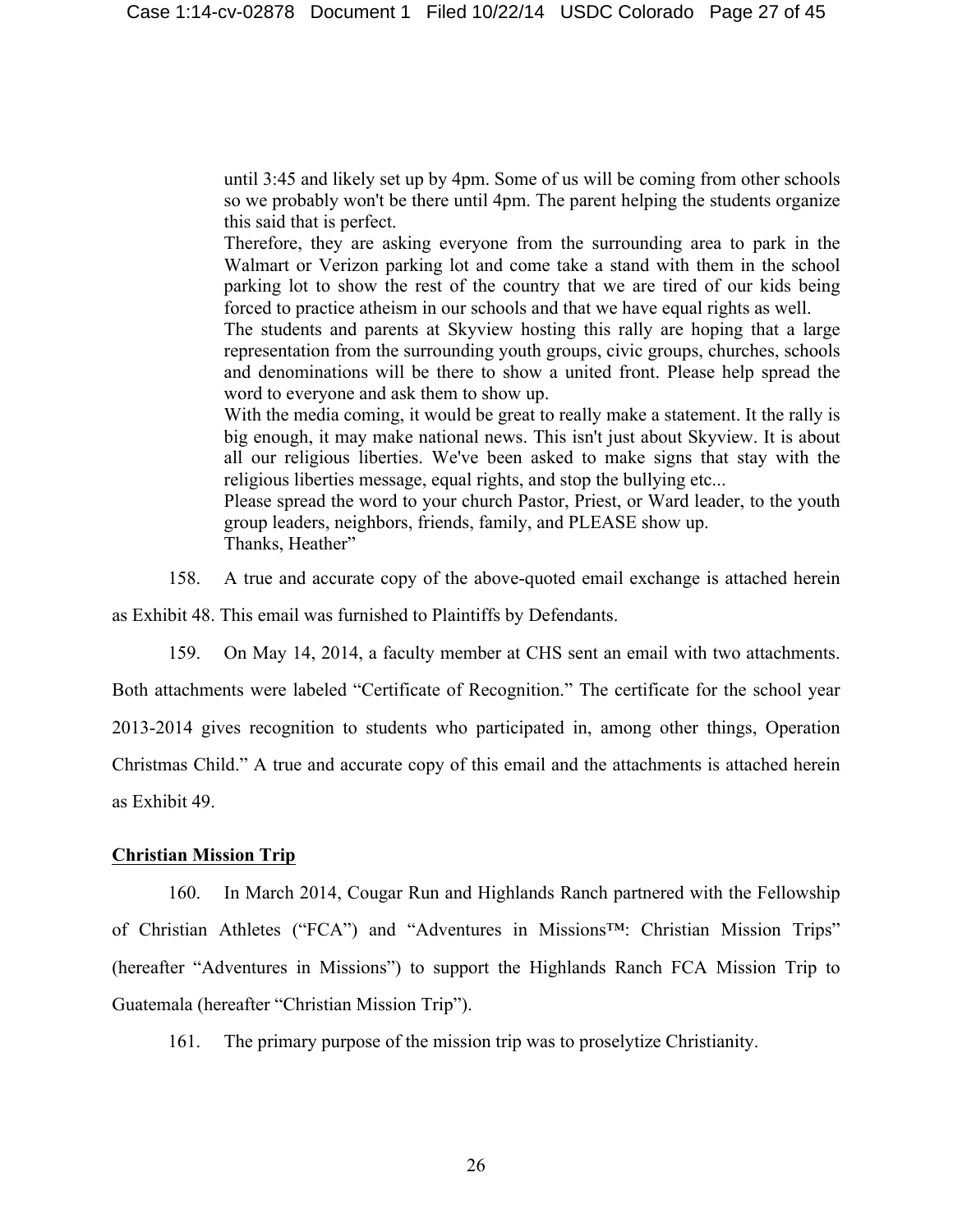162. Adventures in Missions is a self-described "missions organization" established in 1989. It was founded by a Seth Barnes.

163. Adventures in Missions is headquartered in Gainesville, Georgia.

164. According to its 2013 audit, attached herein as Exhibit 50, Adventures in Missions is an organization "dedicated to spreading the Gospel through missionaries and mission trip participants in the United States of America and globally." It is registered with the IRS as a tax-exempt church.

165. The "About Missions" page of the Adventures in Missions website provides in part: "Simply put, missions is bringing the gospel of Jesus Christ to those who don't know him as Lord and Savior."

166. Attached herein as Exhibit 51 is a screenshot of the Adventures in Missions website reflecting the above-quoted text.

167. The "Why do we go on mission trips?" section of the Adventures in Missions website provides as follows: "We go, plan, organize, implement, and lead mission trips as a response to God. We go on missions: because we share God's heart for the lost [;] to reach the lost for Jesus [;] to train participants how to hear God's voice [;] to disciple other Christians, especially youth, to reach the lost until Christ returns. Our ultimate hope is that your desire for God's kingdom to come here on earth will outgrow our programmatic capacity. Short term missions is the vehicle through which we mobilize people onto life-long discipleship, long-term missions. Not only do we desire for your perspective to change but for your life to be transformed; to see a generation radical and sold out for God." (See Exhibit 51).

168. The "How did missions begin?" section of the Adventures in Missions website provides as follows: "You can debate who was the first missionary from Job to Jesus. The truth is that when Adam and Eve fell, God's plan to redeem mankind to himself was put into action. Jesus is the greatest missionary of all; he paid the ultimate price to redeem man and reconcile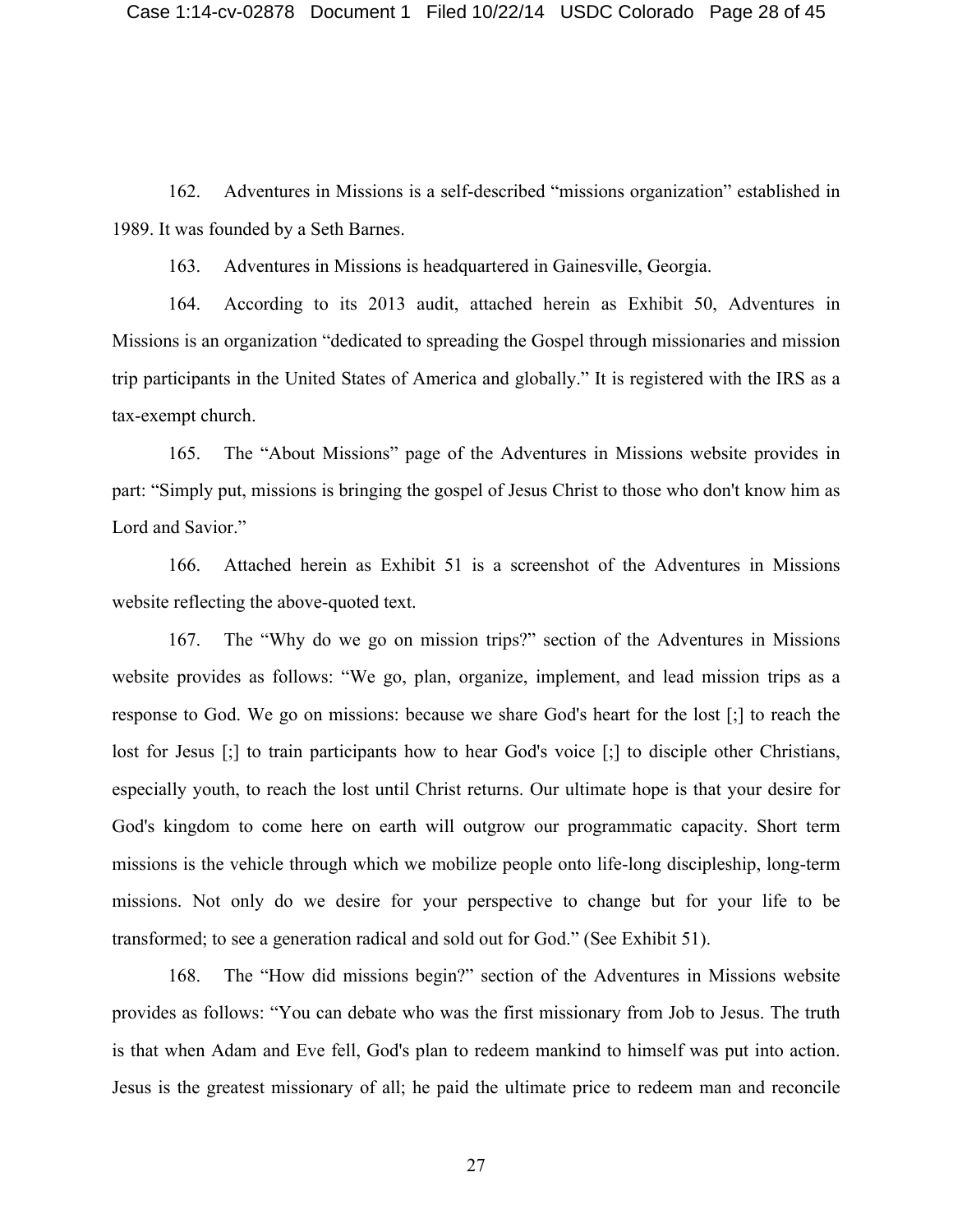him to God. Missions was God's design and his heart from the beginning. We in the Church today have mistakenly thought of missions as a New Testament thing, a relatively new idea, but the truth is God has desired all peoples, nations, and tongues come to him from the beginning. God's covenant with Abraham was that he would bless nations. God has set his sight on all the world to come to the saving knowledge of Jesus. That's his heart, his vision, his desire." (See Exhibit 51).

169. The Adventures in Missions "Statement of Faith" is as follows: "We believe the Bible is the inspired Word of God and is authoritative and infallible in the original writings. We believe in one God, eternally existent in three persons: Father, Son, and Holy Spirit. We believe in the deity of our Lord Jesus Christ, in His virgin birth, in His sinless life, in His miracles, in His vicarious and atoning death through His shed blood, in His bodily resurrection, in His ascension to the right hand of God the Father, and in His personal return in power and glory. We believe that faith in our Lord Jesus Christ is essential for the salvation of lost and sinful man. We believe in the present ministry of the Holy Spirit, by whose indwelling the Christian is enabled to live a godly life. We believe in the forgiveness of sins, the resurrection of the body, and eternal life. We believe in the spiritual unity of believers in Jesus Christ." (Se Exhibit 51).

170. The Adventures in Missions "2013 Year End Review," attached herein as Exhibit 52, reported as follows: "Because of your generous financial support in 2013, Adventures in Missions mobilized more than 4,900 missionaries to the field. Your support helped disciples of Christ grow deeper in their faith as they shared the gospel and the love of Jesus to the lost and encouraged the kingdom–builders around the world."

171. Adventures in Missions organizes mission trips to Guatemala specifically.

172. Attached herein as Exhibit 53 are screenshots of Adventures in Missions website regarding Guatemala.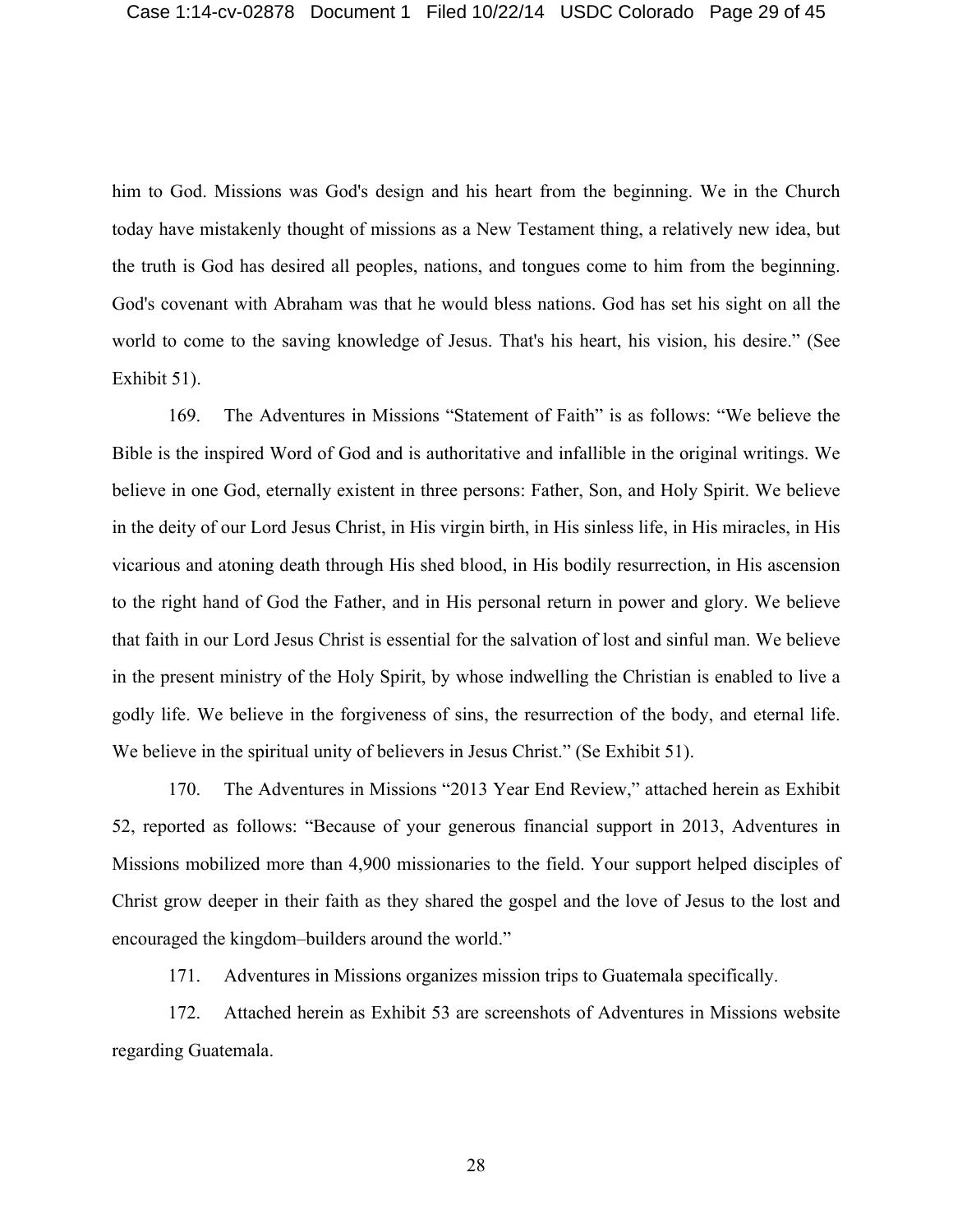173. The FCA is a non-profit Christian sports ministry based in Kansas City, Missouri. FCA was founded in 1954.

174. FCA's Mission is: "To present to coaches and athletes, and all whom they influence, the challenge and adventure of receiving Jesus Christ as Savior and Lord, serving Him in their relationships and in the fellowship of the church."

175. Attached herein as Exhibit 54 is a screenshot of FCA's website reflecting the above-quoted text.

176. In March 2014, Highlands Ranch and Cougar Run sponsored an Adventures in Missions trip to Guatemala.

177. Highlands Ranch sent at least two teachers on the Christian Mission Trip.

178. The Highlands Ranch teachers participated in proselytizing activities along with the students.

179. Alex Malach, a teacher at Highlands Ranch, accompanied students on the Christian Mission Trip.

180. Bradley "Brad" Odice, a teacher at Highlands Ranch, accompanied students on the Christian Mission Trip.

181. A fundraising webpage for the Christian Mission Trip, published in January 2014, stated as follows:

Hello friends and family. The Highlands Ranch High School chapter of FCA (Fellowship of Christian Athletes), in conjunction with AIM (Adventures in Missions) are sending approximately 15-20 students to Gautemala over Spring Break, March 24-30, 2014. The trip is being funded by donations and local fundraisers. This is a group funding effort that will ensure that all the kids who want to go can.

The purpose of this trip is to serve the people of Guatemala, which has been recovering from 36 years of civil war and several devastating natural disasters that has left the country reeling in poverty. There are many children living in institutions and our group's primary goal is to share the love and hope of Jesus.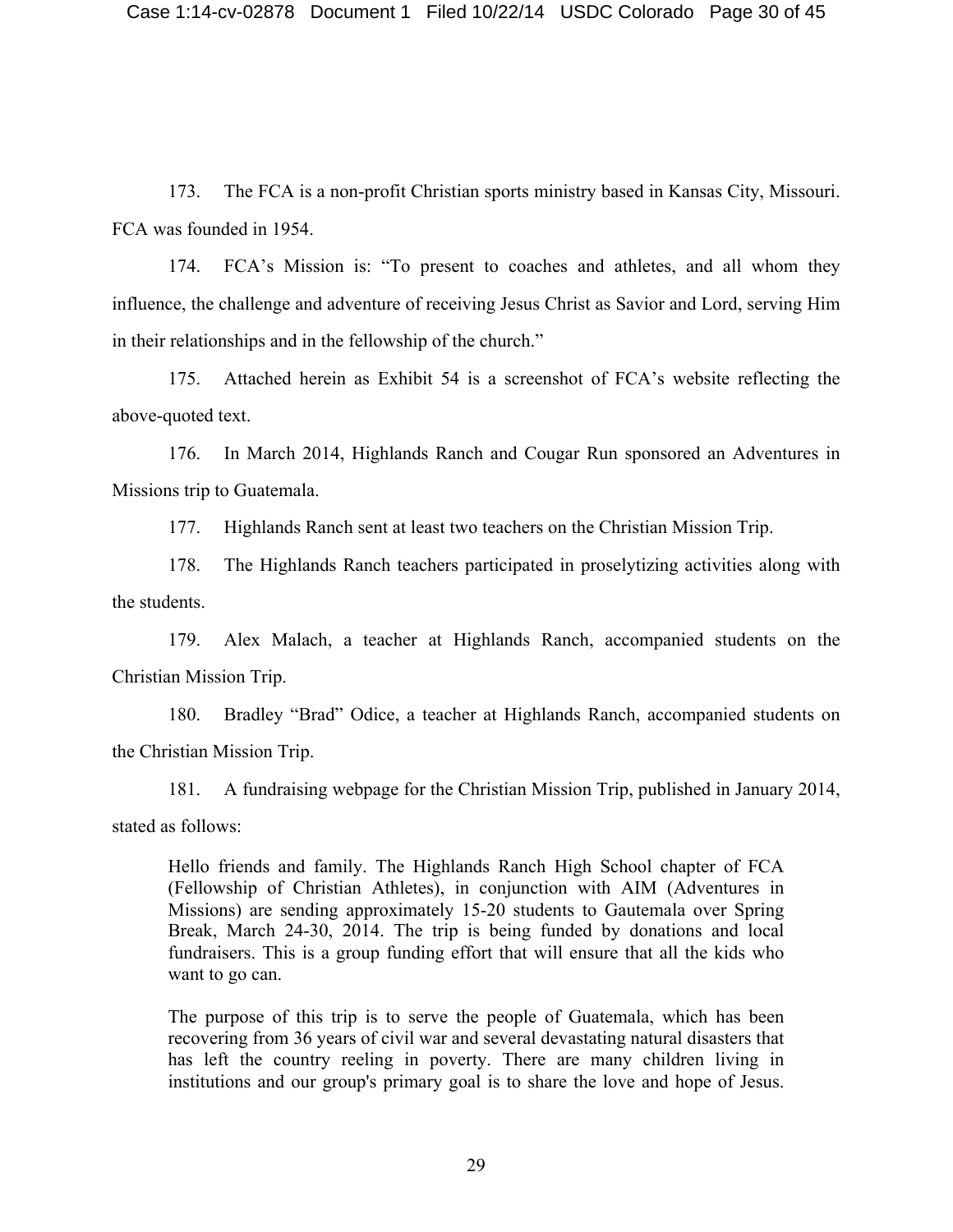Our students will be visiting with orphans, participating in several construction projects, and engaging in the culture of this beautiful Central American nation.

Your financial support is greatly appreciated. Your gift is tax deductible and an accounting of all funds will be available upon our return from Guatemala.

We thank you in advance for your prayers and your financial support.

HRHS FCA

182. Beneath the text quoted above is an image of the Highlands Ranch High School logo.

183. Attached herein as Exhibit 55 is a screenshot of the "GoFundMe" website regarding the trip to Guatemala quoted above.

184. Several updates were posted to the page with the above announcement. Update "#9" states as follows: "The kids are safe on the ground in Guatemala. Here's a link to their blog if you want to follow along: Here's a link to our blog. We'll post at least two more times while we're here. This places is gorgeous! Continue prayers for health, safety, and transformation :) http://guatemala.myadventures.org/?filename=hrhs-team-has-arrived" (Exhibit 55).

185. The Adventures in Missions website features blog entries from the Highlands Ranch Christian Mission Trip.

186. Attached as Exhibit 56 are screenshots of the Adventures in Missions website featuring blog entries from the Highlands Ranch Christian Mission trip.

187. At least one entry featured on the Adventures in Missions was written by Alex Malach, a teacher at Highlands Ranch.

188. Attached herein as Exhibit 57 are screenshots of the Adventures in Missions website showing a blog entry by Alex Malach.

189. Alex Malach's entry shown in Exhibit 57, with the title "HRHS Team has Arrived!" provided as follows: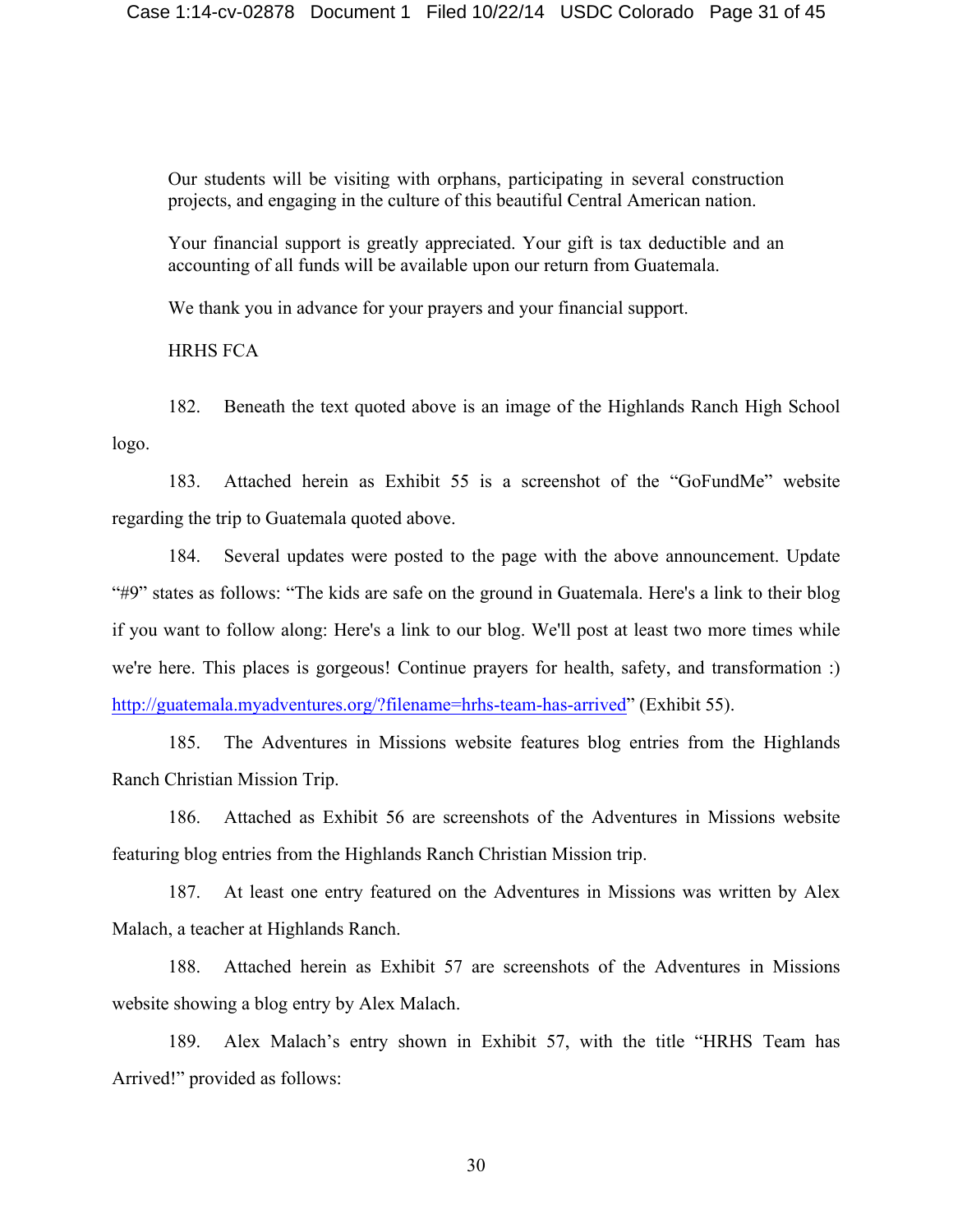We safely arrived in Guatemala city yesterday morning! Praise the Lord!

The start to my day was frustrating; well on my way to the airport I realized that I had left my cell phone at home. As a leader and temporary guardian of my students, this was an essential item. So, I was the last to arrive to the airport which for a moment was frustrating, but I came to see it as the beginning of the many things God will teach me on this trip. I then had to throw away most of my toiletries at security and was starting to understand that nothing was going to go according to "plan" for me, and that was totally okay.

God is in full control and for that I am endlessly grateful. Everyone arrived healthy and our flights were even early!

Gary and Ed *(our team leaders from Adventures)* welcomed us at the airport, then we loaded all our bins and luggage and headed to Antigua for lunch. A short three and half hour van ride later we arrived at our hotel in San Pedro.

Our whole team has been amazed by the beauty and culture of this country. Spending time traveling from town to town allowed us to witness the different way people live here. It is obvious this lifestyle is very different from ours in America, and I hope that we can learn from it in tangible ways that will transform our daily lives.

Once in San Pedro, we ate dinner at a little local restaurant called Nick's Place. Not only was this place beautiful as it is right on the waterfront of Lake Atitlan, but the pizza and smoothies we ate were delicious! I think that we've been spoiled in terms of food; I feel too comfortable, but I know God will challenge and grow me in the ways he desires. The music was fun. As a team we danced around Nick's Place and onto the dock where God drew our attention to His creation, yet again. The stars were abundant and glowing. The intricacy in the sky was unlike anything I have every seen before.

**At dinner we met Pastor Antonio and his wife**. Through broken Spanish and English, we communicated about the ministry there. During this exchange, I was shocked to learn that there are more than 10,000 people in town (San Pablo) and only five churches. This encouraged me that being comfortable wasn't something to feel guilty about, because that isn't the heart of missions. The heart of this journey is to share, celebrate, and honor Christ. What a blessing it is to serve the Lord.

Now that we've all had a good night of rest and breakfast, we are off to spend the day with the children of San Pablo. I am thankful to be here with my students and I can already feel God's presence and work within our team.

In Him,

Alex Malach

190. One entry on the Adventures in Missions website, posted on or about April 10,

2014, with the title "Seeing Guatemala through their eyes," provided as follows: "Take a look at

what the Lord did during our week in Guatemala! I pray that if the Lord lays the people of

Guatemala on your heart that you would respond to that call and go!!" (See Exhibit 56).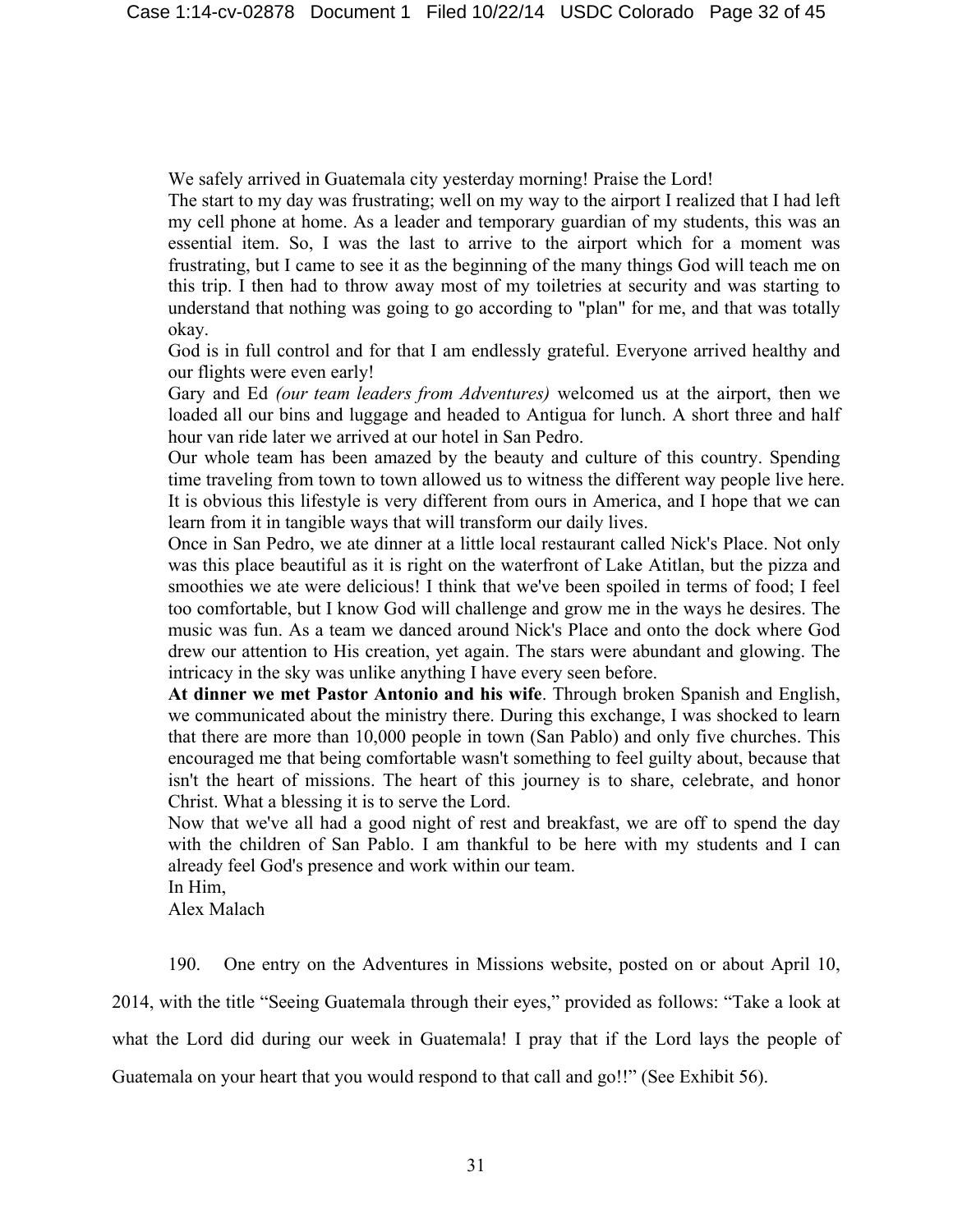191. Another entry, posted on or about March 26, 2014, with the title "Sharing Jesus

Through Skits and Songs," provides as follows:

**I am currently writing this post with the sound of echoing laughter of the team while they sit on the rooftops of our accommodating Antigua hotel called Posada San Vicente... and watching as a volcano spits out lava in the night sky.**

The image of the dark Guatemalan night mixed with the bright colors of the volcano truly is a huge blessing to be able to see. As I reflect over the time we have spent since Sunday, the thing that mostly comes to mind is the direction of the Holy Spirit on this trip. In seeing how much the Holy Spirit was a part of the guiding and leading up to the trip, I should have suspected nothing less.

Monday began with a test of our public speaking. *Pastor Antonio was able to get us one hour on the public Christian radio station in San Pablo, that reaches the area around Lake Atitlan.*

It was incredible to see almost everyone on the team step up and be ready to share why their faith is their own. Some shared verses and we all joined in worship led by Lindsey, Haley, and Odice. Lindsey and Haley also shared a song they wrote themselves, with the radio audience.

**This experience was definitely one that I will not forget.** The best part about it was that not only did it create stronger bonds within the team, but also it directly helped the people of Guatemala. We quickly learned that after someone from the team had shared their testimony a Guatemalan called into the station to tell them what an impact the story had on them.

**Monday afternoon was exciting.** We were able to experience something that was out of our comfort zone. It stretched us and revealed something valuable to each of us. We participated in what Adventures calls an ATL (Ask The Lord).

This was a process that consisted of the whole team taking an individual thirty minutes with the Lord asking Him for what he wanted the day to be like. Many of us sat in hammocks, some on the roof, and others waterside. After the thirty minutes was up, we came together and shared some of the things that we felt God placing on our hearts. These bits from prayer were mostly not specific. We heard things such as a restaurant or a certain area of town. After we all shared, we found what we had in common and we broke into groups. Those groups set out with the words we had received and began to allow God to lead us around the city. It was truly amazing to see how many of our things were very different but God had them all tied together for a greater purpose.

**On Tuesday morning we boarded a boat and went across the lake to Santiago.** There we were guests at a local public school. We had the opportunity to share who Jesus is to kids who have never heard of Him before. That fact in itself made the whole morning worth it. It was the first time that our group worked as a fluid body. With the previous places as practice, we found ourselves going through the motions of what we had prepared. The songs we sang captured the attention of the kids more than they ever had before. It was incredible to see their response with so much life. It was clear that we were able to feed off of their excitement and get excited simply to know that they were excited.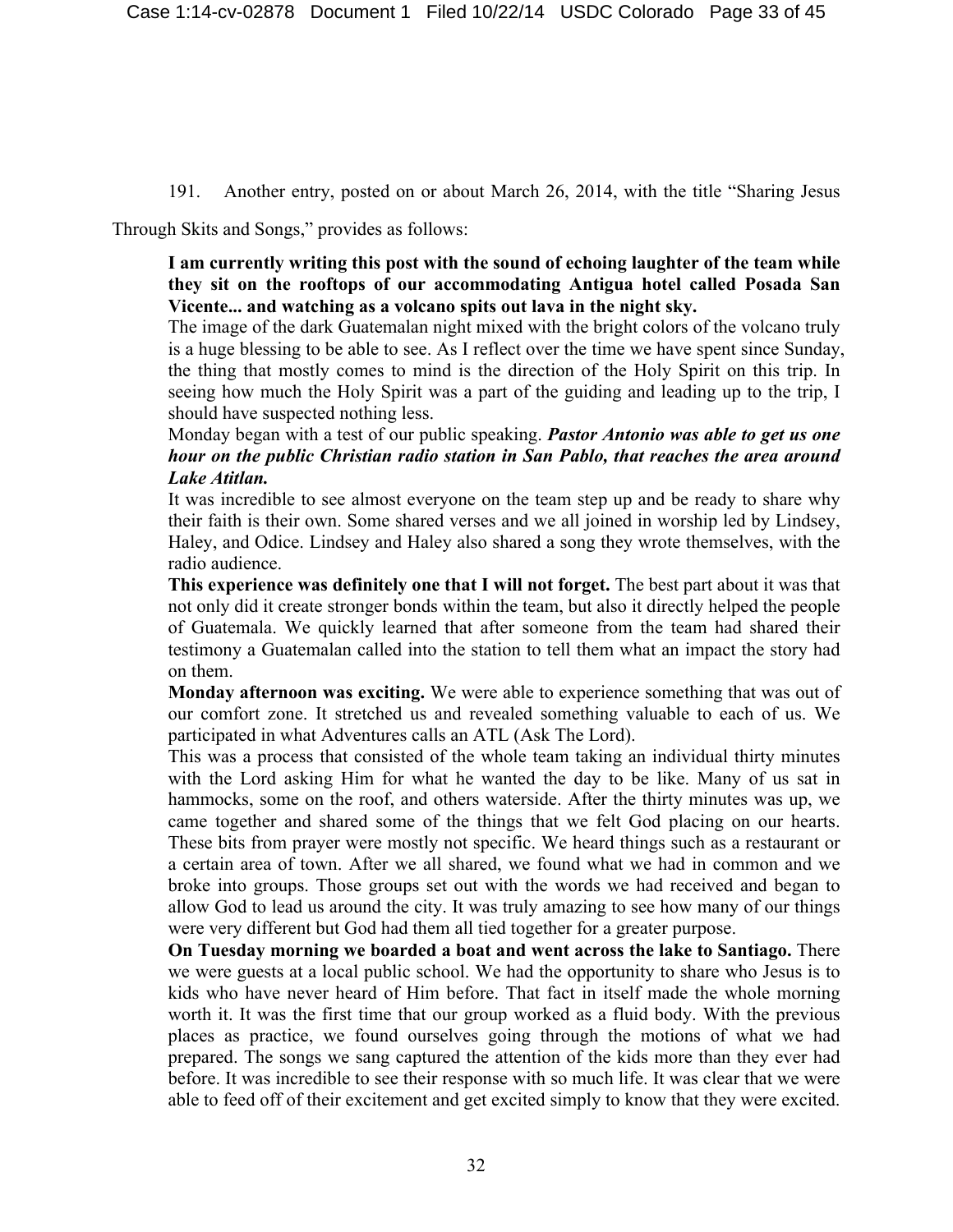After songs, we performed our skits that explained who Jesus was and that invited them to a relationship with Him. We ended with salvation bracelets for all the kids. Lindsey and Odice left their guitars for the school. It was awesome to see the appreciation that sincerely came from the heart of the principal.

**The walk back to the boats also stuck with me.** With that being our last day of planned ministry, we carried with us many leftover hygiene bags to hand out. We gave them out to men, women, and kids that we saw in the town. The smiles on their faces made everything feel so surreal. We were able to bless these strangers in a tangible way that they will remember and that will hopefully remind them of the tender heart of our Lord.

The rest of Tuesday was a bit of an adventure. Our lovely tour guides took us to experience true Guatemalan fun on a zip line by the water. It was, once again, beautiful.

This morning we woke up before the sun and headed for a three hour car ride to Antigua. Here we were able to see the ruins of the town as well as the local markets. For me, this debriefing day was much needed. It is often difficult to jump right back into life after being in a place like we were.

Tomorrow will begin with another early morning, up before the sun. Our bus picks us up at 3:00am and it is off to the airport.

Although I am incredibly sad that this adventure is coming to a close, I cannot wait to see the ways in which God is going to use this trip when we come back home. It has been an incredible and life changing experience.

192. Exhibit 56, attached herein, shows the above-quoted text featured on the

Adventures in Missions website.

193. Another entry, posted on or about March 24, 2014, with the title "Update from

Guatemala," states follows:

**Wow, it is already Sunday**! While the days have seemed to fly by, they have been full of love, excitement, and new experiences for our team. In the past four days, our team has become quite a little family, as we have shared many laughs and good thoughts.

**Friday morning started off wonderfully**—we rode in the back of trucks through the beautiful streets of San Pedro until we reached a Christian school. The kids there were incredibly receptive and loving as we played games and sang songs with them. We left feeling the acceptance of the people and the love of Jesus Christ. After lunch, we ended up going to a public school. This came with many miscommunications and changed plans. Because of this, our team didn't end up spending the time with the kids like we had planned. The kids at this school showed a lack of interest. I think it's safe to say that most of our team felt frustrated at the public school. However, with reflection, each of us learned something valuable through our disappointment in the situation. Many of us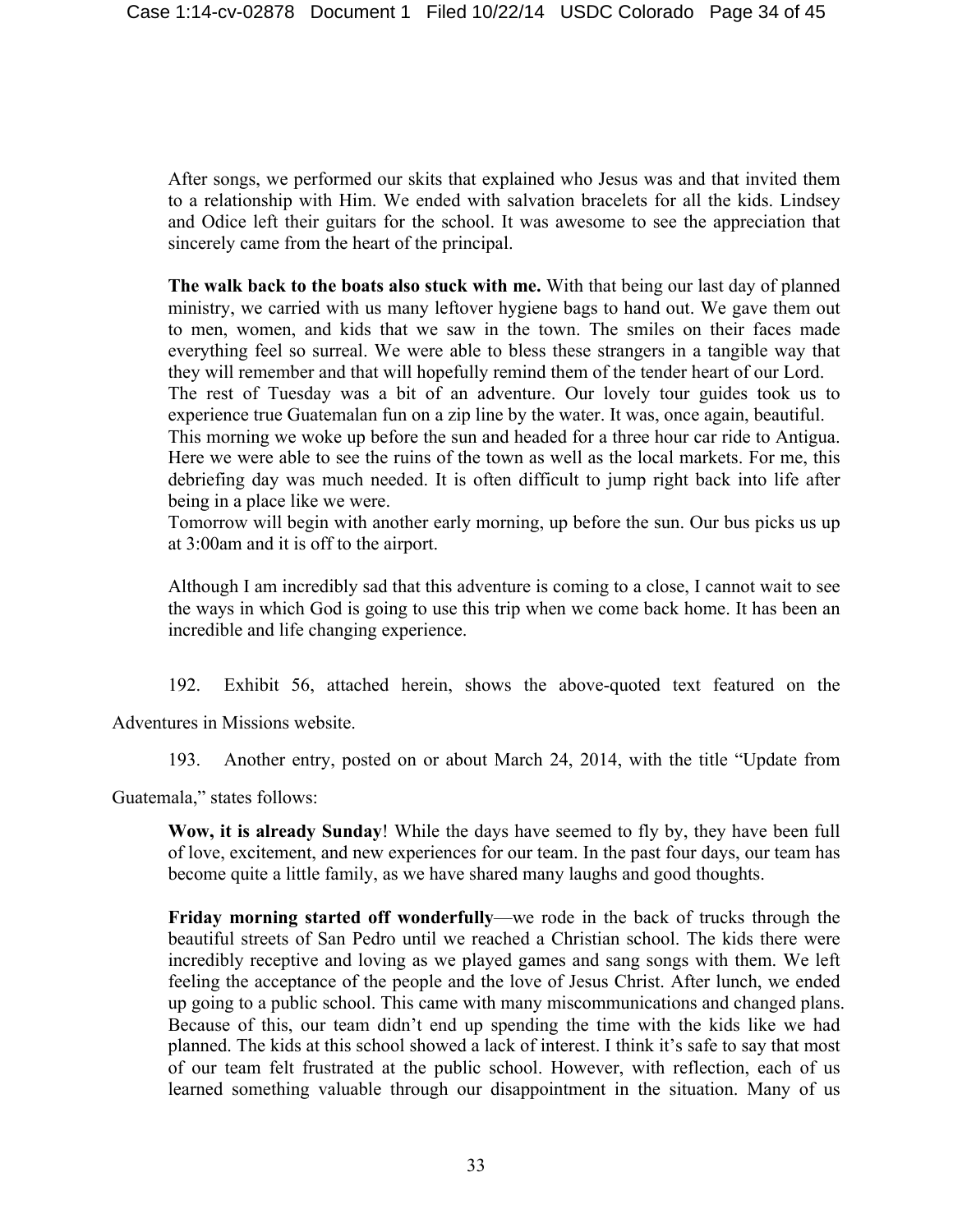learned about our expectations and how they aren't always the same as God's plan, as well as the fact that God's plan is sovereign even if we lack understanding.

We ended our day with dinner at Pastor Antonio's house, where we enjoyed our time together and soaked in the fact that we had completed our second day in Guatemala.

**Saturday morning, we went on a prayer walk through the streets**, and ended up going to the market. It was neat seeing the unique culture of this place, and even neater buying fresh coconut and mango from vendors on the street.

After lunch, we went to the basketball courts near a church in town. The kids brought sidewalk chalk, basketballs, soccer balls, jump ropes, and Frisbees. We gladly started hanging out with the people there— the younger kiddos even got in a chalk fight and gave each other chalk handprints. A few members of our team used this opportunity to discuss Jesus, and read a tract explaining Jesus' sacrifice for us.

We completed our night with a wonderfully cultural dinner at Pastor Antonio's house. We were served fresh veggies, rice, and a WHOLE fish. Yes, the head was still attached, and Tanner took pride in eating an eyeball. Needless to say, we are far from Highlands Ranch, and we are learning about a culture much different than our own!

**It is now Sunday evening**. I am writing this blog post while swinging in a hammock and listening to the constant laughter of our team. We had a joy-filled day today, as we spent time at a church this morning. We sang songs, danced, played sports, and handed out hygiene bags to kids. Later, we went kayaking in Lake Atitlan, and enjoyed splashing and flipping each other's kayaks.

This was followed by a church service at Pastor Antonio's church, where we got to listen to their choirs sing worship songs, and we even got the opportunity to sing a few songs in English. The fellowship we have experienced has been incredible, and we are filled with joy, love, and giggles. I have constantly felt the presence of God here in Guatemala, and I look forward to the next days of excitement to come!

194. Exhibit 56 attached herein shows a screenshot of the Adventures in Missions

website displaying the above-quoted text.

195. Mr. Odice, a teacher at Highlands Ranch, led the Highlands Ranch students in

worship.

196. Mr. Odice participated in worship activities with the Highlands Ranch students.

197. Cougar Run and its school officials promoted and sponsored the Christian

Mission Trip to Guatemala.

198. Cougar Run and its officials organized a "supply drive" to support the Christian Mission Trip to Guatemala.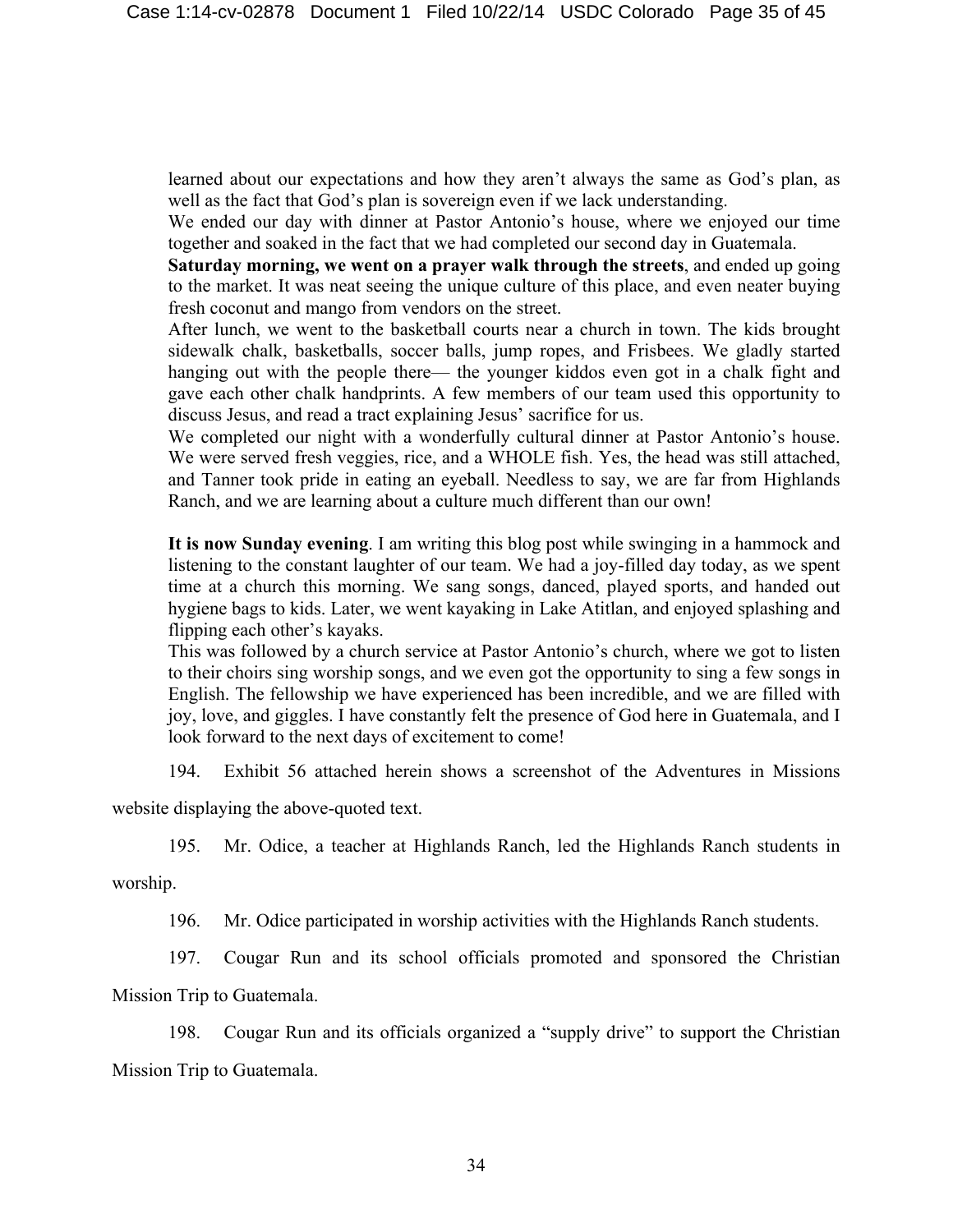199. Cougar Run donated proceeds from its school newspaper "Press Paws" to support the Christian Mission Trip to Guatemala.

200. Cougar Run officials asked parents to donate to the trip to Guatemala and to make checks payable to "Cougar Run Elementary."

201. Cougar Run officials informed students and parents that the school was supporting the mission trip in connection with the sixth grade "Latin American social studies curriculum."

202. In March 2014, Cougar Run distributed a flyer to students and parents promoting the Christian Mission Trip.

203. Attached herein as Exhibit 58 is a true and accurate photograph of said flyer, which was distributed to Plaintiff Jane Zoe, and a true and accurate copy of said flyer, which was furnished to Plaintiffs from Defendant School District on October 6, 2014.

204. The first part of the flyer states "'Giving to Gautama Supply Drive.'" The flyer then states: "March  $10^{th}$ -14<sup>th</sup> Sponsored by Cougar Run  $6^{th}$  Graders partnering with the FCA (Fellowship of Christian Athletes) from Highlands Ranch High School." The flyer also states: "How Cougar Run can help...We will be collecting basic hygiene supplies, craft items, and new/gently used sports equipment that the FCA students will take with them to run camps during their Spring Break mission to San Pedro." The flyer further provided: "\*\*Monetary donations are also welcome! Please make checks payable to Cougar Run Elementary." (Exhibit 58).

205. The final part of the flyer stated: "This effort was born out of a desire for our  $6<sup>th</sup>$ grade students to make real-word connections with their Latin American social studies curriculum. Thank you for supporting their learning and efforts to support Guatemalan children in need." (Exhibit 58).

206. On March 10, 2014, Cammile Espinosa, a school official, sent an email to parents, using her school district email account, asking them to donate to the Christian Mission Trip. A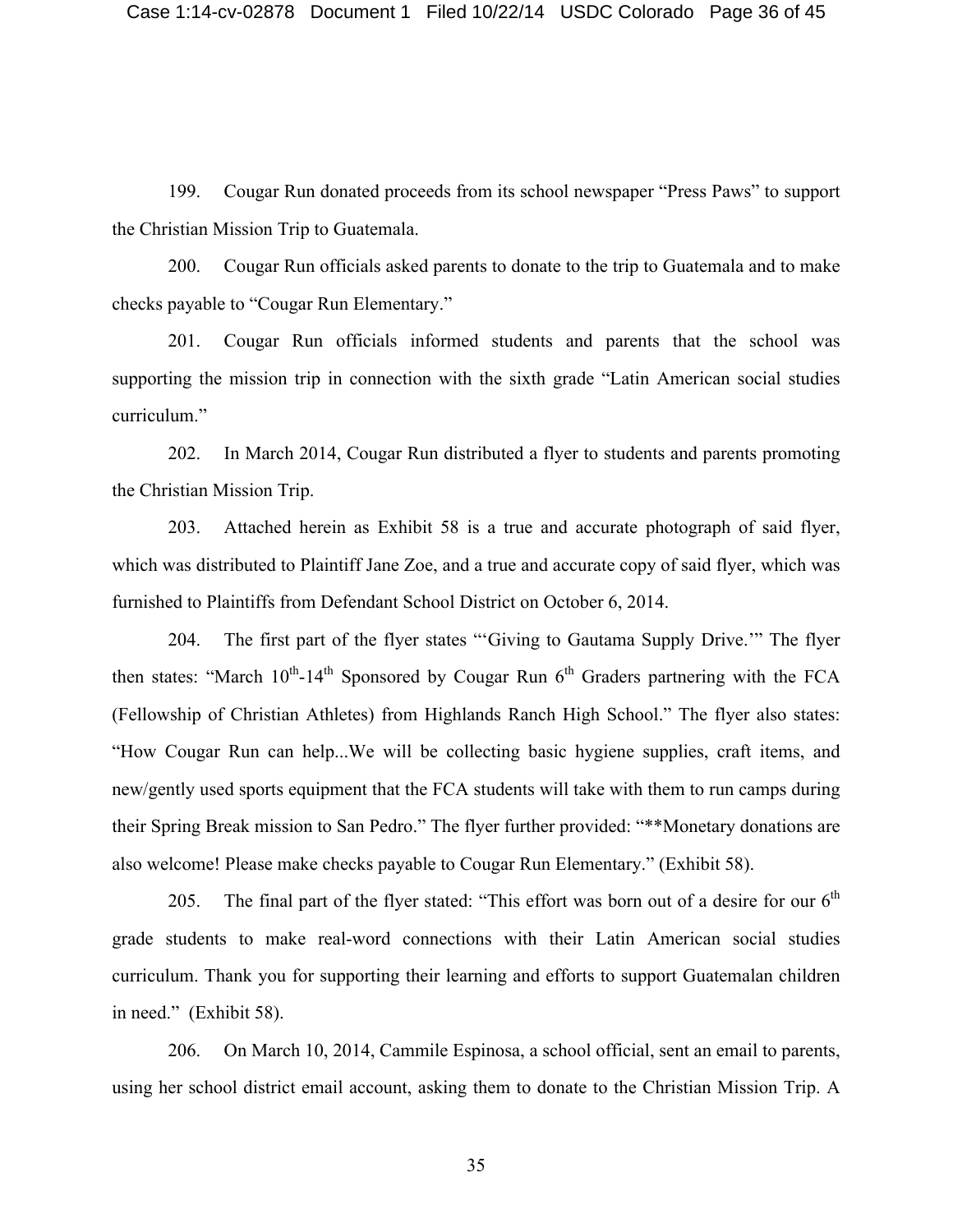true and accurate copy of this email, with the recipient names redacted, is attached herein as Exhibit 59.

207. The email shown in Exhibit 59 informed parents that the sixth grade class was

"sponsoring" the trip to Guatemala in partnership with the Christian student group (FCA) and the

Christian organization (Adventures in Missions). The email provided as follows:

**From:** Cammile Espinosa <Cammile.Espinosa@dcsdk12.org> **Date:** March 10, 2014 at 2:42:47 PM MDT **To:** [redacted] **Subject: Fwd: note from 6th grade**

Parents, A great opportunity to pay it forward! Thank you in advance for your support! Cammile

# Hello!

Just wanted to inform you about a supply drive that our 6th graders are sponsoring called "**Giving to Guatemala**". It begins next Monday the 10th and will run through the week.

We are partnering with HRHS on this effort - specifically the FCA (Fellowship of Christian Athletes) organization. A small group of students will be traveling to Guatemala over Spring Break to run camps for Guatemalan orphans. They are anticipating the total number of children they will work with throughout the week will total near 700. They will be taking the supplies we collect with them.

We have designated grade level supplies but won't turn away additional donations. Students will bring collection boxes to your pods and will be around daily to collect the items. Flyers will be going home in Friday Folders, there will be an email blast to families, and it will be featured during next week's morning announcements.

Proceeds from the sales of Press Paws next week will also go toward our efforts (thank you Shannon!).

We sincerely appreciate you supporting our students while they make real-world connections with their Latin American social studies curriculum and their efforts to support Guatemalan children in need.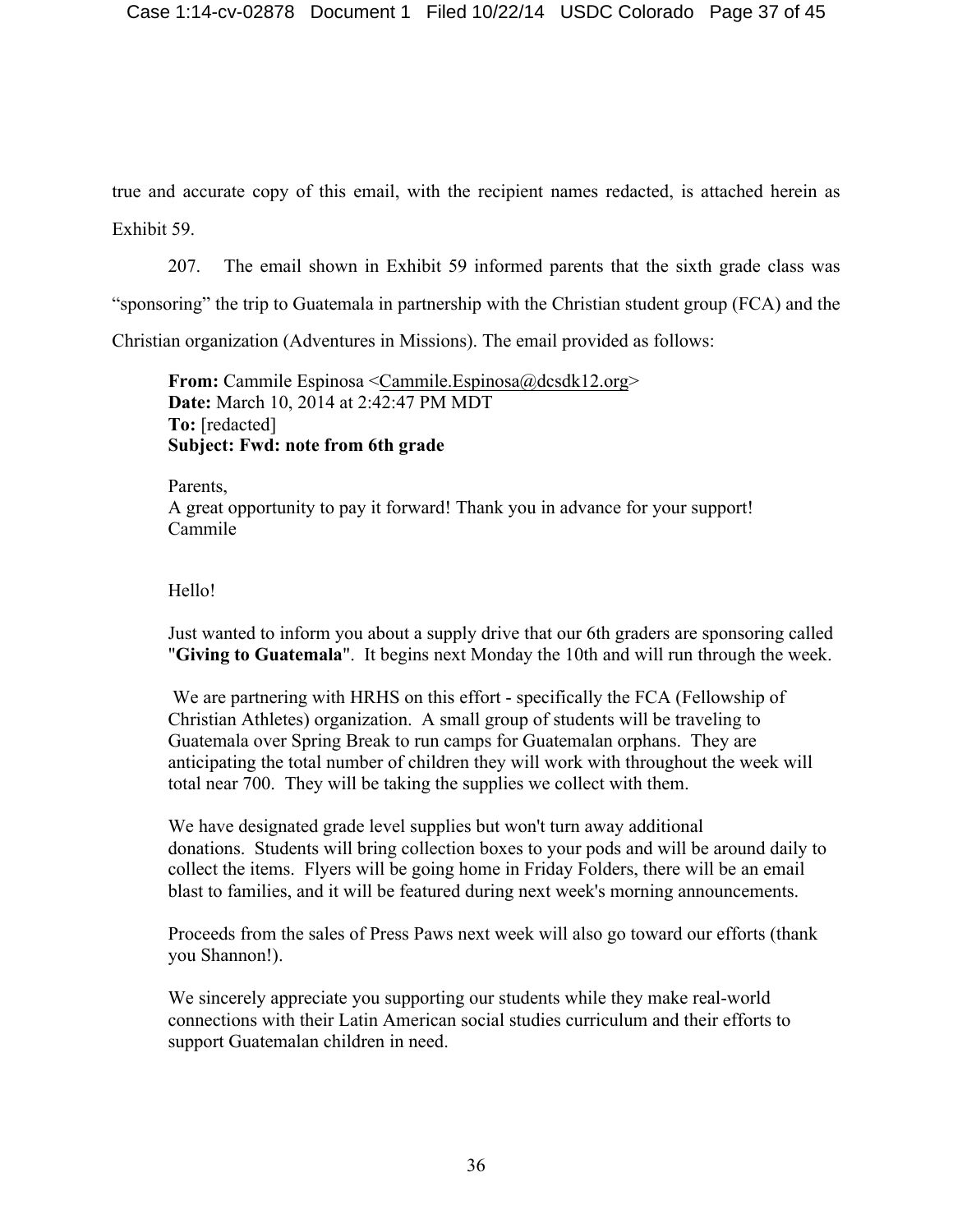**\*\***Our goal is to collect supplies for 200 hygiene bags, 500 temporary tattoos, bracelet supplies, 50 balls (basketballs, footballs, soccer balls, volleyballs, kick balls), 5 hand pumps, 25 jump ropes, 25 Frisbees, and short athletic cones.

**School Wide –** athletic equipment

**Little Cougars** – temporary tattoos of any type!

**Kindergarten –** washcloths

**1st Grade –** toothbrushes (varying sizes)

**2nd Grade –** toothpaste (children's and adult) – regular and travel sized

**3rd Grade –** bars of soap

**4th Grade –** shampoo/conditioner - travel sized

**5th Grade –** lotion (children's and adult's) – travel sized

**6th Grade –** beads and bracelet string for 7oo bracelets

**\*\*** Monetary donations are also welcome! Please make checks payable to Cougar Run Elementary.

# **As a side note, two of our teachers have children going on the trip…Michelle Smith and Sue Shepler!**

-- Sincerely, Micki, Ginger, and Whitney Sixth Grade Science and Social Studies Cougar Run Elementary micki.benge@dcsdk12.org

208. Plaintiff Jane Zoe and her son received a copy of the flyer in March 2014.

209. Jane Zoe was also a recipient of the email from Cammile Espinosa.

210. Jane Zoe's son, who was in pre-kindergarten at Cougar Run at the time, was asked to donate a specific item to the Christian Mission Trip efforts.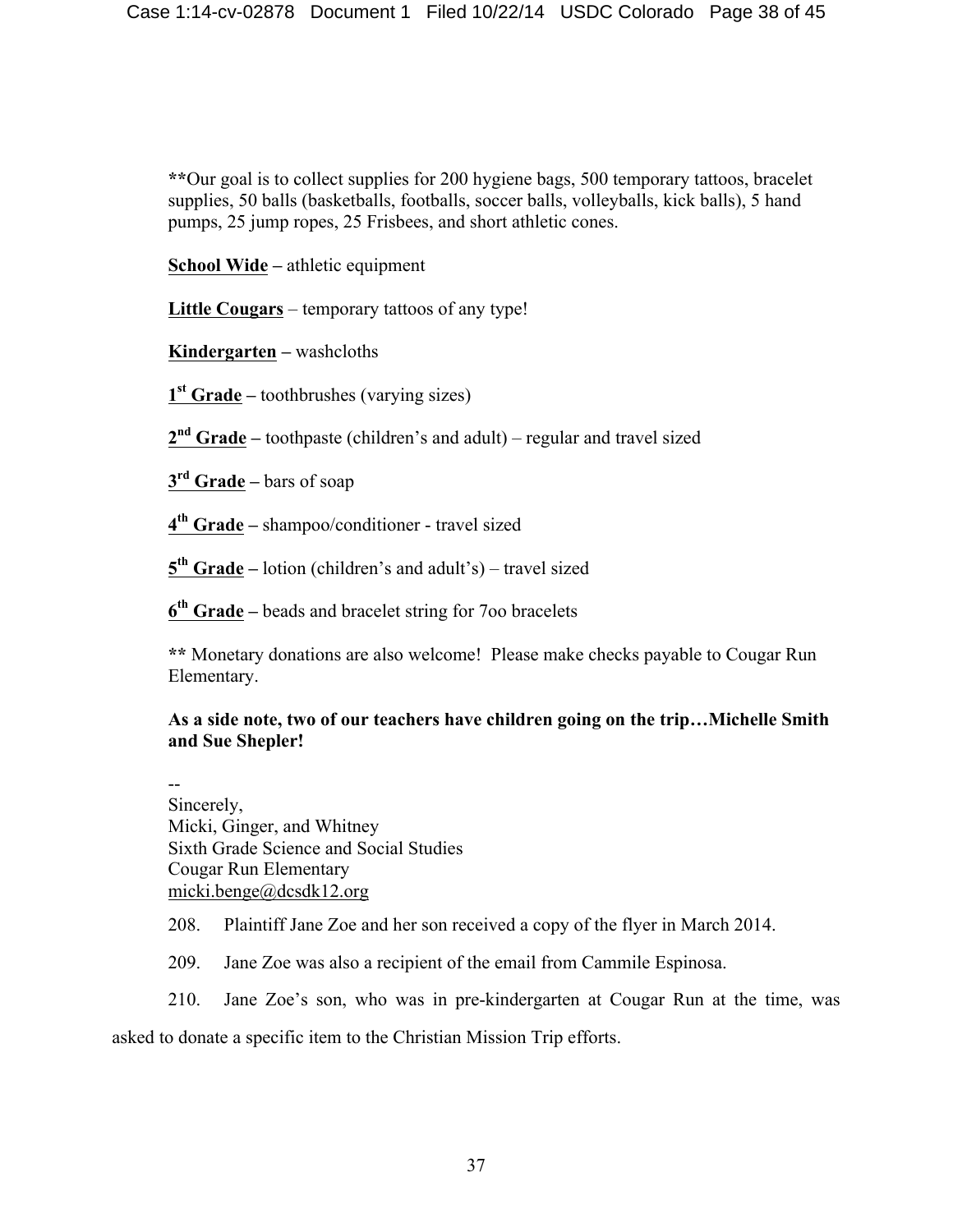211. On March 10, 2014, Bradley Odice, an English teacher at Highlands Ranch, sent an email to Andrea McNamara, the principal's secretary at Cougar Run, with the subject line: "Babysitting Night." The email stated as follows:

Hello,

Could you please forward this email to your staff? HRHS is hosting a babysitting fundraiser through our FCA program. We are going on a mission trip to Guatemala over spring break, and this is our last fundraiser for the event. Please see the attached flyer for specifics. Parents may save \$5 by registering here beforehand. Thank you so much for all you do! Hope to see your kiddos this weekend!

Brad Odice English Teacher **HRHS** 

212. A true and accurate copy of the above-quoted email is attached herein as Exhibit 60. Said email was furnished to Plaintiffs by Defendants.

213. Attached to the email shown in Exhibit 60 was a flyer labeled "St. Patrick's Day Pajama Party." The flyer provided in part: "We are collecting donations for the children of Guatemala. If you have any new/used sports equipment or hygiene products, please bring them with you when you drop of your child. We appreciate your support! Email questions to Alexandra.Malach@dcsdk12.org." The final part of the flyer stated: "*All proceeds go towards HRHS's Fellowship of Christian Athlete's service trip to Guatemala. Additional donations are always appreciated*." (See Exhibit 60).

214. On March 11, 2014, Mellissa Baskall, a 2nd Grade Teacher at Fox Creek Elementary, forwarded the email from Mr. Odice. Her email stated as follows: "Read the attached flyer to see how you could help the FCA program with their babysitting fundraiser. What we learn with pleasure we never forget. Louis Mercier Mellissa Baskall 2nd Grade Teacher Fox Creek Elementary Visit my classroom website: https://sites.google.com/a/dcsdk12.org/mellissa- baskall-s-classroom/" (See Exhibit 60).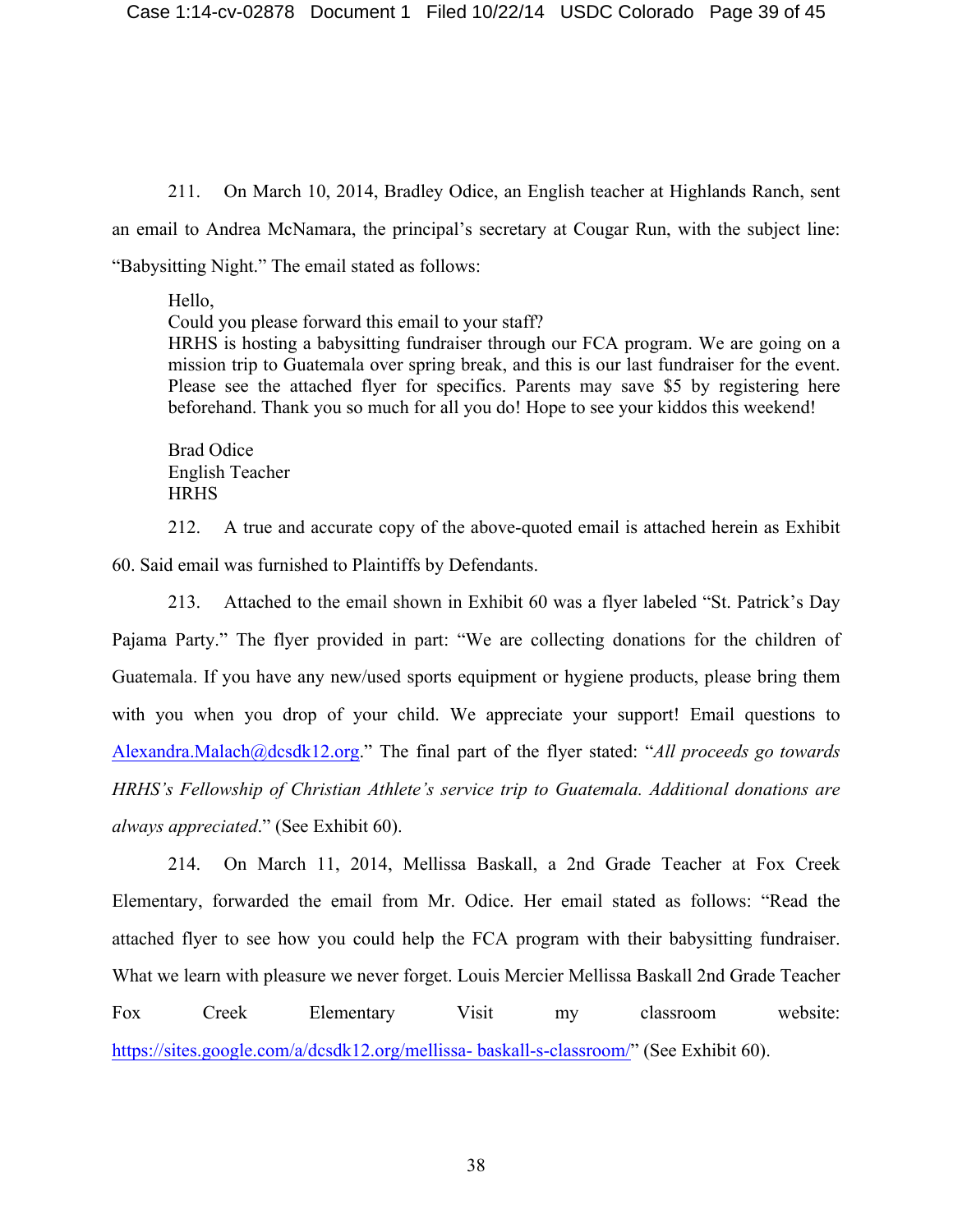215. On June 17, 2014, AHA sent a letter to the School District and school officials providing them notice of the unconstitutional actions surrounding the Christian Mission Trip and demanding that they cease such practices. Attached herein as Exhibit 61 is a true and accurate copy of this letter.

216. AHA asked for a response within two weeks of receipt of the letter. AHA never received a response from Defendants.

#### **Belize Mission Trip**

217. The School District is sponsoring a mission trip to Belize.

218. Every Fall Break, School District teachers visit Belize schools and in the spring, a group of teachers and principals from Belize come to Douglas County.

219. Around April 2014, School District officials and faculty began planning for the mission trip to Belize.

220. In the summer of 2014, School District faculty held meetings to discuss the mission trip to Belize.

221. Attached herein as Exhibit 62 is a series of emails between School District officials regarding the mission trip to Belize. Included in an email are two attachments, one of which is entitled "Belize Education Project Education Mission Trip 2014" and the other entitled "Time Line for Education Trip to Belize." These emails were furnished to Plaintiffs by Defendant School District.

222. Section "I" on the attachment labeled "Belize Education Project Education Mission Trip 2014" provides as follows: "We Pray for Children." (Exhibit 62).

223. Many of the emails shown in Exhibit 62 are from teachers using their school district email accounts (@dcsdk12.org).

224. The mission trip to Belize is school-sponsored.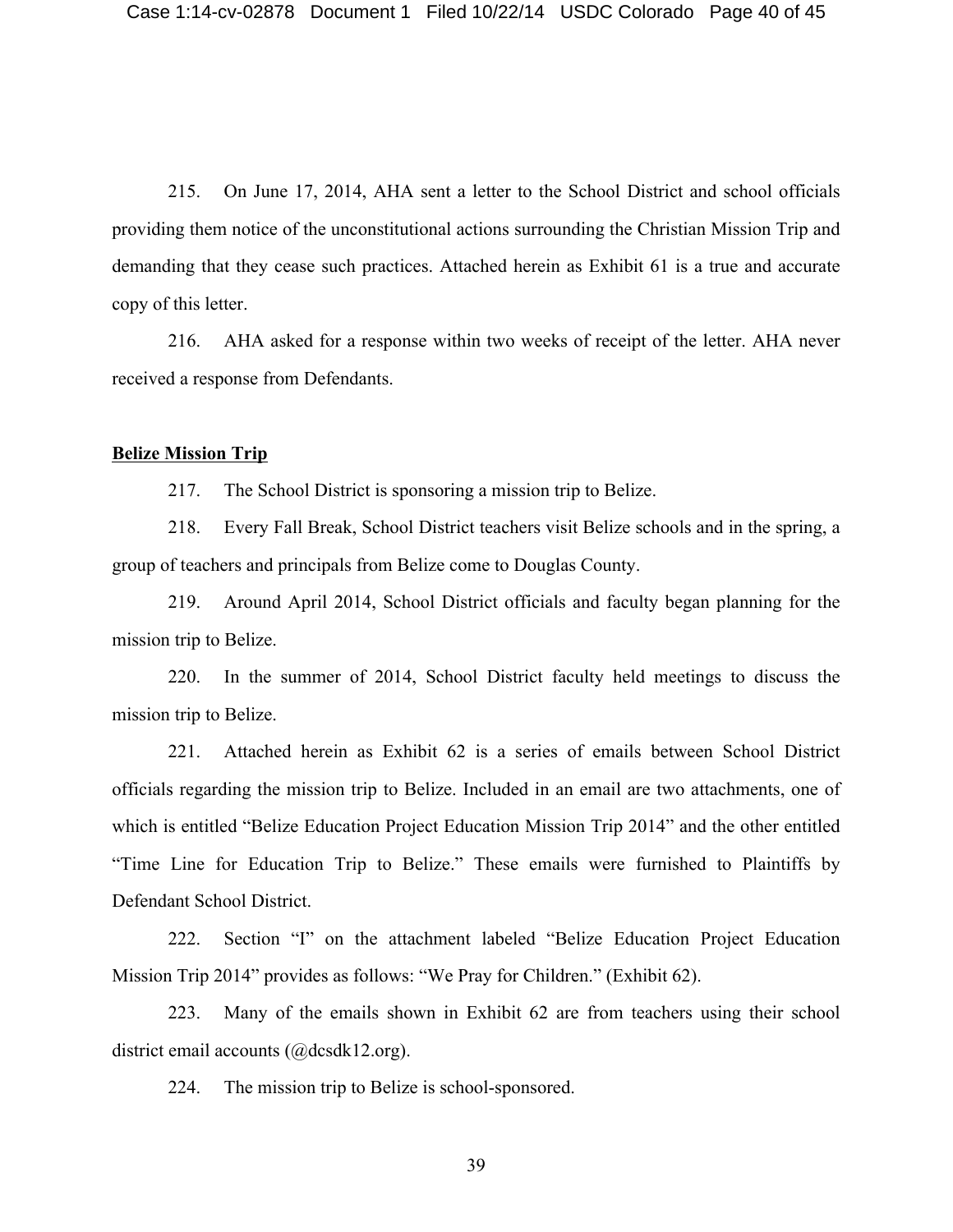225. The mission trip to Belize is for School District officials and faulty.

226. The following schools are involved in the Belize Mission Trip: Fox Creek Elementary, Mammoth Heights Elementary, Prairie Crossing Elementary and Cresthill Middle School.

227. On July 10, 2014, Catherine Amis, the Youth Administrative Assistant at St. Andrew United Methodist Church, sent school officials an email entitled "Belize Commissioning this Sunday! and more details." Attached to the email was a schedule for the "Belize Mission Trip." Attached herein as Exhibit 63 is the email from Catherine Amis and the attached schedule. These documents were furnished to Plaintiffs by the Defendant School District.

228. The email shown in Exhibit 63 provided in part: "Hi Belize folk, This Sunday, July 13, please attend the commissioning or blessing of your group, in the sanctuary between services, at 10:10 am. Catherine will then be available in the youth office at 10:30 to notarize and accept any outstanding paperwork!"

229. The schedule attached to the email shown in Exhibit 63 provided on the evening of Saturday, July 19: "Arrive, get settled, worship & share partner time."

230. The entry for Sunday, July 20 provided: "worship, play day, evaluate work for the week" and further provided: "Morning – breakfast, clean up (women sleep in sanctuary, men in preschool), worship Afternoon – lunch, activities to be determined Evening – dinner, worship and share partner time" (Exhibit 63).

231. For Monday, July 21- Friday, July 25 at 8:00 pm, the schedule provided for "Worship and share partner time." On Sunday July 27, the schedule provided "Share partner time and closing worship." (Exhibit 63).

## **FIRST CAUSE OF ACTION (***Violation of the Establishment Clause of the First Amendment***)**

232. All preceding allegations are incorporated herein by reference.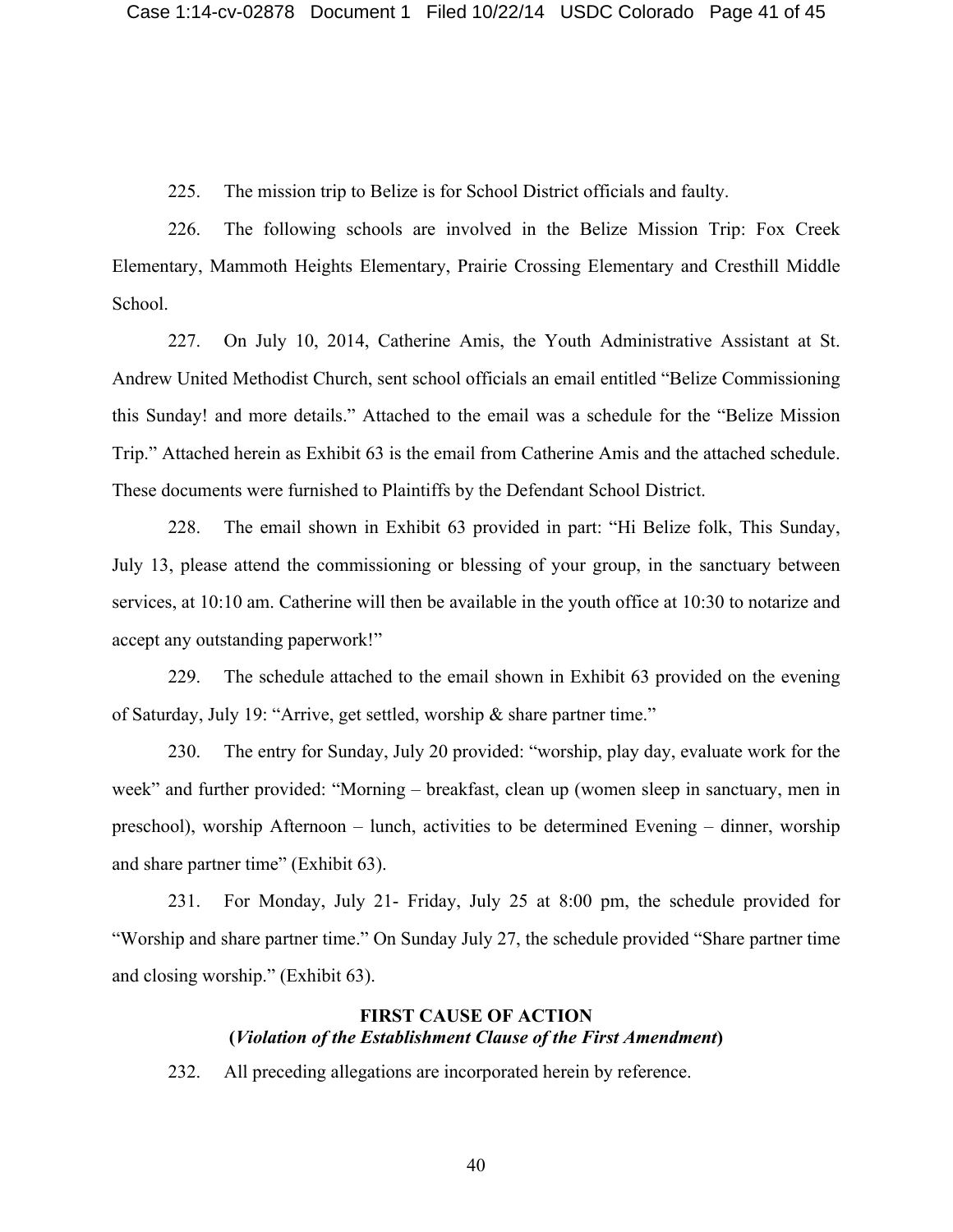233. The actions of Defendants and their agents, servants, or employees, as described above, violate the Establishment Clause of the First Amendment of the United States Constitution (the "Establishment Clause").

234. Defendants' policies, practices, and customs of sponsoring, promoting, endorsing, favoring, and affiliating with evangelical Christian organizations violate the Establishment Clause.

235. Defendants' policies, practices, and customs of encouraging parents and students to donate money and resources to religious organizations, including evangelical Christian organizations, violate the Establishment Clause.

236. Defendants' policies, practices, and customs of organizing supply drives for evangelical Christian organizations violate the Establishment Clause.

237. Defendants' policies, practices, and customs of diverting school funds to religious organizations, including evangelical Christian organizations, violate the Establishment Clause.

238. Defendants' policies, practices, and customs of permitting faculty members to lead and participate in proselytizing activities with students in religious student clubs such as the FCA, violate the Establishment Clause.

239. Defendants' policies, practices, and customs of permitting faculty members to lead and participate in prayer or worship with students violate the Establishment Clause.

240. Defendants' actions and policies described above lack a secular purpose, have the effect of promoting, favoring and endorsing religion over non-religion and Christianity specifically, and result in an excessive entanglement between government and religion, thus violating the Establishment Clause.

241. Defendants' actions and policies described above coerce school children and their families to participate in proselytizing religious activity in violation of the Establishment Clause.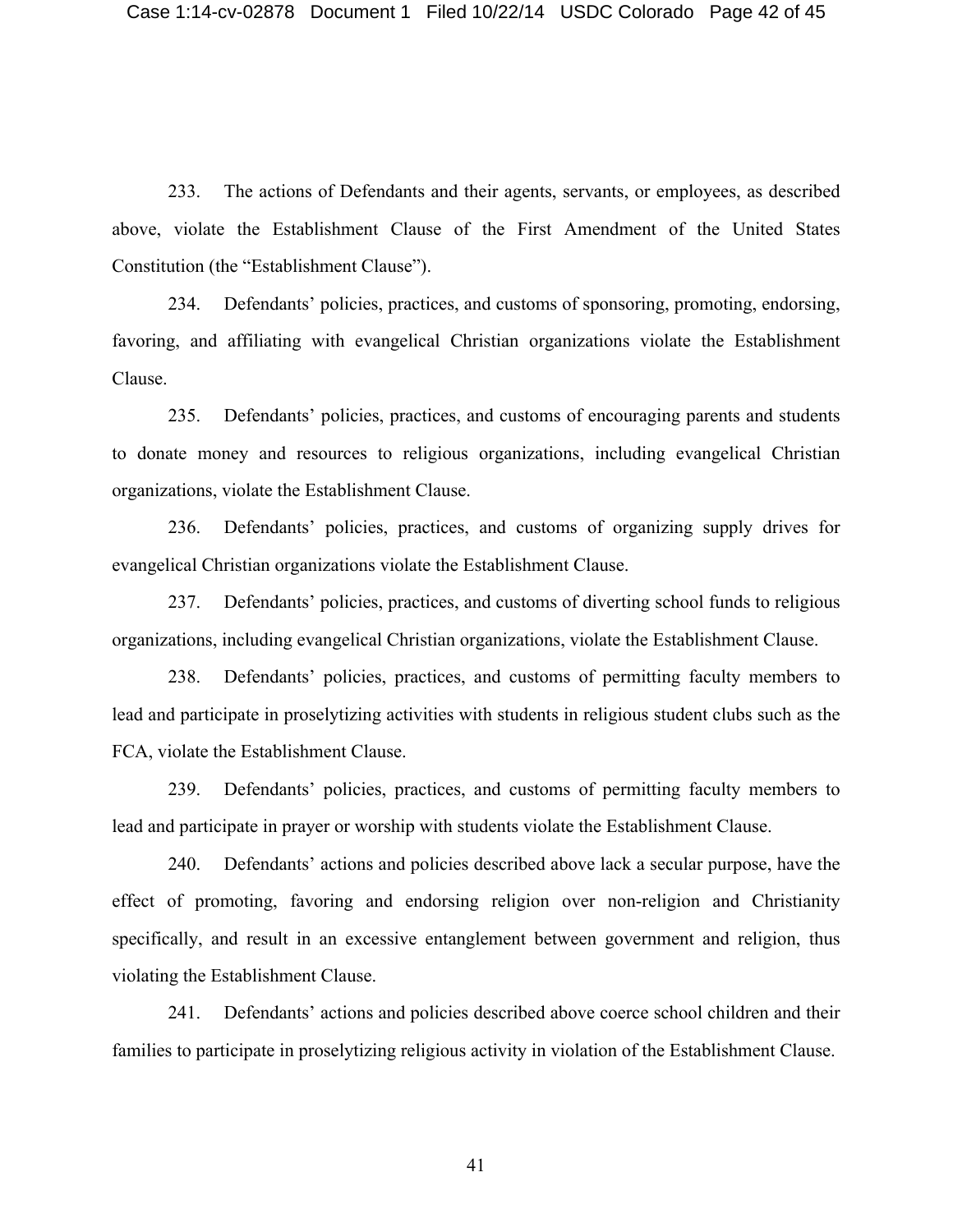242. Each of the individual Defendants, in their individual capacities, intentionally or recklessly violated Plaintiffs' well-settled constitutional rights under the Establishment Clause.

243. Defendants acted under color of law in violating the First Amendment as described herein in violation of 42 U.S.C. § 1983.

244. As a result of Defendants' policies, acts, and practices, Plaintiffs have suffered and are continuing to suffer irreparable harm because they are deprived of their constitutional right to a public school education free from religion and religious influence.

### **SECOND CAUSE OF ACTION (***Violation of the Equal Access Act***)**

245. All preceding allegations are incorporated herein by reference.

246. The School District's actions in permitting faculty to participate in the activities of the Christian student group, FCA, violate the Equal Access Act, 20 U.S.C. § 4071(c) (2)-(3).

#### **RELIEF SOUGHT**

247. All preceding allegations are incorporated herein by reference.

248. Plaintiffs request that this Court grant the following relief:

i. A declaratory judgment that Defendants' actions and policies described above violate the Establishment Clause of the First Amendment to the United States Constitution.

- ii. A declaratory judgment that the above actions of Defendants:
	- i. lack a secular purpose;
	- ii. have the effect of endorsing, favoring, and preferring religion over nonreligion and Christianity in particular;
	- iii. result in excessive government entanglement with religion; and
	- iv. coerce students and parents to participate in religious activity in violation of the Establishment Clause;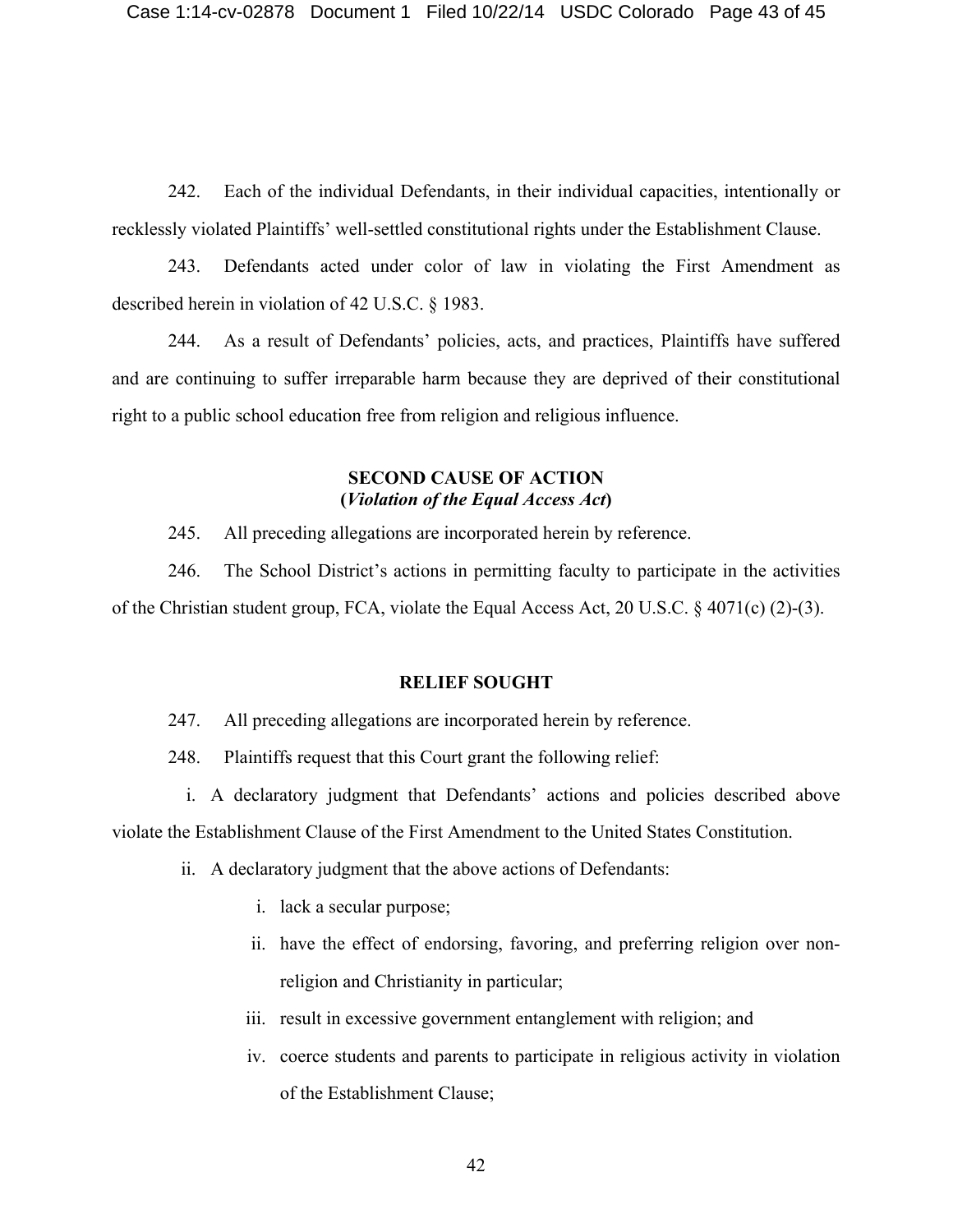iii. A declaratory judgment that Defendants' affiliation with, sponsorship, promotion, and endorsement of Christian organizations violates the Establishment Clause and is a violation of Plaintiffs' constitutional rights under 42 U.S.C. § 1983;

iv. A declaratory judgment that the individual Defendants named in their individual capacities, acting as agents or employees of the government, violated the Establishment Clause;

v. A declaratory judgment that Defendants' actions violated the Equal Access Act, 20 U.S.C.A.  $\S$  4071(c) (2)-(3);

vi. A permanent injunction prohibiting Defendants, their agents, successors and any person in active concert with Defendants, from: (1); sponsoring, endorsing, promoting, advancing and affiliating with any religious organization, including specifically Samaritan's Purse, Operation Christmas Child, and Adventures in Missions; (2); using any school resources, including proceeds from school newspapers such as "Press Paws" to support any religious organization including specifically Samaritan's Purse, Operation Christmas Child, and Adventures in Missions, or similar religious organizations, activities, or missions; (3) organizing supply drives for religious organizations including specifically Samaritan's Purse, Operation Christmas Child, and Adventures in Missions, or similar religious organizations, activities, or missions; (4) using the school email system to promote any religious activity or religious organization or including specifically Samaritan's Purse, Operation Christmas Child, and Adventures in Missions, or similar religious organizations, activities, or missions; (5) allowing School District teachers or other employees to (i) pray or participate in prayer or worship with students while supervising students in student club activities, trips, and other school functions, (ii) participate in any religious proselytizing or evangelical activities while supervising students in student club meetings, trips, and other school functions; and (iii) promote, sponsor or affiliate the School District with religion;

vii. Award nominal damages to Plaintiffs;